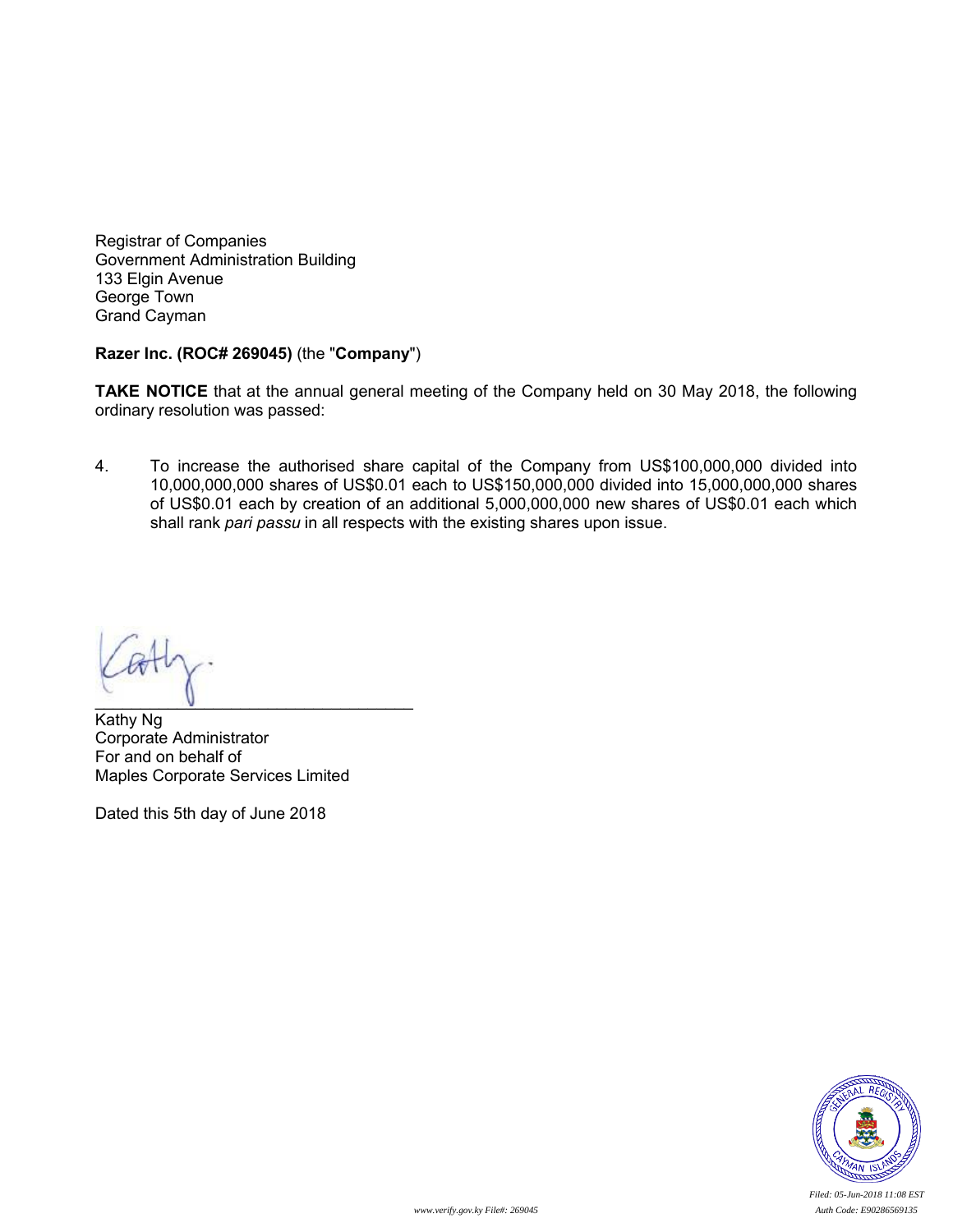# **AMENDED AND RESTATED MEMORANDUM AND ARTICLES OF ASSOCIATION OF RAZER INC.**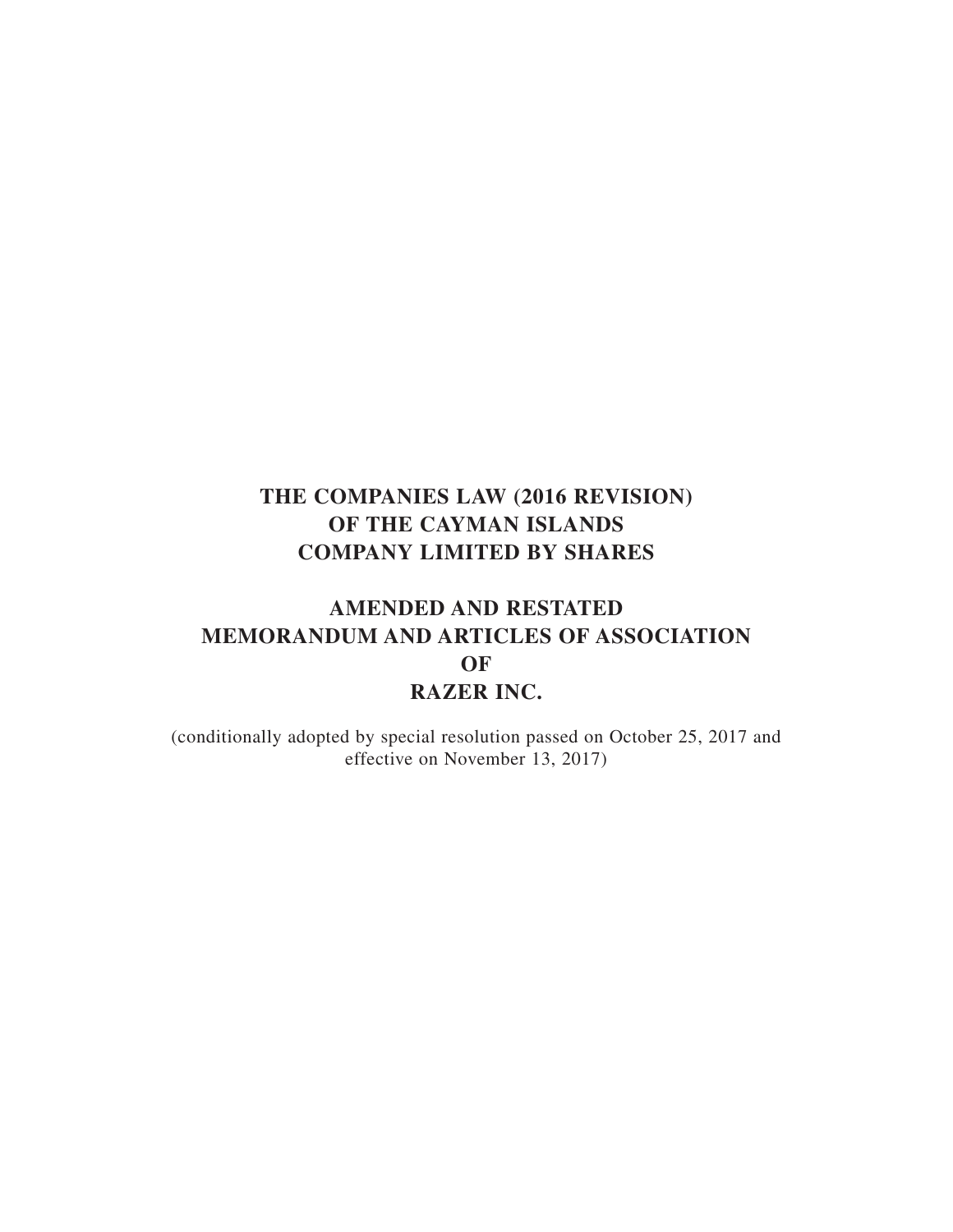# **AMENDED AND RESTATED MEMORANDUM OF ASSOCIATION OF RAZER INC.**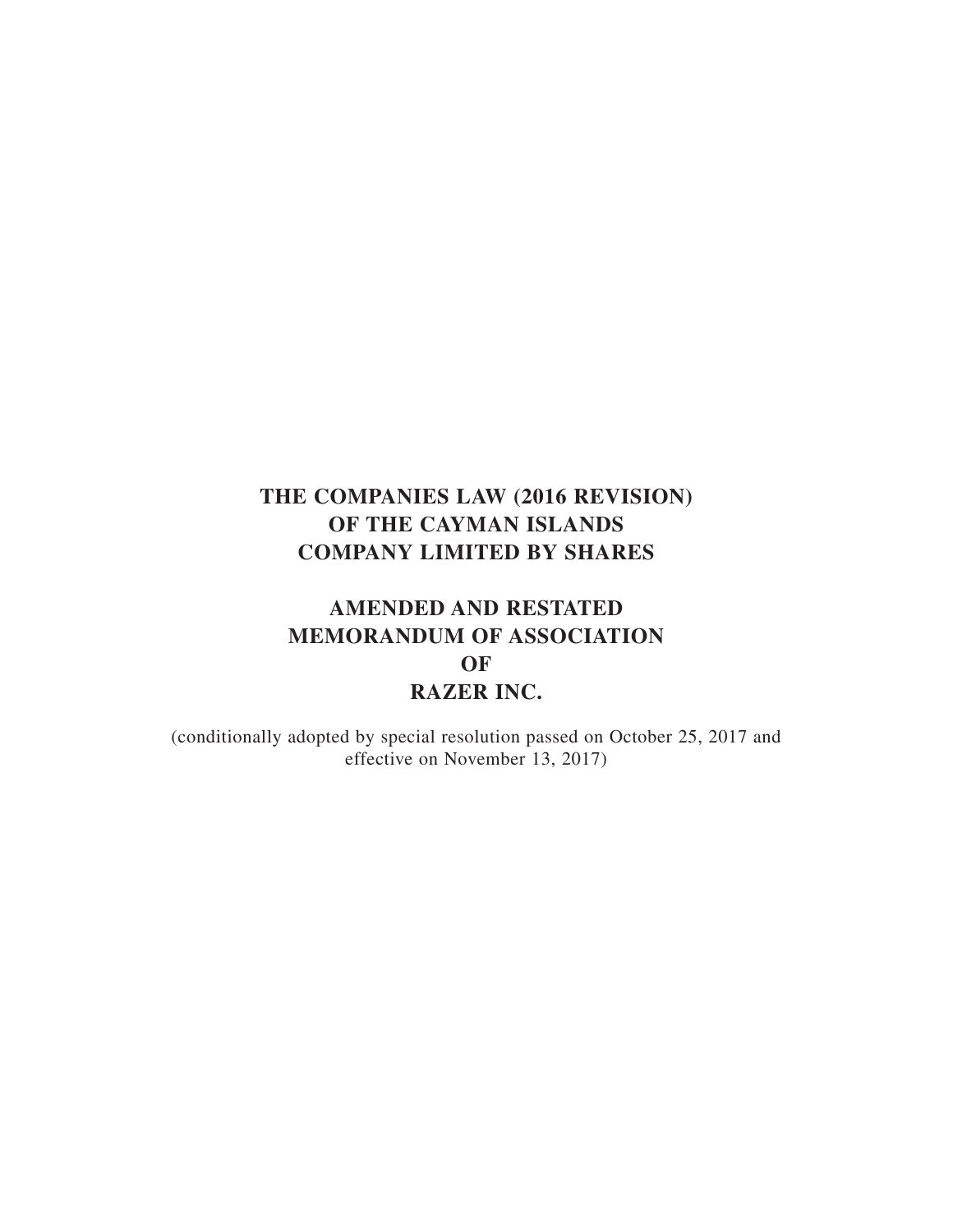# **AMENDED AND RESTATED MEMORANDUM OF ASSOCIATION OF RAZER INC.**

- 1 The name of the Company is Razer Inc.
- 2 The Registered Office of the Company shall be at the offices of Maples Corporate Services Limited, PO Box 309, Ugland House, Grand Cayman, KY1-1104, Cayman Islands or at such other place in the Cayman Islands as the Board may from time to time decide.
- 3 The objects for which the Company is established are unrestricted and shall include, but without limitation, the following:
	- (a) to carry on business as an investment company and as an investment holding company and to acquire and hold shares, stocks, debenture stock, bonds, mortgages, obligations and securities of any kind issued or guaranteed by any company, corporation or undertaking of whatever nature and wherever constituted or carrying on business, and shares, stock, debenture stock, bonds, obligations and other securities issued or guaranteed by any government, sovereign ruler, commissioners, trust, local authority or other public body, and to vary, transpose, dispose of or otherwise deal with from time to time as may be considered expedient any of the Company's investments for the time being;
	- (b) to subscribe for, conditionally or unconditionally, to underwrite, issue on commission or otherwise, take, hold, deal in and convert stocks, shares and securities of all kinds and to enter into partnership or into any arrangement for sharing profits, reciprocal concessions or cooperation with any person or company and to promote and aid in promoting, to constitute, form or organise any company, joint venture, syndicate or partnership of any kind, for the purpose of acquiring and undertaking any property and liabilities of the Company or of advancing, directly or indirectly, the objects of the Company or for any other purpose which the Company may think expedient;
	- (c) to exercise and enforce all rights and powers conferred by or incidental to the ownership of any shares, stock, obligations or other securities including without prejudice to the generality of the foregoing all such powers of veto or control as may be conferred by virtue of the holding by the Company of some special proportion of the issued or nominal amount thereof, to provide managerial and other executive, supervisory and consultant services for or in relation to any company in which the Company is interested upon such terms as may be thought fit;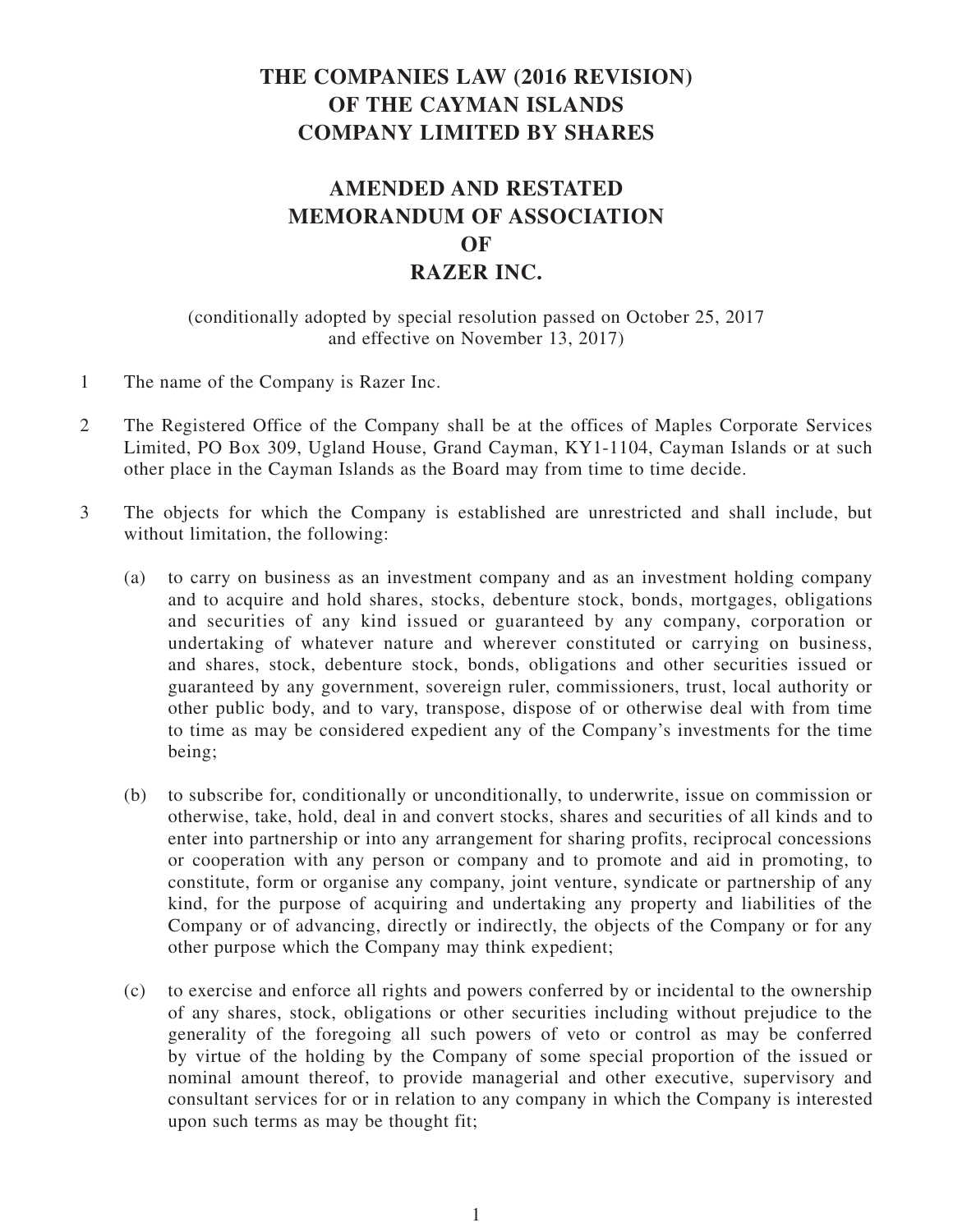- (d) to stand surety for or to guarantee, indemnify, support or secure the performance of all or any of the obligations of any person, firm or company whether or not related or affiliated to the Company in any manner and whether by personal covenant or by mortgage, charge or lien upon the whole or any part of the undertaking, property and assets of the Company, both present and future, including its uncalled capital or by any such method and whether or not the Company shall receive valuable consideration therefor;
- (e) to carry on the business of promoters and entrepreneurs and to carry on business as financiers, capitalists, concessionaires, merchants, brokers, traders, dealers, agents, importers and exporters and to undertake and carry on and execute all kinds of investment, financial, commercial, mercantile, trading and other operations;
- (f) to carry on whether as principals, agents or otherwise howsoever the business of realtors, developers, consultants, estate agents or managers, builders, contractors, engineers, manufacturers, dealers in or vendors of all types of property including the provision of any services;
- (g) to purchase or otherwise acquire, to sell, exchange, surrender, lease, mortgage, charge, convert, turn to account, dispose of and deal with real and personal property and rights of all kinds and, in particular, mortgages, debentures, produce, concessions, options, contracts, patents, annuities, licences, stocks, shares, bonds, policies, book debts, business concerns, undertakings, claims, privileges and choses in action of all kinds; and
- (h) to engage in or carry on any other lawful trade, business or enterprise which may at any time appear to the Directors capable of being conveniently carried on in conjunction with any of the aforementioned businesses or activities or which may appear to the Directors likely to be profitable to the Company.

In the interpretation of this Memorandum of Association in general and of this Clause 3 in particular no object, business or power specified or mentioned shall be limited or restricted by reference to or inference from any other object, business or power, or the name of the Company, or by the juxtaposition of two or more objects, businesses or powers and that, in the event of any ambiguity in this Clause or elsewhere in this Memorandum of Association, the same shall be resolved by such interpretation and construction as will widen and enlarge and not restrict the objects, businesses and powers of and exercisable by the Company.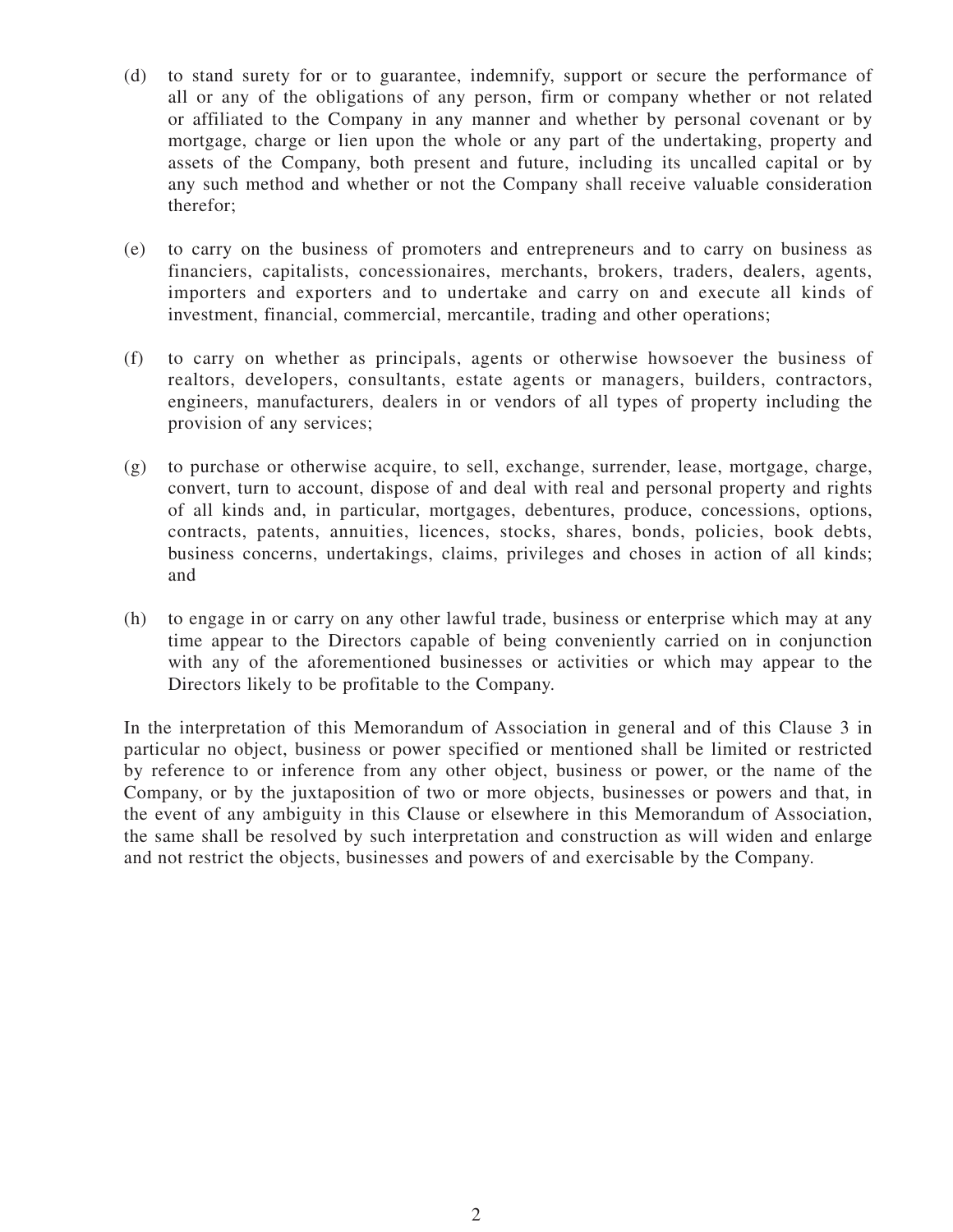- 4 Except as prohibited or limited by the Companies Law (2016 Revision), the Company shall have full power and authority to carry out any object not prohibited by any law as provided by Section 7(4) of the Companies Law (2016 Revision) and shall have and be capable of from time to time and at all times exercising any and all of the powers at any time or from time to time exercisable by a natural person or body corporate, irrespective of any question of corporate benefit, in doing in any part of the world whether as principal, agent, contractor or otherwise whatever may be considered by it necessary for the attainment of its objects and whatever else may be considered by it as incidental or conducive thereto or consequential thereon, including, but without in any way restricting the generality of the foregoing, the power to make any alterations or amendments to this Memorandum of Association and the Articles of Association of the Company considered necessary or convenient in the manner set out in the Articles of Association of the Company, and the power to do any of the following acts or things, viz: to pay all expenses of and incidental to the promotion, formation and incorporation of the Company; to register the Company to do business in any other jurisdiction; to sell, lease or dispose of any property of the Company; to draw, make, accept, endorse, discount, execute and issue promissory notes, debentures, debenture stock, loans, loan stock, loan notes, bonds, convertible bonds, bills of exchange, bills of lading, warrants and other negotiable or transferable instruments; to lend money or other assets and to act as guarantors; to borrow or raise money on the security of the undertaking or on all or any of the assets of the Company including uncalled capital or without security; to invest monies of the Company in such manner as the Directors determine; to promote other companies; to sell the undertaking of the Company for cash or any other consideration; to distribute assets in specie to members of the Company; to contract with persons for the provision of advice, the management and custody of the Company's assets, the listing of the Company's shares and its administration; to make charitable or benevolent donations; to pay pensions or gratuities or provide other benefits in cash or kind to Directors, officers, employees, past or present and their families; to purchase Directors and officers liability insurance; to carry on any trade or business and generally to do all acts and things which, in the opinion of the Company or the Directors, may be conveniently or profitably or usefully acquired and dealt with, carried on, executed or done by the Company in connection with the business aforesaid PROVIDED THAT the Company shall only carry on the businesses for which a licence is required under the laws of the Cayman Islands when so licensed under the terms of such laws.
- 5 The liability of each member is limited to the amount from time to time unpaid on such member's shares.
- 6 The share capital of the Company is US\$100,000,000 divided into 10,000,000,000 shares of a nominal or par value of US\$0.01 each with power for the Company insofar as is permitted by law, to redeem or purchase any of its shares and to increase or reduce the said capital subject to the provisions of the Companies Law (2016 Revision) and the Articles of Association and to issue any part of its capital, whether original, redeemed or increased with or without any preference, priority or special privilege or subject to any postponement of rights or to any conditions or restrictions and so that unless the conditions of issue shall otherwise expressly declare every issue of shares whether declared to be preference or otherwise shall be subject to the powers hereinbefore contained.
- 7 If the Company is registered as exempted, its operations will be carried on subject to the provisions of Section 174 of the Companies Law (2016 Revision) and, subject to the provisions of the Companies Law (2016 Revision) and the Articles of Association, it shall have the power to register by way of continuation as a body corporate limited by shares under the laws of any jurisdiction outside the Cayman Islands and to be deregistered in the Cayman Islands.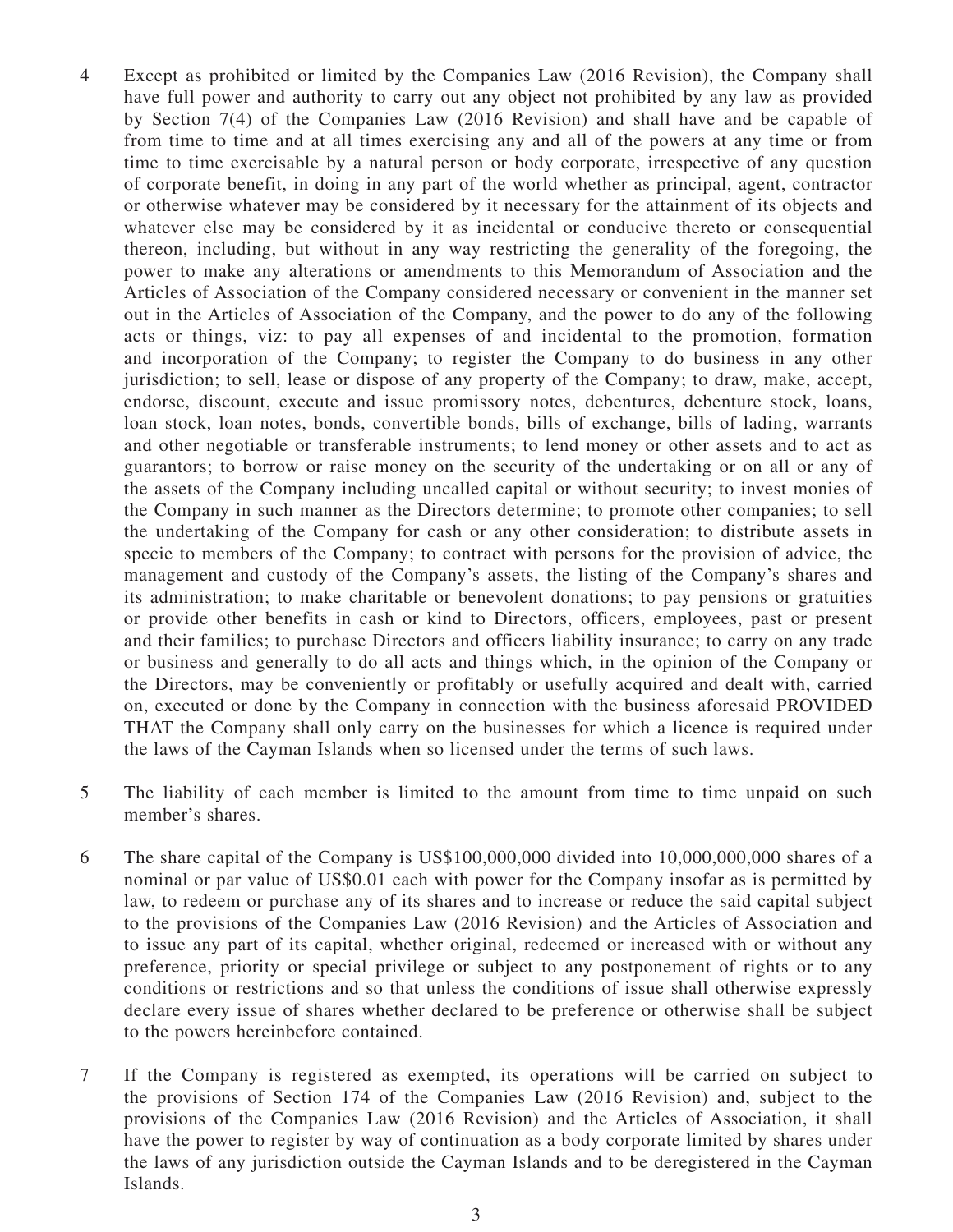# **AMENDED AND RESTATED ARTICLES OF ASSOCIATION OF RAZER INC.**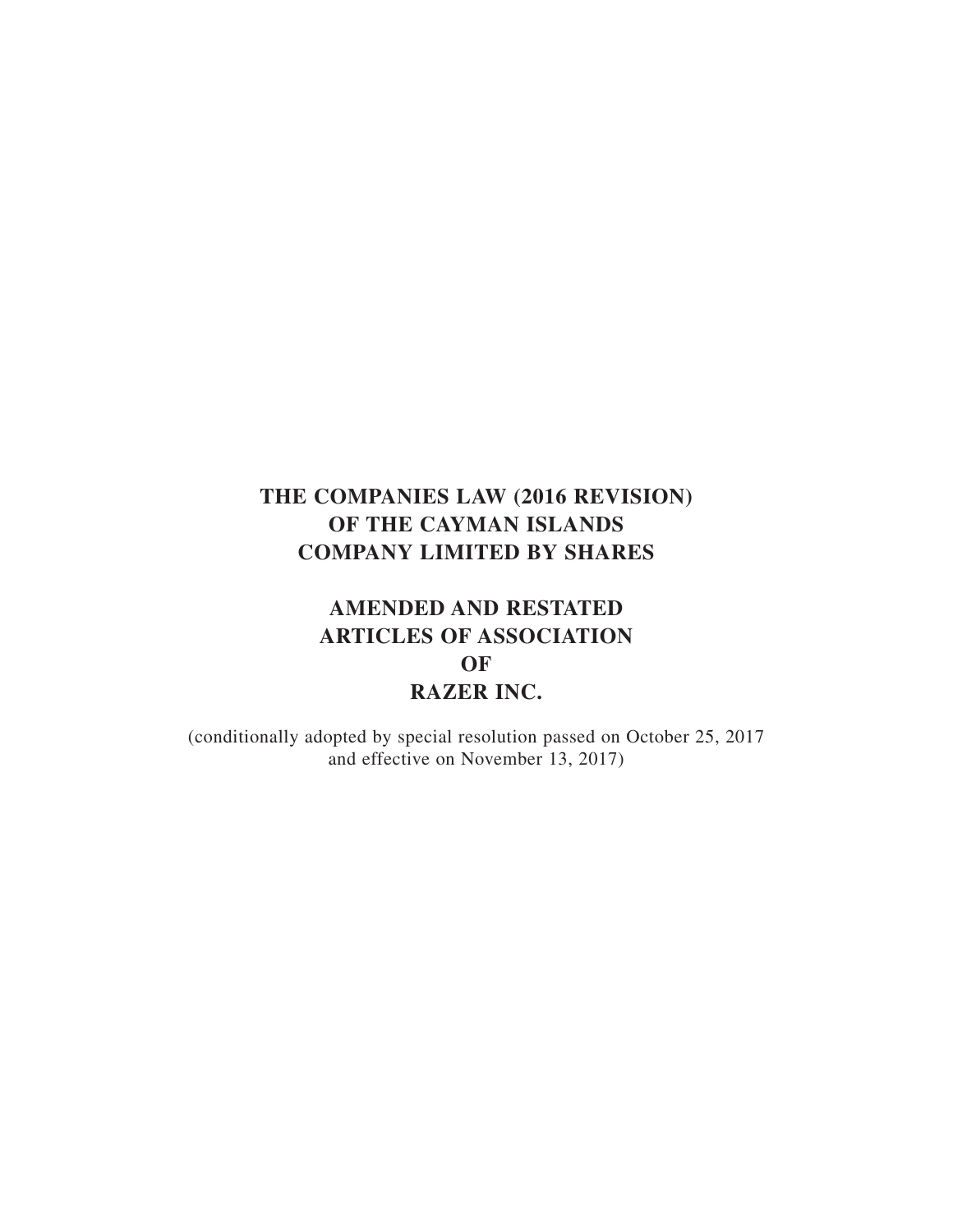## **TABLE OF CONTENTS**

| <b>Heading</b>          |                                                   | <b>Page Number</b>      |
|-------------------------|---------------------------------------------------|-------------------------|
| 1                       | <b>EXCLUSION OF TABLE A</b>                       | $\mathbf{1}$            |
| $\overline{2}$          | <b>INTERPRETATION</b>                             | $\mathbf{1}$            |
| $\overline{\mathbf{3}}$ | <b>SHARE CAPITAL AND MODIFICATION OF RIGHTS</b>   | $\overline{\mathbf{4}}$ |
| $\overline{\mathbf{4}}$ | <b>REGISTER OF MEMBERS AND SHARE CERTIFICATES</b> | $\overline{7}$          |
| 5                       | <b>LIEN</b>                                       | 9                       |
| 6                       | <b>CALLS ON SHARES</b>                            | 10                      |
| $\overline{7}$          | <b>TRANSFER OF SHARES</b>                         | 12                      |
| 8                       | <b>TRANSMISSION OF SHARES</b>                     | 13                      |
| 9                       | <b>FORFEITURE OF SHARES</b>                       | 14                      |
| 10                      | <b>ALTERATION OF CAPITAL</b>                      | 16                      |
| 11                      | <b>BORROWING POWERS</b>                           | 16                      |
| 12                      | <b>GENERAL MEETINGS</b>                           | 17                      |
| 13                      | PROCEEDINGS AT GENERAL MEETINGS                   | 19                      |
| 14                      | <b>VOTES OF MEMBERS</b>                           | 21                      |
| 15                      | <b>REGISTERED OFFICE</b>                          | 23                      |
| <b>16</b>               | <b>BOARD OF DIRECTORS</b>                         | 23                      |
| 17                      | <b>MANAGING DIRECTORS</b>                         | 29                      |
| 18                      | <b>MANAGEMENT</b>                                 | 30                      |
| 19                      | <b>MANAGERS</b>                                   | 30                      |
| 20                      | PROCEEDINGS OF DIRECTORS                          | 31                      |
| 21                      | <b>SECRETARY</b>                                  | 33                      |
| 22                      | <b>GENERAL MANAGEMENT AND USE OF THE SEAL</b>     | 33                      |
| 23                      | <b>CAPITALISATION OF RESERVES</b>                 | 35                      |
| 24                      | <b>DIVIDENDS AND RESERVES</b>                     | 37                      |
| 25                      | <b>UNTRACEABLE MEMBERS</b>                        | 42                      |
| 26                      | <b>DOCUMENT DESTRUCTION</b>                       | 43                      |
| $27\,$                  | <b>ANNUAL RETURNS AND FILINGS</b>                 | 43                      |
| 28                      | <b>ACCOUNTS</b>                                   | 43                      |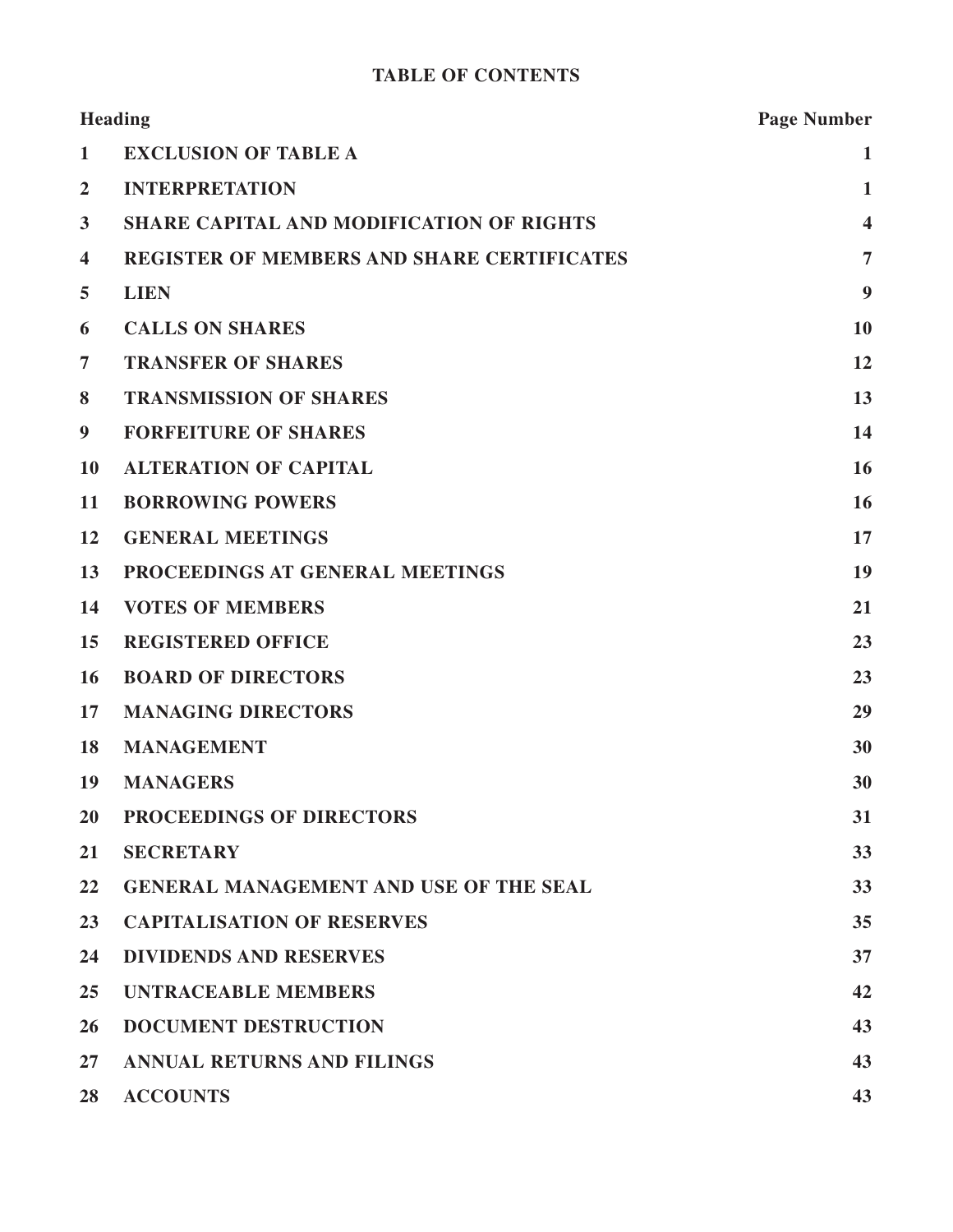| <b>Heading</b> |                                        | <b>Page Number</b> |
|----------------|----------------------------------------|--------------------|
| 29             | <b>AUDIT</b>                           | 44                 |
| <b>30</b>      | <b>NOTICES</b>                         | 45                 |
| <b>31</b>      | <b>INFORMATION</b>                     | 47                 |
| 32             | <b>WINDING UP</b>                      | 48                 |
| <b>33</b>      | <b>INDEMNITIES</b>                     | 48                 |
| 34             | <b>FINANCIAL YEAR</b>                  | 49                 |
| 35             | AMENDMENT OF MEMORANDUM AND ARTICLES   | 49                 |
| 36             | <b>TRANSFER BY WAY OF CONTINUATION</b> | 49                 |
| 37             | <b>MERGERS AND CONSOLIDATIONS</b>      | 49                 |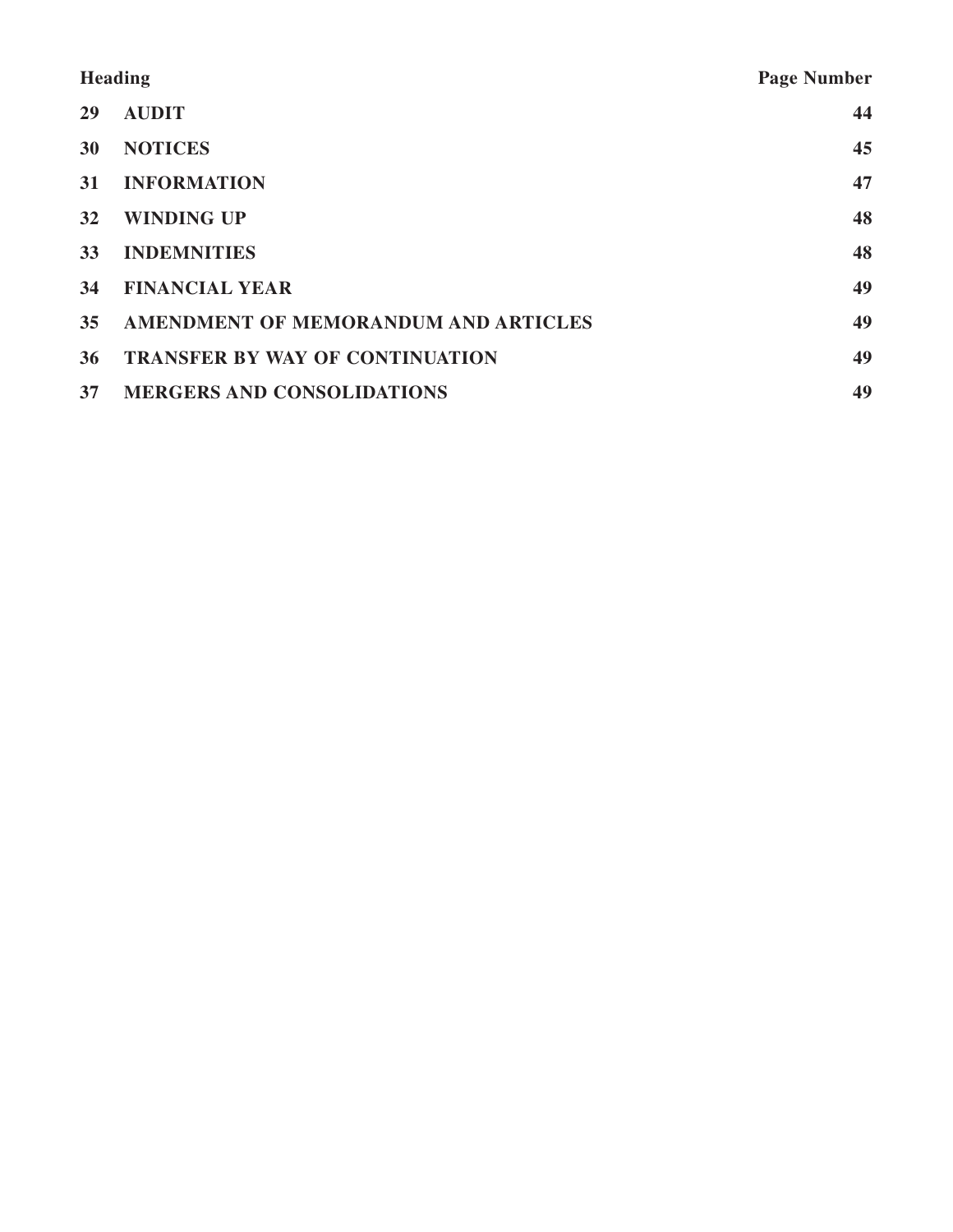# **AMENDED AND RESTATED ARTICLES OF ASSOCIATION OF RAZER INC.**

### (conditionally adopted by special resolution passed on October 25, 2017 and effective on November 13, 2017)

### **1 Exclusion of Table A**

The regulations contained in Table A in the First Schedule to the Companies Law shall not apply to the Company.

### **2 Interpretation**

- 2.1 The marginal notes to these Articles shall not affect the interpretation hereof.
- 2.2 In these Articles, unless there be something in the subject or context inconsistent therewith:

| "Articles"     | shall mean these Articles of Association and all supplementary,<br>amended or substituted Articles for the time being in force.                                                                                                                                                                                                                                                                                                          |
|----------------|------------------------------------------------------------------------------------------------------------------------------------------------------------------------------------------------------------------------------------------------------------------------------------------------------------------------------------------------------------------------------------------------------------------------------------------|
| "associate"    | shall have the meaning given to it in the Listing Rules.                                                                                                                                                                                                                                                                                                                                                                                 |
| "Auditors"     | shall mean the persons appointed by the Company from time to<br>time to perform the duties of auditors of the Company.                                                                                                                                                                                                                                                                                                                   |
| "Board"        | shall mean the majority of the Directors present and voting at a<br>meeting of Directors at which a quorum is present.                                                                                                                                                                                                                                                                                                                   |
| "business day" | shall mean a day on which the Exchange generally is open for<br>the business of dealing in securities in Hong Kong. For the<br>avoidance of doubt, where the Exchange is closed for business<br>of dealing in securities in Hong Kong on a day by reason of a<br>Number 8 or higher typhoon signal, black rainstorm warning<br>or other similar event, such day shall for the purpose of these<br>Articles be counted as a business day. |
| "capital"      | shall mean the share capital from time to time of the Company.                                                                                                                                                                                                                                                                                                                                                                           |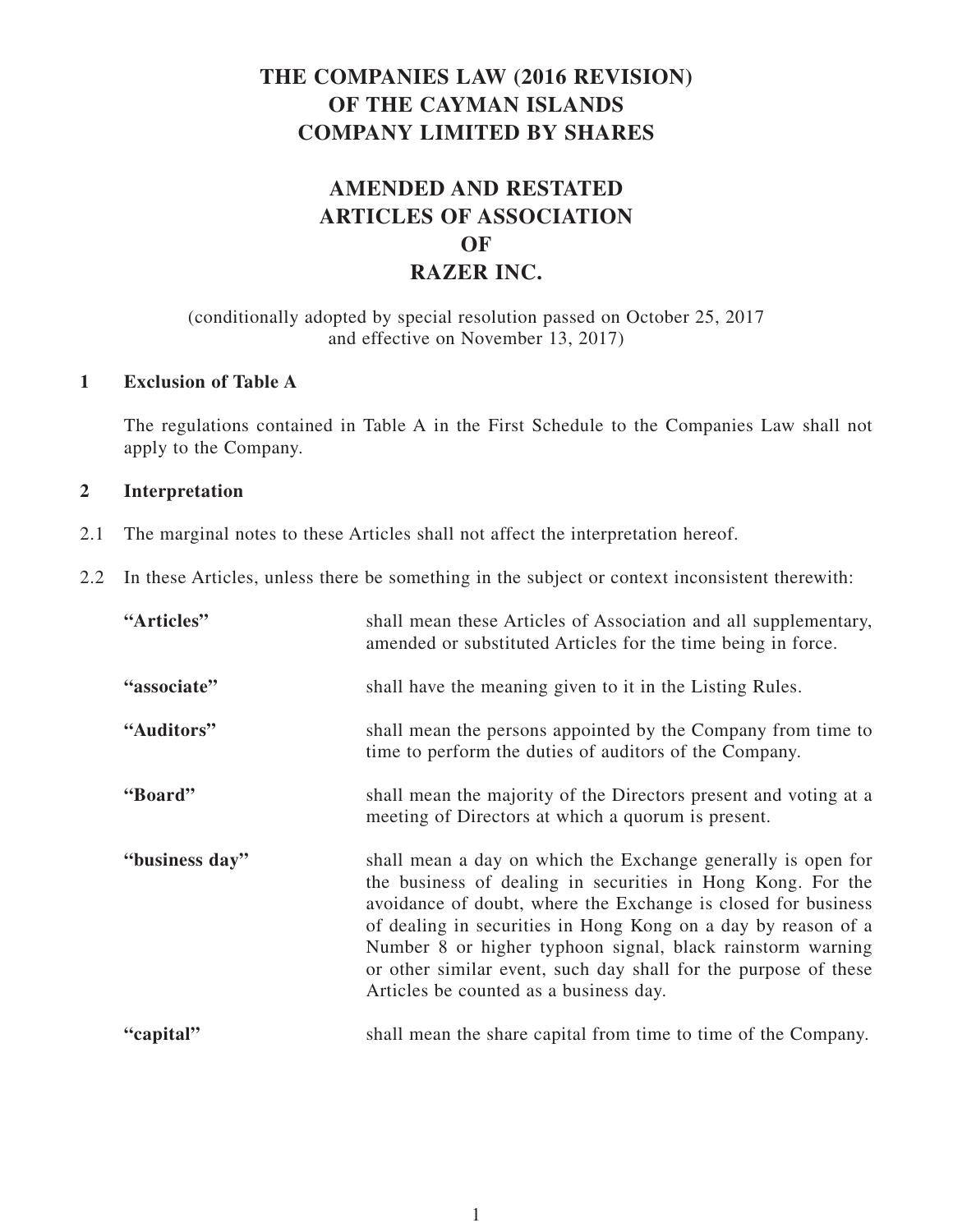| "Chairman"                            | shall mean the Chairman presiding at any meeting of members<br>or of the Board.                                                                                                                                                                       |
|---------------------------------------|-------------------------------------------------------------------------------------------------------------------------------------------------------------------------------------------------------------------------------------------------------|
| "close associate"                     | shall have the meaning given to it in the Listing Rules.                                                                                                                                                                                              |
| "Companies Law"                       | shall mean the Companies Law (2016 Revision), Cap. 22 of the<br>Cayman Islands and any amendments thereto or re-enactments<br>thereof for the time being in force and includes every other law<br>incorporated therewith or substituted therefor.     |
| "Companies Ordinance"                 | shall mean the Companies Ordinance (Cap. 622 of the Laws of<br>Hong Kong) as in force from time to time.                                                                                                                                              |
| "Company"                             | shall mean Razer Inc.                                                                                                                                                                                                                                 |
| "Company's Website"                   | shall mean the website of the Company, the address or domain<br>name of which has been notified to members.                                                                                                                                           |
| "Director"                            | shall mean any director from time to time of the Company.                                                                                                                                                                                             |
| "dividend"                            | shall include bonus dividends and distributions permitted by<br>the Companies Law to be categorised as dividends.                                                                                                                                     |
| "electronic"                          | shall have the meaning given to it in the Electronic<br>Transactions Law.                                                                                                                                                                             |
| "electronic means"                    | shall include sending or otherwise making available to the<br>intended recipients of the communication in electronic format.                                                                                                                          |
| "Electronic Signature"                | shall mean an electronic symbol or process attached to or<br>logically associated with an electronic communication and<br>executed or adopted by a person with the intent to sign the<br>electronic communication.                                    |
| "Electronic Transactions"<br>Law      | shall mean the Electronic Transactions Law (2003 Revision)<br>of the Cayman Islands and any amendment thereto or<br>re-enactments thereof for the time being in force and includes<br>every other law incorporated therewith or substituted therefor. |
| "Exchange"                            | shall mean The Stock Exchange of Hong Kong Limited.                                                                                                                                                                                                   |
| "HK Code on Takeovers<br>and Mergers" | shall mean the Code on Takeovers and Mergers issued by the<br>Securities and Futures Commission of Hong Kong as amended<br>from time to time.                                                                                                         |
| "holding company"                     | shall have the meaning attributed to such term in the<br>Companies Ordinance.                                                                                                                                                                         |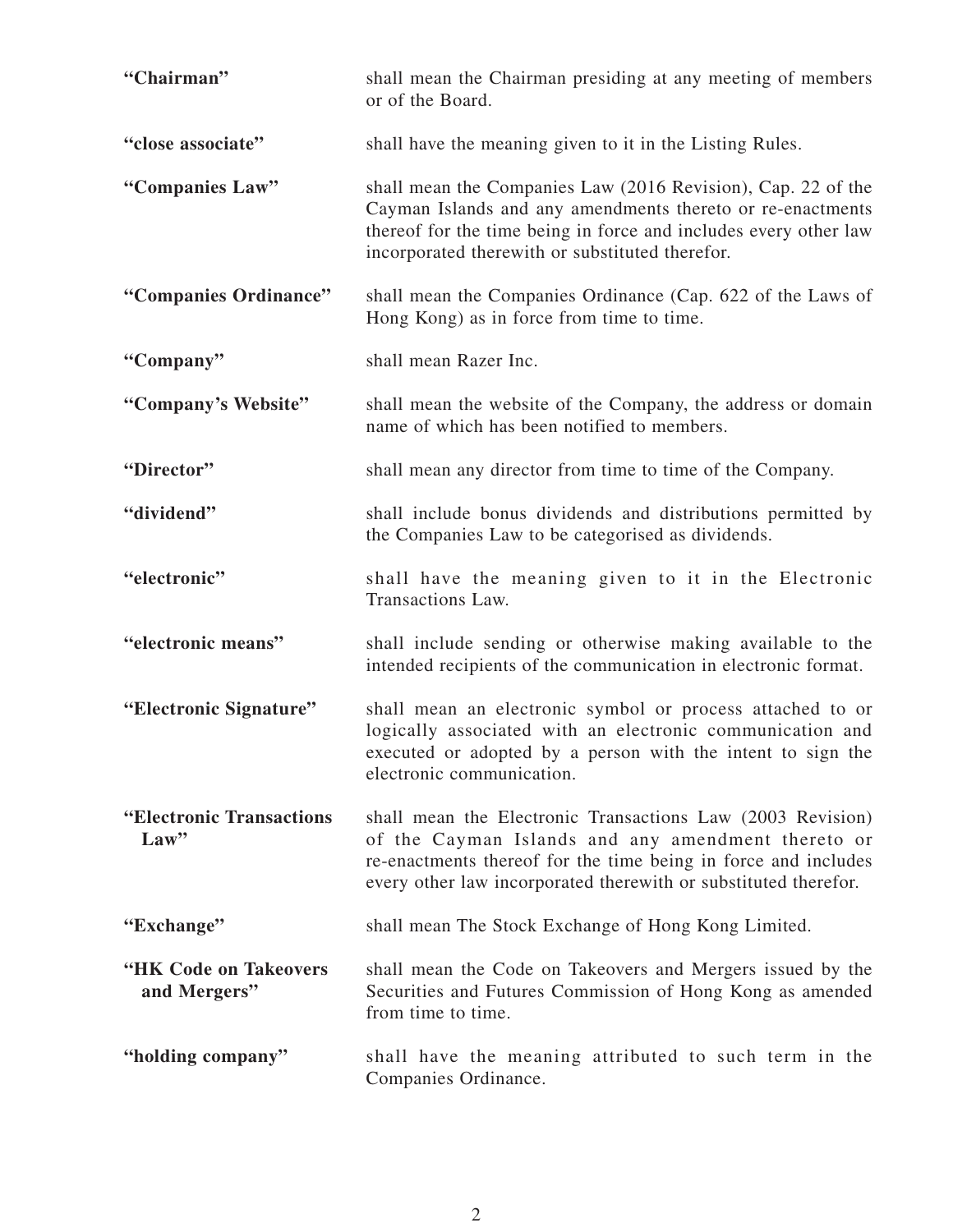| "Listing Rules"                          | shall mean the Rules Governing the Listing of Securities on the<br>Exchange as amended from time to time.                                                                                                                                                                                                                                                                                           |
|------------------------------------------|-----------------------------------------------------------------------------------------------------------------------------------------------------------------------------------------------------------------------------------------------------------------------------------------------------------------------------------------------------------------------------------------------------|
| "members"                                | shall mean the persons who are duly registered as the holders<br>from time to time of shares in the register including persons<br>who are jointly so registered.                                                                                                                                                                                                                                    |
| "Memorandum"                             | shall mean the memorandum of association of the Company.                                                                                                                                                                                                                                                                                                                                            |
| "month"                                  | shall mean a calendar month.                                                                                                                                                                                                                                                                                                                                                                        |
| "ordinary resolution"                    | shall mean a resolution passed by a simple majority of the<br>votes of such members as, being entitled to do so, vote in<br>person or, where proxies are allowed, by proxy or, in the case<br>of corporations, by their duly authorised representatives, at<br>a general meeting held in accordance with these Articles and<br>includes an ordinary resolution passed pursuant to Article<br>13.11. |
| "principal register"                     | shall mean the register of members of the Company maintained<br>at such place within or outside the Cayman Islands as the<br>Board shall determine from time to time.                                                                                                                                                                                                                               |
| "published in the<br>newspapers"         | shall mean published as a paid advertisement in English in<br>at least one English language newspaper and in Chinese in at<br>least one Chinese language newspaper, being in each case a<br>newspaper published daily and circulating generally in Hong<br>Kong in accordance with the Listing Rules.                                                                                               |
| "published on the<br>Exchange's website" | shall mean published in English and Chinese on the Exchange's<br>website in accordance with the Listing Rules.                                                                                                                                                                                                                                                                                      |
| "recognised clearing<br>house"           | shall have the meaning ascribed thereto in Part I of Schedule 1<br>of the Securities and Futures Ordinance (Cap. 571 of the Laws<br>of Hong Kong) and any amendments thereto or re-enactments<br>thereof for the time being in force and includes every other law<br>incorporated therewith or substituted therefor.                                                                                |
| "register"                               | shall mean the principal register and any branch registers.                                                                                                                                                                                                                                                                                                                                         |
| "rights issue"                           | shall mean an offer by way of rights to existing holders of<br>securities of the Company which enables those holders to<br>subscribe for securities in proportion to their existing holdings.                                                                                                                                                                                                       |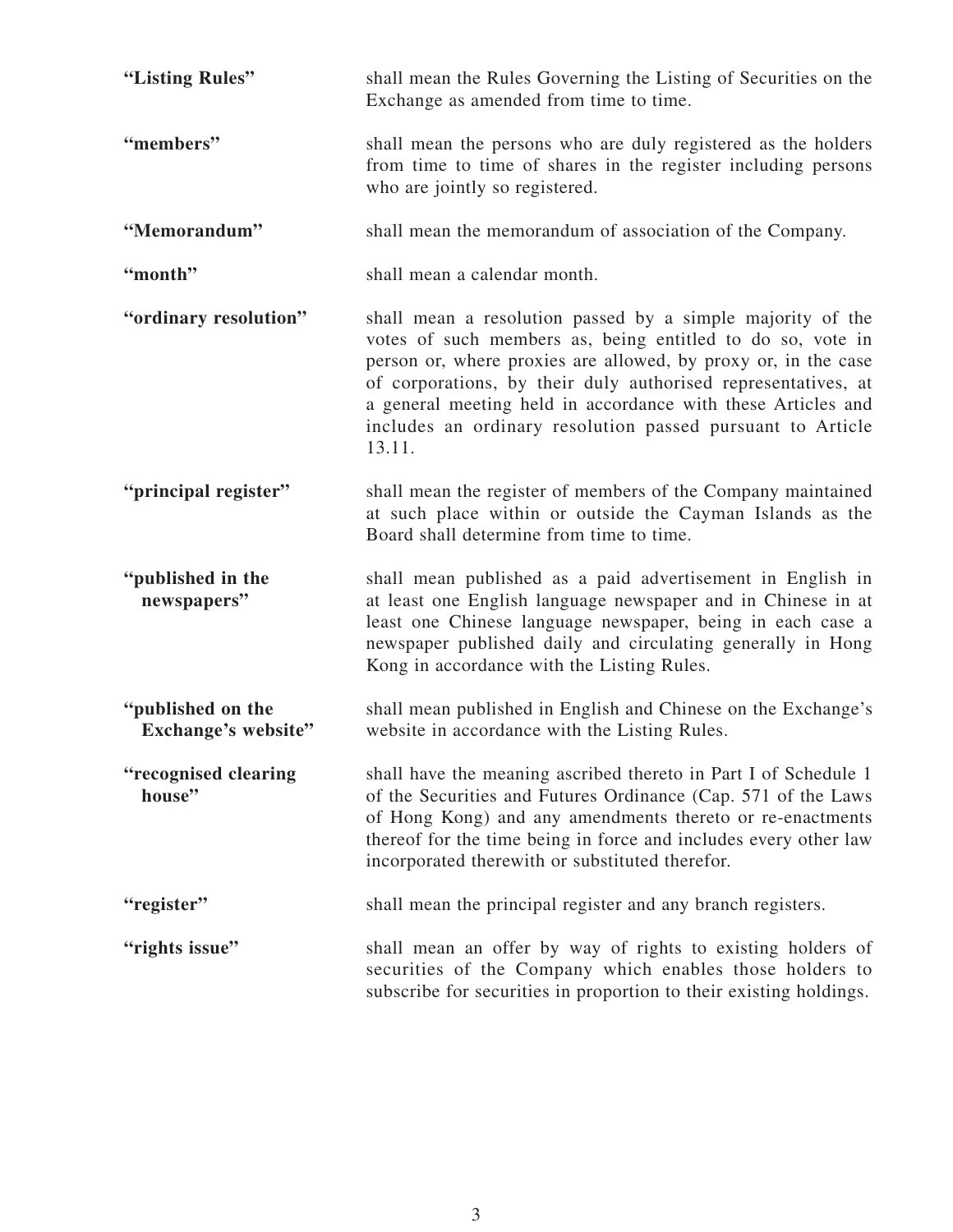| "seal"               | shall include the common seal of the Company, the securities<br>seal or any duplicate seal adopted by the Company pursuant to<br>Article 22.2.                                                                                                                                                                                                                                                                                                                                                                                                                               |
|----------------------|------------------------------------------------------------------------------------------------------------------------------------------------------------------------------------------------------------------------------------------------------------------------------------------------------------------------------------------------------------------------------------------------------------------------------------------------------------------------------------------------------------------------------------------------------------------------------|
| "Secretary"          | shall mean the person appointed as company secretary by the<br>Board from time to time.                                                                                                                                                                                                                                                                                                                                                                                                                                                                                      |
| "share"              | shall mean a share in the capital of the Company.                                                                                                                                                                                                                                                                                                                                                                                                                                                                                                                            |
| "special resolution" | shall have the same meaning as ascribed thereto in the<br>Companies Law and shall include a unanimous written<br>resolution of all members: for this purpose, the requisite<br>majority shall be not less than three-fourths of the votes of such<br>members as, being entitled to do so, vote in person or, where<br>proxies are allowed, by proxy or, in the case of corporations,<br>by their duly authorised representatives, at a general meeting of<br>which notice specifying the intention to propose the resolution<br>as a special resolution has been duly given. |
| "subsidiary"         | shall have the meaning attributed to such term in the<br>Companies Ordinance, but interpreting the term "subsidiary"<br>in accordance with the definition of "subsidiary" under the<br>Listing Rules.                                                                                                                                                                                                                                                                                                                                                                        |
| "transfer office"    | shall mean the place where the principal register is situate for<br>the time being.                                                                                                                                                                                                                                                                                                                                                                                                                                                                                          |

- 2.3 Subject as aforesaid, any words defined in the Companies Law shall, if not inconsistent with the subject and/or context, bear the same meanings in these Articles.
- 2.4 Words importing either gender shall include the other gender and the neuter; words importing persons and the neuter shall include companies and corporations and vice versa; and words denoting the singular shall include the plural and words denoting the plural shall include the singular.
- 2.5 "**Writing**" or "**printing**" shall include writing, printing, lithograph, photograph, type-writing and every other mode of representing words or figures in a legible and non-transitory form and, only where used in connection with a notice served by the Company on members or other persons entitled to receive notices hereunder, shall also include a record maintained in an electronic medium which is accessible in visible form so as to be useable for subsequent reference.
- 2.6 Sections 8 and 19 of the Electronic Transactions Law shall not apply.

### **3 Share Capital and Modification of Rights**

**Capital** App 3 r.9

3.1 The authorised share capital of the Company at the date of the adoption of these Articles is US\$100,000,000 divided into 10,000,000,000 shares of a nominal or par value of US\$0.01 each.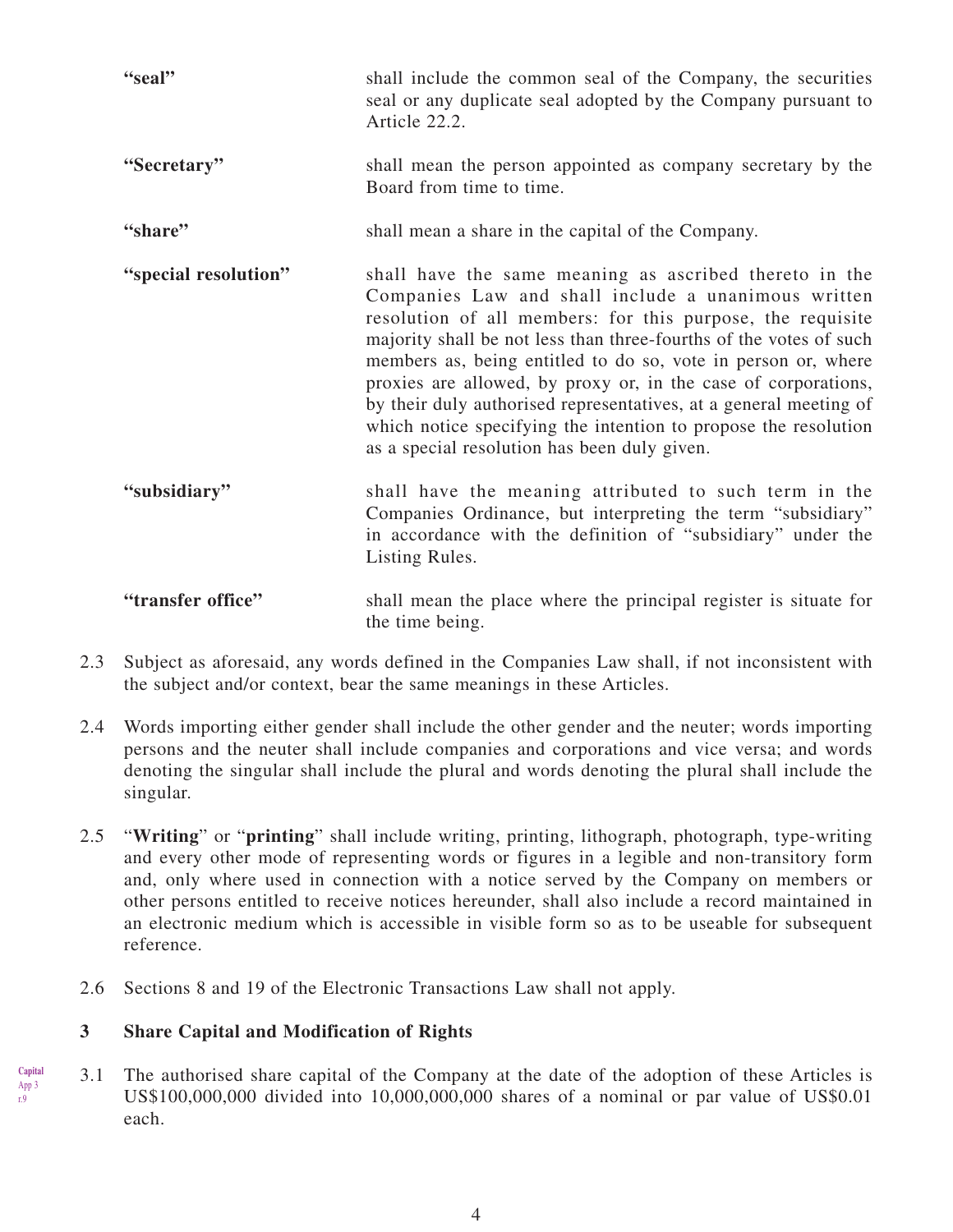- Subject to the provisions of these Articles and to any direction that may be given by the Company in general meeting and without prejudice to any special rights conferred on the holders of any existing shares or attaching to any class of shares, any share may be issued with or have attached thereto such preferred, deferred, qualified or other special rights or restrictions, whether in regard to dividend, voting, return of capital or otherwise, and to such persons at such times and for such consideration as the Board may determine. Subject to the Companies Law and to any special rights conferred on any members or attaching to any class of shares, any share may, with the sanction of a special resolution, be issued on terms that it is, or at the option of the Company or the holder thereof is, liable to be redeemed. No shares shall be issued to bearer. **Issue of shares** App 3 r.6(1)
- 3.3 Subject to the Listing Rules, the Board may issue warrants to subscribe for any class of shares or other securities of the Company on such terms as it may from time to time determine. No warrants shall be issued to bearer for so long as a recognised clearing house (in its capacity as such) is a member of the Company. Where warrants are issued to bearer, no new warrant shall be issued to replace one that has been lost unless the Board is satisfied beyond reasonable doubt that the original has been destroyed and the Company has received an indemnity in such form as the Board shall think fit with regard to the issue of any such new warrant. **Issue of warrants** App 3 r.2(2)
- 3.4 If at any time the share capital of the Company is divided into different classes of shares, all or any of the rights attached to any class of shares for the time being issued (unless otherwise provided for in the terms of issue of the shares of that class) may, subject to the provisions of the Companies Law, be varied or abrogated with the consent in writing of the holders of not less than three-fourths in nominal value of the issued shares of that class or with the sanction of a special resolution passed at a separate meeting of the holders of shares of that class. To every such separate meeting all the provisions of these Articles relating to general meetings shall mutatis mutandis apply, but so that the quorum for the purposes of any such separate meeting and of any adjournment thereof shall be a person or persons together holding (or representing by proxy or duly authorised representative) at the date of the relevant meeting not less than one-third in nominal value of the issued shares of that class. **How class rights may be modified** App 3 r.6(2) App 13 Part B  $r.2(1)$ 
	- 3.5 The special rights conferred upon the holders of shares of any class shall not, unless otherwise expressly provided in the rights attaching to or the terms of issue of such shares, be deemed to be varied by the creation or issue of further shares ranking pari passu therewith.

5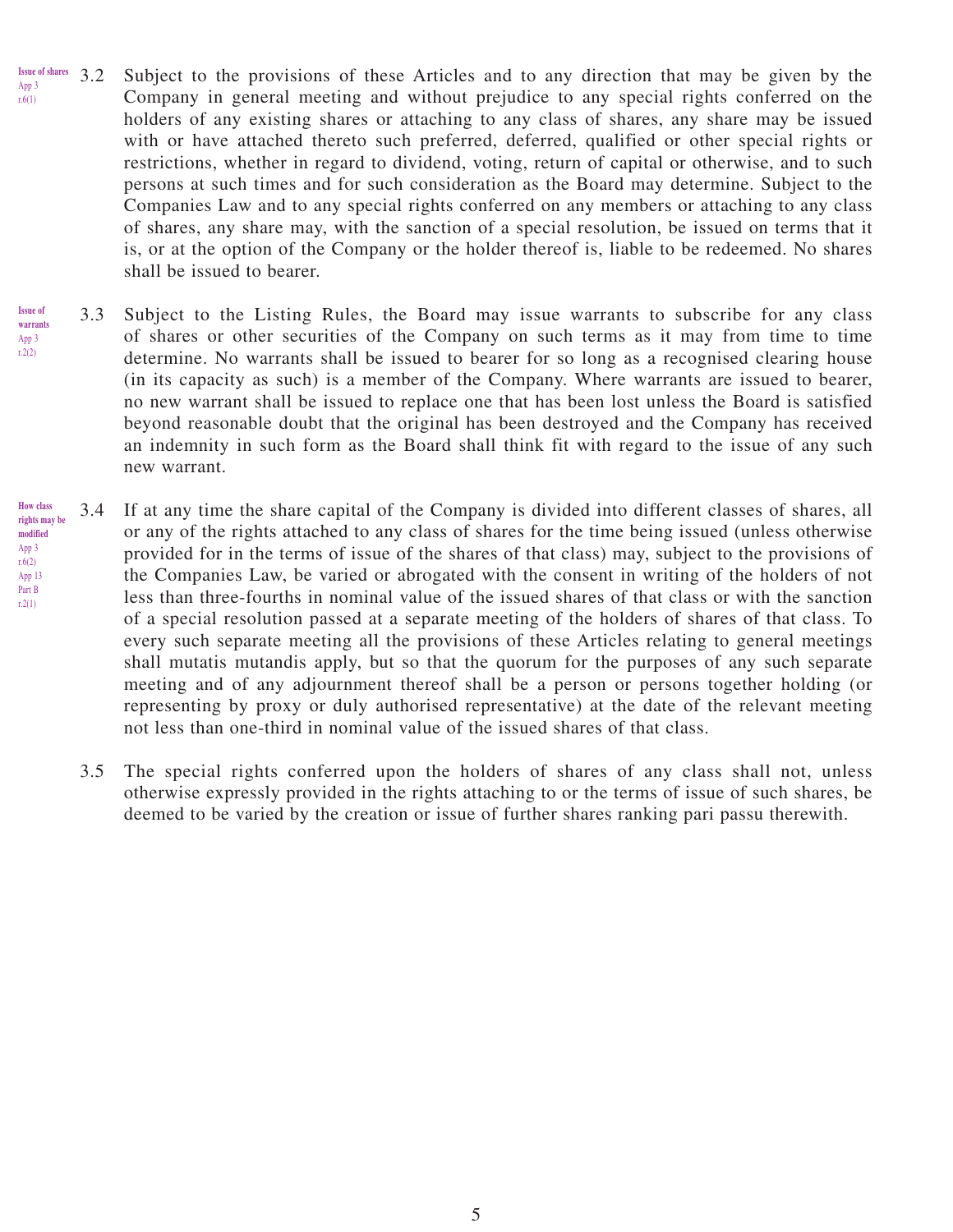- 3.6 Subject to the Companies Law, or any other law or so far as not prohibited by any law or the Listing Rules and subject to any rights conferred on the holders of any class of shares, the Company shall have the power to purchase or otherwise acquire any of its own shares (which expression as used in this Article includes redeemable shares) provided that the manner of purchase has first been authorised by a resolution of the members, and to purchase or otherwise acquire warrants for the subscription or purchase of its own shares, and shares and warrants for the subscription or purchase of any shares in any company which is its holding company and may make payment therefor in any manner authorised or not prohibited by law, including out of capital, or to give, directly or indirectly, by means of a loan, a guarantee, a gift, an indemnity, the provision of security or otherwise howsoever, financial assistance for the purpose of or in connection with a purchase or other acquisition made or to be made by any person of any shares or warrants in the Company or any company which is a holding company of the Company and should the Company purchase or otherwise acquire its own shares or warrants neither the Company nor the Board shall be required to select the shares or warrants to be purchased or otherwise acquired rateably or in any other manner as between the holders of shares or warrants of the same class or as between them and the holders of shares or warrants of any other class or in accordance with the rights as to dividends or capital conferred by any class of shares provided always that any such purchase or other acquisition or financial assistance shall only be made in accordance with any relevant code, rules or regulations issued by the Exchange or the Securities and Futures Commission of Hong Kong from time to time in force. **Company may purchase and finance the purchase of own shares and warrants**
	- 3.7 The Board may accept the surrender for no consideration of any fully paid share.
- 3.8 The Company in general meeting may, from time to time, whether or not all the shares for the time being authorised shall have been issued and whether or not all the shares for the time being issued shall have been fully paid up, by ordinary resolution, increase its share capital by the creation of new shares, such new capital to be of such amount and to be divided into shares of such respective amounts as the resolution shall prescribe. **Power to increase capital**
- 3.9 Subject to the provisions of the Companies Law and the Memorandum, and to any special rights conferred on the holders of any shares or attaching to any class of shares, shares may be issued on the terms that they may be, or at the option of the Company or the holders are, liable to be redeemed on such terms and in such manner, including out of capital, as determined by a special resolution. **Redemption**
- 3.10 Where the Company purchases or redeems any of its shares, purchases or redemption not made through the market or by tender shall be limited to a maximum price, and if purchases are by tender, tenders shall be available to all members alike. App 3 r.8(1) & (2)
- 3.11 The purchase or redemption of any share shall not be deemed to give rise to the purchase or redemption of any other share. **Purchase or redemption not to give rise to other purchases**
- 3.12 The holder of the shares being purchased, surrendered or redeemed shall be bound to deliver up to the Company at its principal place of business in Hong Kong or such other place as the Board shall specify the certificate(s) thereof, if any, for cancellation and thereupon the Company shall pay to him the purchase or redemption monies in respect thereof. **or redemptions Certificates to be surrendered for cancellation**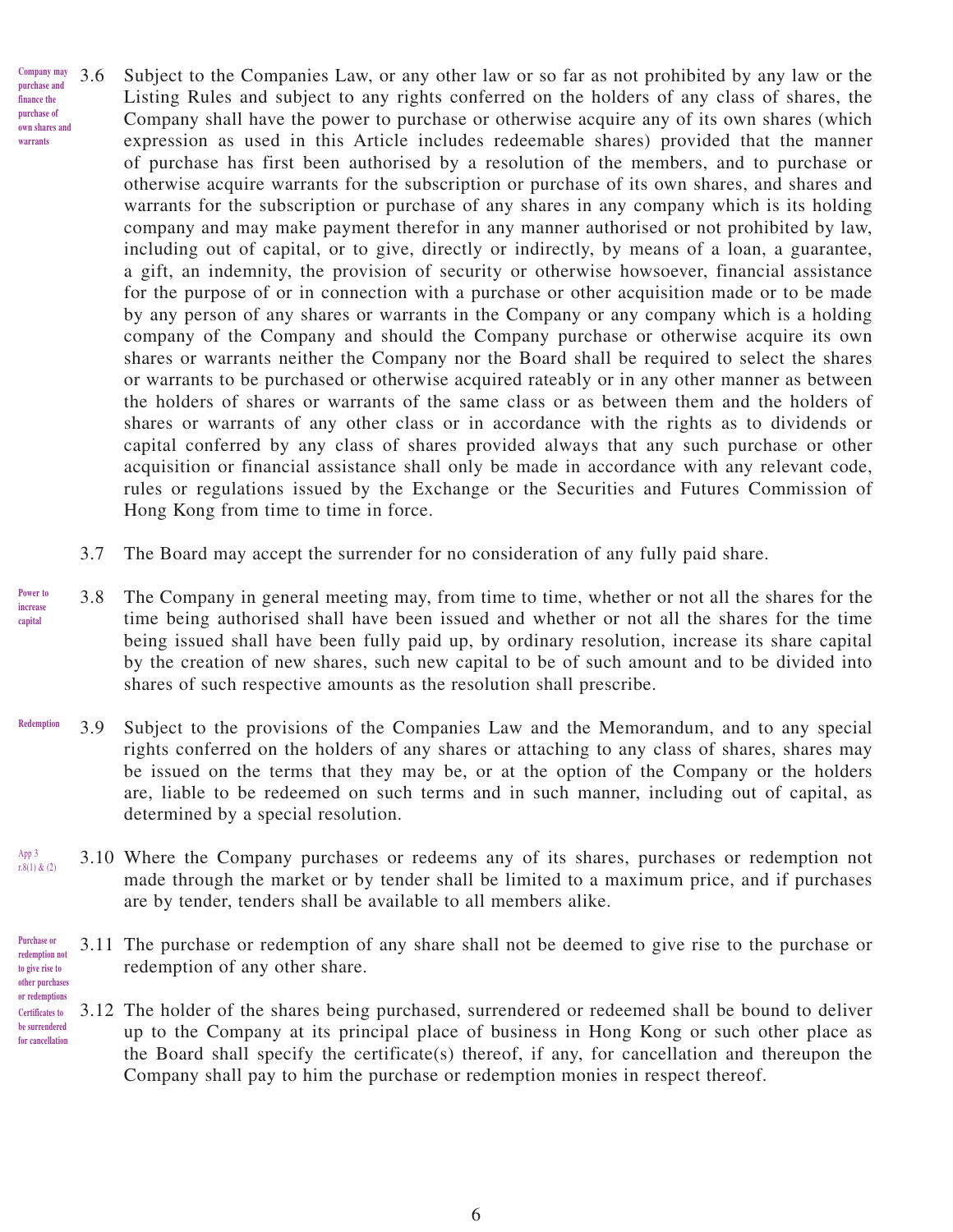- 3.13 Subject to the provisions of the Companies Law, the Memorandum and these Articles relating to new shares, the unissued shares in the Company (whether forming part of its original or any increased capital) shall be at the disposal of the Board, which may offer, allot, grant options over or otherwise dispose of them to such persons, at such times and for such consideration, and upon such terms, as the Board shall determine. **Shares at the disposal of the Board**
- 3.14 The Company may, unless prohibited by law, at any time pay a commission to any person for subscribing or agreeing to subscribe (whether absolutely or conditionally) for any shares in the Company or procuring or agreeing to procure subscriptions (whether absolute or conditional) for any shares in the Company, but so that the conditions and requirements of the Companies Law shall be observed and complied with, and in each case the commission shall not exceed 10% of the price at which the shares are issued. **Company may pay**  commission
- 3.15 Except as otherwise expressly provided by these Articles or as required by law or as ordered by a court of competent jurisdiction, no person shall be recognised by the Company as holding any share upon any trust and the Company shall not be bound by or be compelled in any way to recognise (even when having notice thereof) any equitable, contingent, future or partial interest in any shares or any interest in any fractional part of a share or any other rights in respect of any share except an absolute right to the entirety thereof in the registered holder. **Company not to recognise trusts in respect of shares**

### **4 Register of Members and Share Certificates**

- 4.1 The Board shall cause to be kept at such place within or outside the Cayman Islands as it deems fit a principal register of the members and there shall be entered therein the particulars of the members and the shares issued to each of them and other particulars required under the Companies Law. **Share register** App 3 r.1(1)
	- 4.2 If the Board considers it necessary or appropriate, the Company may establish and maintain a branch register or registers of members at such location or locations within or outside the Cayman Islands as the Board thinks fit. The principal register and the branch register(s) shall together be treated as the register for the purposes of these Articles.
	- 4.3 The Board may, in its absolute discretion, at any time transfer any share on the principal register to any branch register or any share on any branch register to the principal register or any other branch register.
	- 4.4 Notwithstanding anything contained in this Article 4, the Company shall as soon as practicable and on a regular basis record in the principal register all transfers of shares effected on any branch register and shall at all times maintain the principal register in such manner as to show at all times the members for the time being and the shares respectively held by them, in all respects in accordance with the Companies Law.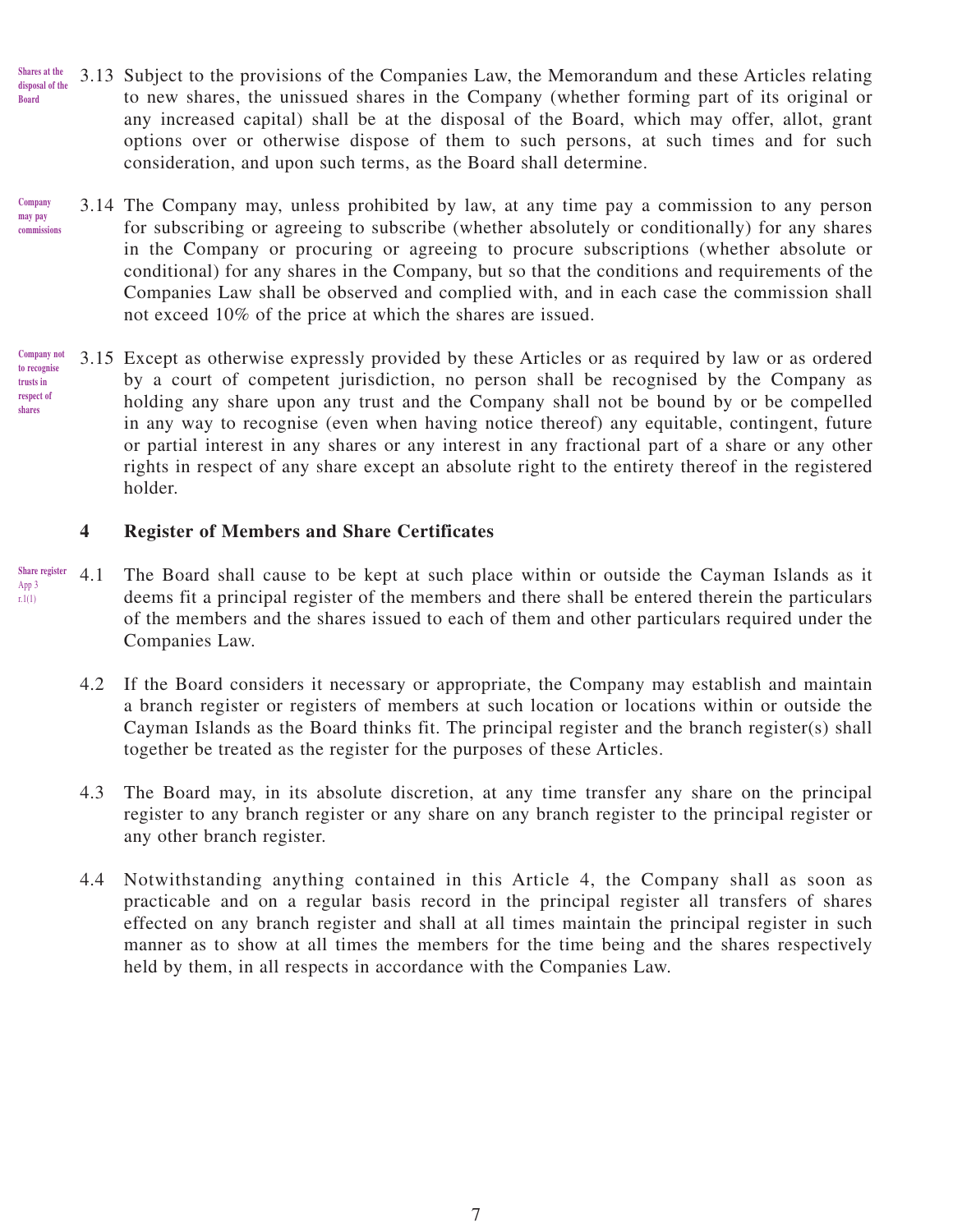- 4.5 For so long as any shares are listed on the Exchange, title to such listed shares may be evidenced and transferred in accordance with the Listing Rules that are or shall be applicable to such listed shares. The register of members maintained by the Company in respect of such listed shares (whether the principal register or a branch register) may be kept by recording the particulars required by Section 40 of the Companies Law in a form otherwise than legible (provided it is capable of being reproduced in a legible form) if such recording otherwise complies with the Listing Rules that are or shall be applicable to such listed shares.
- 4.6 Except when a register is closed and, if applicable, subject to the additional provisions of Article 4.8, the principal register and any branch register shall during business hours be kept open to the inspection of any member without charge.
	- 4.7 The reference to business hours in Article 4.6 is subject to such reasonable restrictions as the Company in general meeting may impose, but so that not less than two hours in each business day is to be allowed for inspections.
	- 4.8 The register may, on 10 business days' notice (or on 6 business days' notice in the case of a rights issue) being given by advertisement published on the Exchange's website, or, subject to the Listing Rules, by electronic communication in the manner in which notices may be served by the Company by electronic means as herein provided or by advertisement published in the newspapers, be closed at such times and for such periods as the Board may from time to time determine, either generally or in respect of any class of shares, provided that the register shall not be closed for more than 30 days in any year (or such longer period as the members may by ordinary resolution determine provided that such period shall not be extended beyond 60 days in any year). The Company shall, on demand, furnish any person seeking to inspect the register or part thereof which is closed by virtue of these Articles with a certificate under the hand of the Secretary stating the period for which, and by whose authority, it is closed. In the event that there is an alteration of book closure dates, the Company shall give at least 5 business days' notice in accordance with the procedures set out in this Article.
- 4.9 Any register held in Hong Kong shall during normal business hours (subject to such reasonable restrictions as the Board may impose) be open to inspection by a member without charge and any other person on payment of a fee of such amount not exceeding the maximum amount as may from time to time be permitted under the Listing Rules as the Board may determine for each inspection. Any member may require a copy of the register, or any part thereof, on payment of HK\$0.25, or such lesser sum as the Company may prescribe, for every 100 words or fractional part thereof required to be copied. The Company shall cause any copy so required by any person to be sent to that person within a period of 10 days commencing on the date next after the day on which the request is received by the Company. r.3(2)
	- 4.10 In lieu of, or apart from, closing the register pursuant to other provisions in these Articles, the Board may fix in advance a date as the record date for any such determination of members entitled to receive notice of, or to vote at any general meeting of the members or any adjournment thereof, or for the purpose of determining the members entitled to receive payment of any dividend or distribution, or in order to make a determination of members for any other purpose.

App 13 Part B r.3(2)

App 13 Part B

8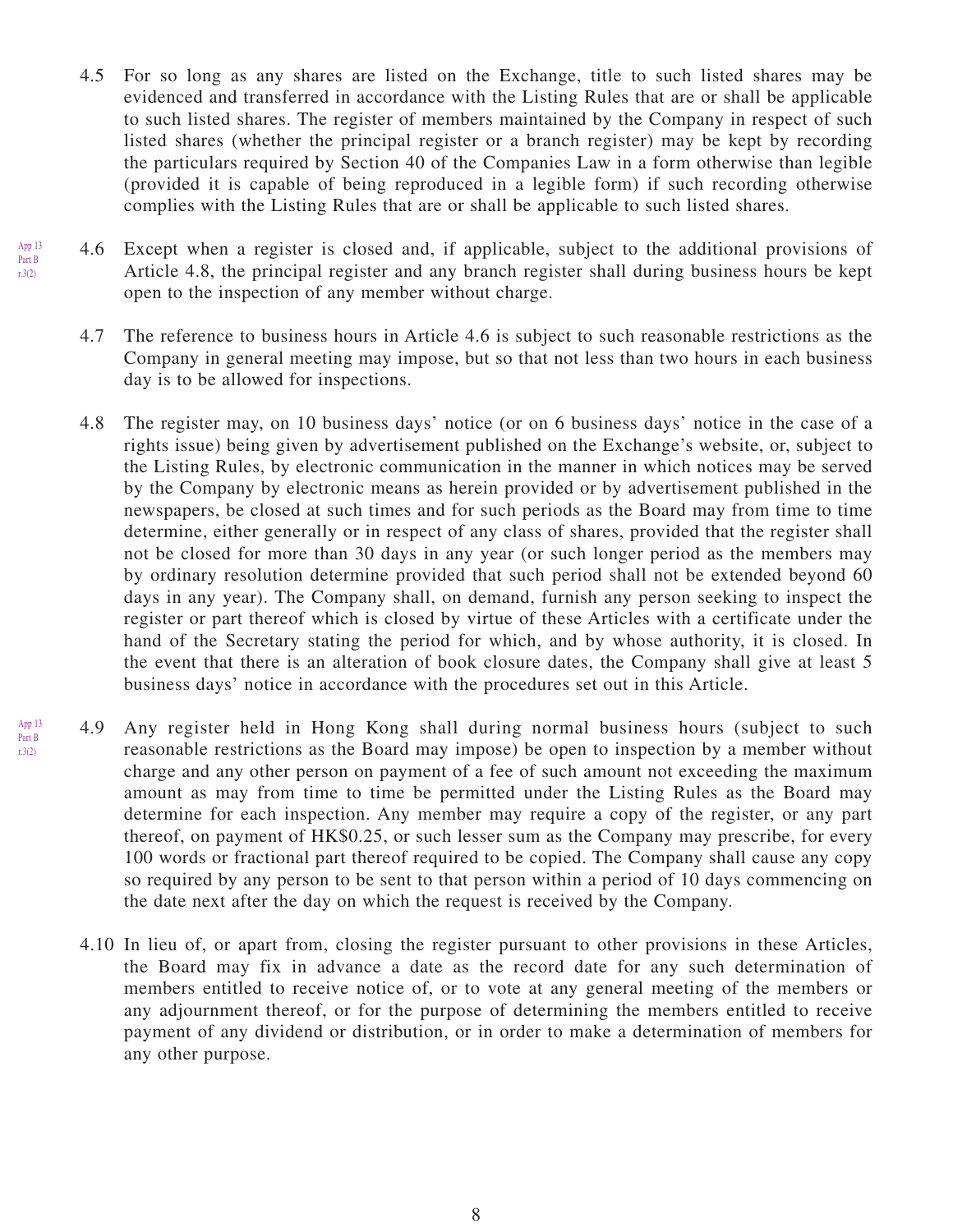- 4.11 Every person whose name is entered as a member in the register shall be entitled to receive, within any relevant time limit as prescribed in the Companies Law or as the Exchange may from time to time determine, whichever is shorter, and subject to payment of any fees which may be payable pursuant to Article 7.8, after allotment or lodgement of transfer, or within such other period as the conditions of issue shall provide, one certificate for all his shares of each class or, if he shall so request, in a case where the allotment or transfer is of a number of shares in excess of the number for the time being forming an Exchange board lot, such numbers of certificates for shares in Exchange board lots or multiples thereof as he shall request and one for the balance (if any) of the shares in question, provided that, in respect of a share or shares held jointly by several persons, the Company shall not be bound to issue a certificate or certificates to each such person, and the issue and delivery of a certificate or certificates to one of several joint holders shall be sufficient delivery to all such holders. All certificates for shares shall be delivered personally or sent through the post addressed to the member entitled thereto at his registered address as appearing in the register. **Share certificates** App 3 r.1(1)
- 4.12 Every certificate for shares or debentures or representing any other form of security of the Company shall be issued under the seal of the Company, which shall only be affixed with the authority of the Board. **Share certificates to be sealed** App 3 r.2(1)

#### 4.13 Every share certificate shall specify the number and class of shares in respect of which it is issued and the amount paid thereon or the fact that they are fully paid, as the case may be, and may otherwise be in such form as the Board may from time to time prescribe. **Every certificate to specify number and class of shares**

- 4.14 The Company shall not be bound to register more than four persons as joint holders of any share. If any share shall stand in the names of two or more persons, the person first named in the register shall be deemed the sole holder thereof as regards service of notices and, subject to the provisions of these Articles, all or any other matters connected with the Company, except the transfer of the share. **Joint holders** App 3 r.1(3)
- 4.15 If a share certificate is defaced, lost or destroyed, it may be replaced on payment of such fee, if any, not exceeding such amount as may from time to time be permitted under the Listing Rules (or such lesser sum as the Board may from time to time require) and on such terms and conditions, if any, as to publication of notices, evidence and indemnity, as the Board thinks fit and where it is defaced or worn out, after delivery up of the old certificate to the Company for cancellation. **Replacement of share certificates** App 3 r.1(1)

### **5 Lien**

5.1 The Company shall have a first and paramount lien on every share (not being a fully paid up share) for all monies, whether presently payable or not, called or payable at a fixed time in respect of such share; and the Company shall also have a first and paramount lien and charge on all shares (other than fully paid up shares) standing registered in the name of a member (whether solely or jointly with others) for all the debts and liabilities of such member or his estate to the Company and whether the same shall have been incurred before or after notice to the Company of any equitable or other interest of any person other than such member, and whether the period for the payment or discharge of the same shall have actually arrived or not, and notwithstanding that the same are joint debts or liabilities of such member or his estate and any other person, whether such person is a member or not. **Company's lien** App 3 r.1(2)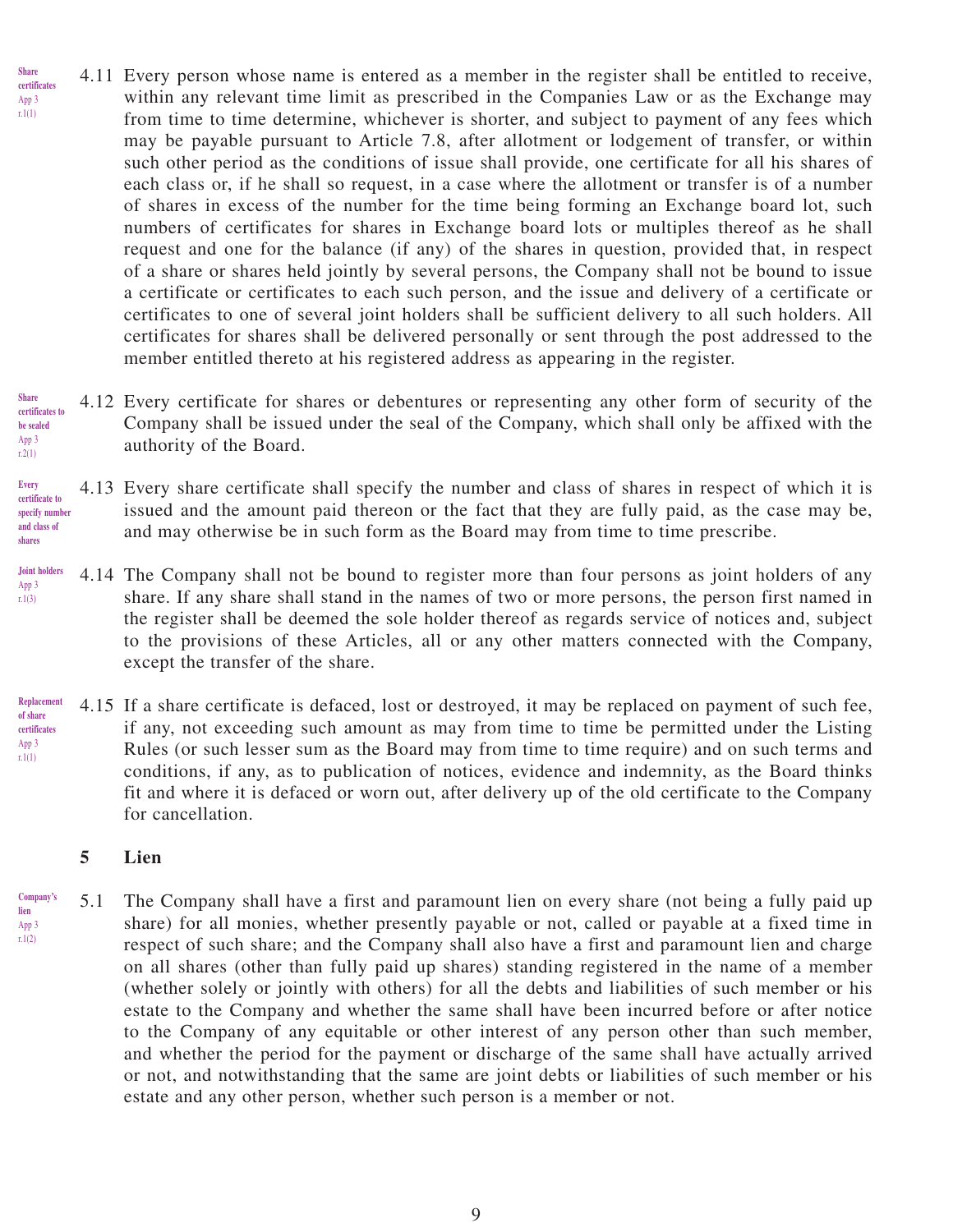- The Company's lien (if any) on a share shall extend to all dividends and bonuses declared in respect thereof. The Board may resolve that any share shall for some specified period be exempt wholly or partially from the provisions of this Article. Lien extends to 5.2 **dividends and bonuses**
- 5.3 The Company may sell in such manner as the Board thinks fit any share on which the Company has a lien, but no sale shall be made unless some sum in respect of which the lien exists is presently payable or the liability or engagement in respect of which such lien exists is liable to be presently fulfilled or discharged, nor until the expiration of 14 days after a notice in writing, stating and demanding payment of the sum presently payable or specifying the liability or engagement and demanding fulfilment or discharge thereof and giving notice of intention to sell in default, shall have been given to the registered holder for the time being of the shares or the person, of which the Company has notice, entitled to the shares by reason of such holder's death, mental disorder or bankruptcy. **Sale of shares subject to lien**
- 5.4 The net proceeds of such sale by the Company after the payment of the costs of such sale shall be applied in or towards payment or satisfaction of the debt or liability or engagement in respect whereof the lien exists, so far as the same is presently payable, and any residue shall (subject to a like lien for debts or liabilities not presently payable as existed upon the shares prior to the sale and upon surrender, if required by the Company, for cancellation of the certificate for the shares sold) be paid to the holder immediately before such sale of the shares. For giving effect to any such sale, the Board may authorise any person to transfer the shares sold to the purchaser thereof and may enter the purchaser's name in the register as holder of the shares, and the purchaser shall not be bound to see to the application of the purchase money, nor shall his title to the shares be affected by any irregularity or invalidity in the proceedings in reference to the sale. **Application of proceeds of such sale**

#### **6 Calls on Shares**

- 6.1 The Board may from time to time make such calls as it may think fit upon the members in respect of any monies unpaid on the shares held by them respectively (whether on account of the nominal amount of the shares or by way of premium or otherwise) and not by the conditions of allotment thereof made payable at fixed times. A call may be made payable either in one sum or by instalments. A call may be revoked or postponed as the Board may determine. **Calls, how made**
- 6.2 At least 14 days' notice of any call shall be given to each member specifying the time and place of payment and to whom such payment shall be made. **Notice of call**
- 6.3 A copy of the notice referred to in Article 6.2 shall be sent in the manner in which notices may be sent to members by the Company as herein provided. **Copy of notice to be sent**
- 6.4 Every member upon whom a call is made shall pay the amount of every call so made on him to the person and at the time or times and place or places as the Board shall specify. A person upon whom a call is made shall remain liable on such call notwithstanding the subsequent transfer of the shares in respect of which the call was made. **Every member liable to pay call at appointed time and place**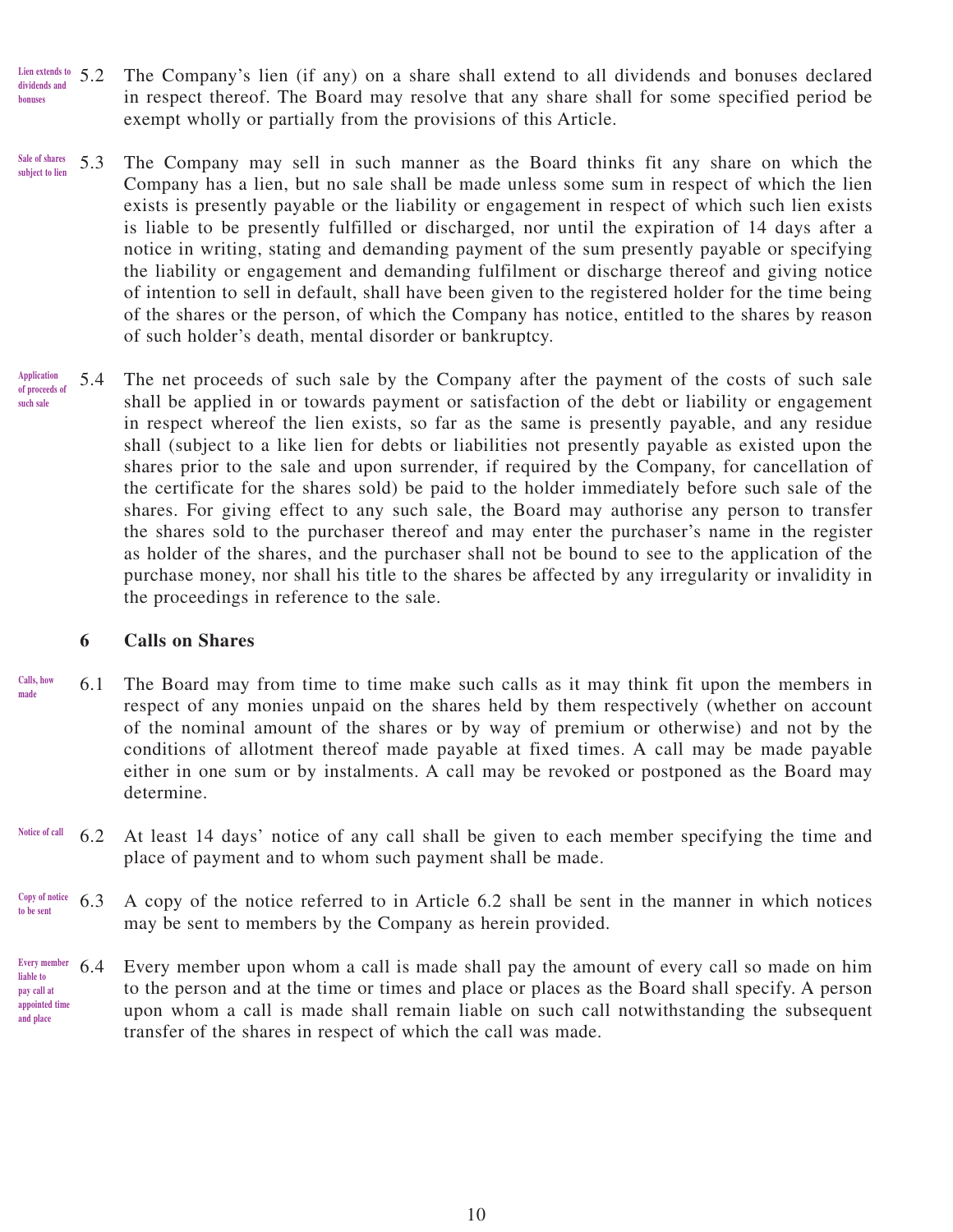- 6.5 In addition to the giving of notice in accordance with Article 6.3, notice of the person appointed to receive payment of every call and of the times and places appointed for payment may be given to the members affected by notice published on the Exchange's website, or, subject to the Listing Rules, by electronic communication in the manner in which notices may be served by the Company by electronic means as herein provided or by advertisement published in the newspapers. **Notice of call may be published in newspapers or given by electronic means**
- 6.6 A call shall be deemed to have been made at the time when the resolution of the Board authorising such call was passed. **When call deemed to have been made**
- 6.7 The joint holders of a share shall be severally as well as jointly liable for the payment of all calls and instalments due in respect of such share or other monies due in respect thereof. **Liability of joint holders**
- 6.8 The Board may from time to time at its discretion extend the time fixed for any call, and may extend such time as to all or any of the members, whom by reason of residence outside Hong Kong or other cause the Board considers it reasonable to grant an extension to, but no member shall be entitled to any such extension as a matter of grace and favour. **Board may extend time fixed for call**
- 6.9 If the sum or any instalment payable in respect of any call is unpaid on or before the day appointed for payment thereof, the person or persons from whom the sum is due shall pay interest on the same at such rate not exceeding 15% per annum as the Board shall determine from the day appointed for the payment thereof to the time of actual payment, but the Board may waive payment of such interest wholly or in part. **Interest on calls**
- 6.10 No member shall be entitled to receive any dividend or bonus or to be present and vote (save as proxy for another member) at any general meeting, either personally or by proxy, or be reckoned in a quorum, or to exercise any other privilege as a member until all sums or instalments due from him to the Company in respect of any call, whether alone or jointly with any other person, together with interest and expenses (if any) shall have been paid. **Suspension of privileges while call in arrears**
- 6.11 At the trial or hearing of any action or other proceedings for the recovery of any money due for any call, it shall be sufficient to prove that the name of the member sued is entered in the register as the holder, or one of the holders, of the shares in respect of which such debt accrued; that the resolution making the call is duly recorded in the minute book; and that notice of such call was duly given to the member sued, in pursuance of these Articles; and it shall not be necessary to prove the appointment of the Directors who made such call, nor any other matters whatsoever, and the proof of the matters aforesaid shall be conclusive evidence of the debt. **Evidence in action for call**
- 6.12 Any sum which by the terms of allotment of a share is made payable upon allotment or at any fixed date, whether on account of the nominal value of the share and/or by way of premium or otherwise, shall for all purposes of these Articles be deemed to be a call duly made and payable on the date fixed for payment, and in case of non-payment, all the relevant provisions of these Articles as to payment of interest and expenses, liabilities of joint holders, forfeiture and the like, shall apply as if such sum had become payable by virtue of a call duly made and notified. **Sums payable on allotment or in future deemed a call**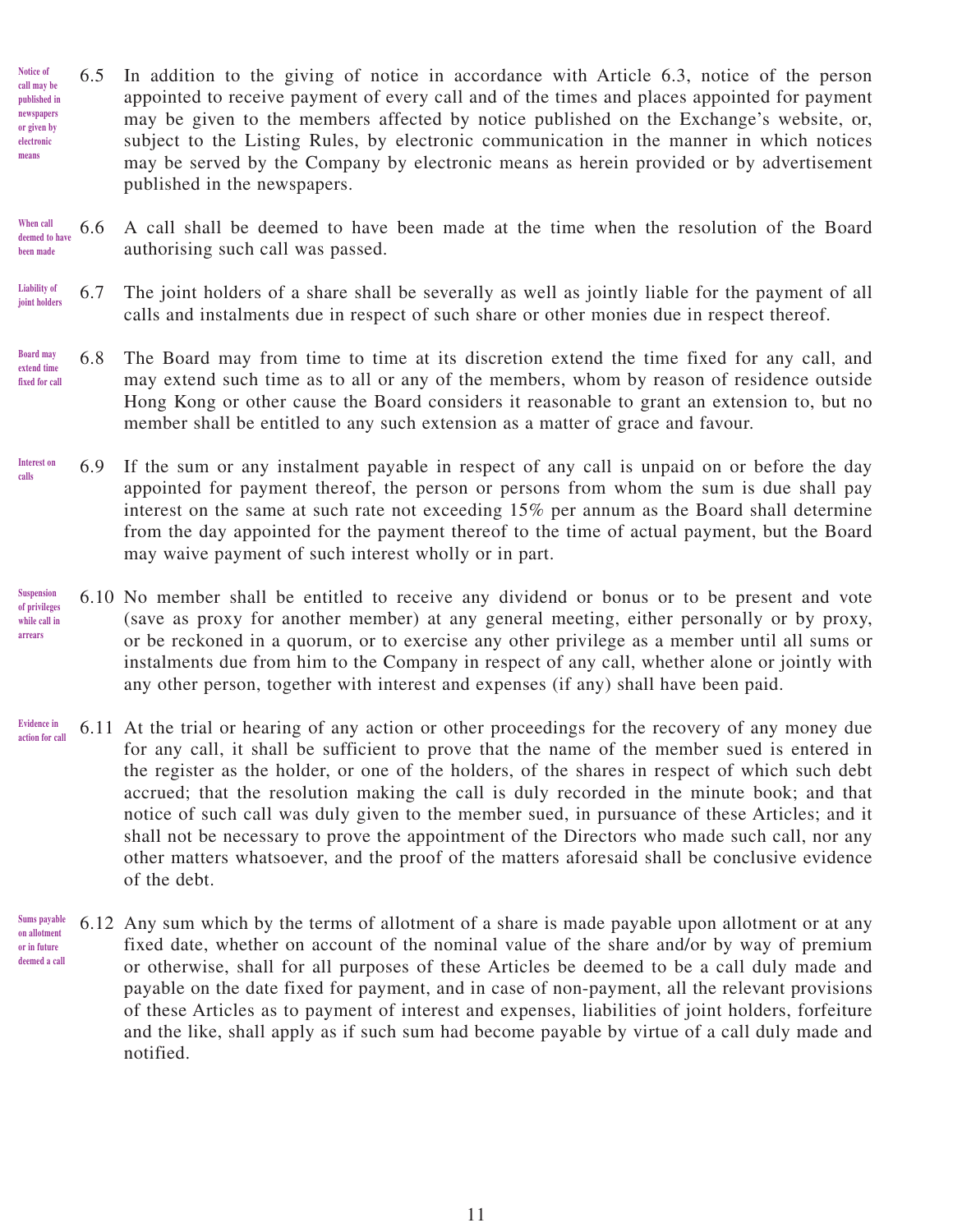6.13 The Board may, if it thinks fit, receive from any member willing to advance the same, and either in money or money's worth, all or any part of the money uncalled and unpaid or instalments payable upon any shares held by him, and upon all or any of the monies so advanced the Company may pay interest at such rate (if any) as the Board may decide. The Board may at any time repay the amount so advanced upon giving to such member not less than one month's notice in writing of its intention in that behalf, unless before the expiration of such notice the amount so advanced shall have been called up on the shares in respect of which it was advanced. No such sum paid in advance of calls shall entitle the member paying such sum to any portion of a dividend declared in respect of any period prior to the date upon which such sum would, but for such payment, become presently payable. **Payment of calls in advance** App 3 r.3(1)

### **7 Transfer of Shares**

r.1(2)

- 7.1 Transfers of shares may be effected by an instrument of transfer in the usual common form or in such other form as the Board may approve, which is consistent with the standard form of transfer as prescribed by the Exchange and approved by the Board. All instruments of transfer must be left at the registered office of the Company or at such other place as the Board may appoint and all such instruments of transfer shall be retained by the Company. **Form of transfer**
- 7.2 The instrument of transfer shall be executed by or on behalf of the transferor and by or on behalf of the transferee PROVIDED that the Board may dispense with the execution of the instrument of transfer by the transferee in any case which it thinks fit in its discretion to do so. The instrument of transfer of any share shall be in writing and shall be executed with a manual signature or facsimile signature (which may be machine imprinted or otherwise) by or on behalf of the transferor and transferee PROVIDED that in the case of execution by facsimile signature by or on behalf of a transferor or transferee, the Board shall have previously been provided with a list of specimen signatures of the authorised signatories of such transferor or transferee and the Board shall be reasonably satisfied that such facsimile signature corresponds to one of those specimen signatures. The transferor shall be deemed to remain the holder of a share until the name of the transferee is entered in the register in respect thereof. **Execution**
	- 7.3 Notwithstanding Articles 7.1 and 7.2, transfers of shares which are listed on the Exchange may be effected by any method of transferring or dealing in securities permitted by the Listing Rules and which has been approved by the Board for such purpose.
- 7.4 The Board may, in its absolute discretion, and without assigning any reason, refuse to register a transfer of any share which is not fully paid up or on which the Company has a lien. **Board may refuse to register a transfer** App 3
- 7.5 If the Board shall refuse to register a transfer of any share, it shall, within two months after the date on which the transfer was lodged with the Company, send to each of the transferor and the transferee notice of such refusal. **Notice of refusal**
- 7.6 The Board may also decline to register any transfer of any shares unless: **Requirements as to transfer**
	- (a) the instrument of transfer is lodged with the Company accompanied by the certificate for the shares to which it relates (which shall upon registration of the transfer be cancelled) and such other evidence as the Board may reasonably require to show the right of the transferor to make the transfer;
	- (b) the instrument of transfer is in respect of only one class of shares;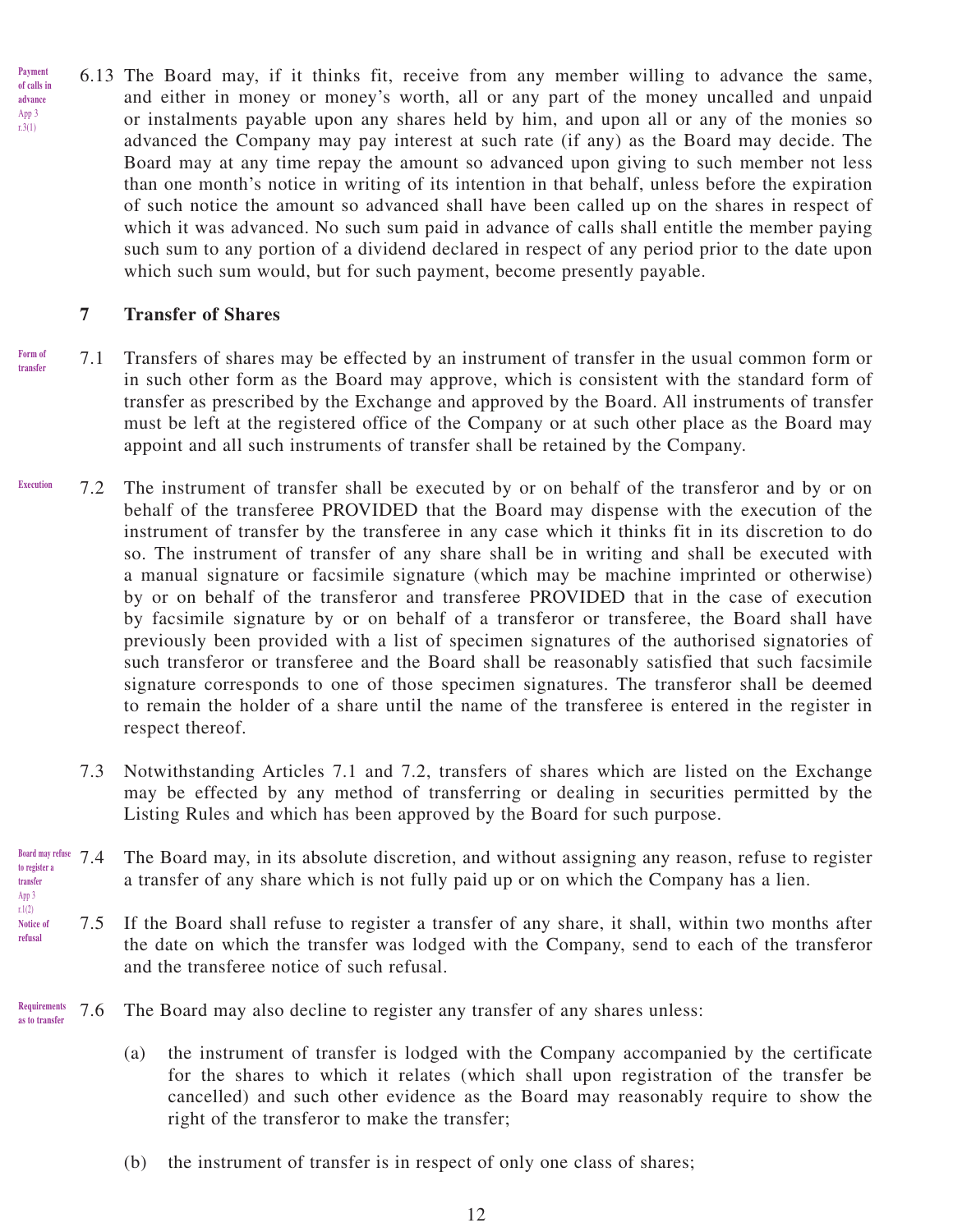- (c) the instrument of transfer is properly stamped (in circumstances where stamping is required);
- (d) in the case of a transfer to joint holders, the number of joint holders to which the share is to be transferred does not exceed four;
- (e) the shares concerned are free of any lien in favour of the Company; and
- (f) a fee of such amount not exceeding the maximum amount as the Exchange may from time to time determine to be payable (or such lesser sum as the Board may from time to time require) is paid to the Company in respect thereof.
- 7.7 No transfer shall be made to an infant or to a person in respect of whom an order has been made by any competent court or official on the grounds that he is or may be suffering from mental disorder or is otherwise incapable of managing his affairs or under other legal disability. **No transfer to an infant etc**
- 7.8 Upon every transfer of shares, the certificate held by the transferor shall be given up to be cancelled and shall forthwith be cancelled accordingly and a new certificate shall be issued, on payment by the transferee of such fee not exceeding the maximum amount as the Exchange may from time to time determine to be payable or such lesser sum as the Board may from time to time require, to the transferee in respect of the shares transferred to him and, if any of the shares included in the certificate so given up shall be retained by the transferor, a new certificate in respect thereof shall be issued to him, on payment by the transferor of such fee not exceeding the maximum amount as the Exchange may from time to time determine to be payable or such lesser sum as the Board may from time to time require. The Company shall also retain the instrument(s) of transfer. **Certificate to be given up on transfer**
- The registration of transfers may, on 10 business days' notice (or on 6 business days' notice in the case of a rights issue) being given by advertisement published on the Exchange's website, or, subject to the Listing Rules, by electronic communication in the manner in which notices may be served by the Company by electronic means as herein provided or by advertisement published in the newspapers, be suspended and the register closed at such times for such periods as the Board may from time to time determine, provided always that such registration shall not be suspended or the register closed for more than 30 days in any year (or such longer period as the members may by ordinary resolution determine provided that such period shall not be extended beyond 60 days in any year). In the event that there is an alteration of book closure dates, the Company shall give at least 5 business days' notice before the announced closure, or the new closure, whichever is earlier. If, however, there are exceptional circumstances (e.g. during a Number 8 or higher typhoon signal and black rainstorm warning) that render the giving of such publication of advertisement impossible, the Company shall comply with these requirements as soon as practicable. When transfer 7<sub>9</sub> **books and register may close** App 13 Part B r.3(2)

### **8 Transmission of Shares**

8.1 In the case of the death of a member, the survivor or survivors where the deceased was a joint holder, and the legal personal representatives of the deceased where he was a sole holder, shall be the only persons recognised by the Company as having any title to his interest in the shares; but nothing herein contained shall release the estate of a deceased holder (whether sole or joint) from any liability in respect of any share solely or jointly held by him. **holder or of joint holder of** 

App 3 r.1(1)

**Death of registered** 

**shares**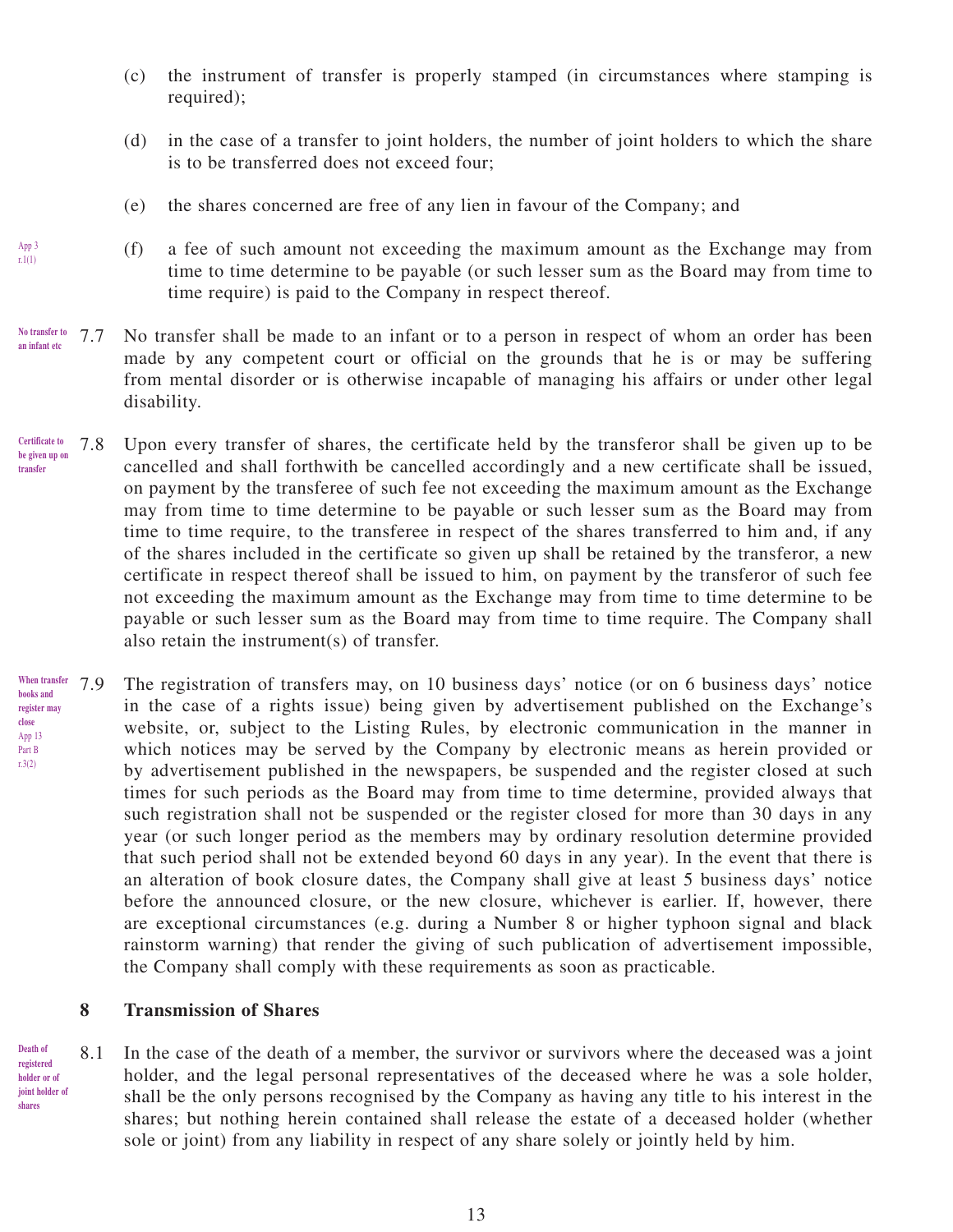- 8.2 Any person becoming entitled to a share in consequence of the death or bankruptcy or winding-up of a member may, upon such evidence as to his title being produced as may from time to time be required by the Board and subject as hereinafter provided, either be registered himself as holder of the share or elect to have some other person nominated by him registered as the transferee thereof. **Registration of personal representatives and trustee in bankruptcy**
- 8.3 If the person so becoming entitled shall elect to be registered himself, he shall deliver or send to the Company a notice in writing signed by him stating that he so elects. If he shall elect to have his nominee registered he shall testify his election by executing in favour of his nominee a transfer of such share. All the limitations, restrictions and provisions of these Articles relating to the right to transfer and the registration of transfers of shares shall be applicable to any such notice or transfer as aforesaid as if the death or bankruptcy or winding-up of the member had not occurred and the notice or transfer were a transfer executed by such member. **Notice of election to be registered / Registration of nominee**

8.4 A person becoming entitled to a share by reason of the death or bankruptcy or winding-up of the holder shall be entitled to the same dividends and other advantages to which he would be entitled if he were the registered holder of the share. However, the Board may, if it thinks fit, withhold the payment of any dividend payable or other advantages in respect of such share until such person shall become the registered holder of the share or shall have effectually transferred such share, but, subject to the requirements of Article 14.3 being met, such a person may vote at meetings. **Retention of dividends, etc., until transfer or transmission of shares of a deceased or bankrupt member**

### **9 Forfeiture of Shares**

- 9.1 If a member fails to pay any call or instalment of a call on the day appointed for payment thereof, the Board may, at any time during such time as any part thereof remains unpaid, without prejudice to the provisions of Article 6.10, serve a notice on him requiring payment of so much of the call or instalment as is unpaid, together with any interest which may have accrued and which may still accrue up to the date of actual payment. **If call or instalment not paid notice may be given**
- 9.2 The notice shall name a further day (not earlier than the expiration of 14 days from the date of service of the notice) on or before which, and the place where, the payment required by the notice is to be made, and shall state that in the event of non-payment at or before the time and at the place appointed, the shares in respect of which the call was made or instalment is unpaid will be liable to be forfeited. The Board may accept a surrender of any share liable to be forfeited hereunder and in such case, references in these Articles to forfeiture shall include surrender. **Form of notice**
- 9.3 If the requirements of any such notice as aforesaid are not complied with, any share in respect of which the notice has been given may at any time thereafter, before the payment required by the notice has been made, be forfeited by a resolution of the Board to that effect. Such forfeiture shall include all dividends and bonuses declared in respect of the forfeited share, and not actually paid before the forfeiture. **If notice not complied with shares may be forfeited**
- 9.4 Any share so forfeited shall be deemed to be the property of the Company, and may be re-allotted sold or otherwise disposed of on such terms and in such manner as the Board thinks fit and at any time before a re-allotment, sale or disposition the forfeiture may be cancelled by the Board on such terms as it thinks fit. **Forfeited shares to be deemed property of Company**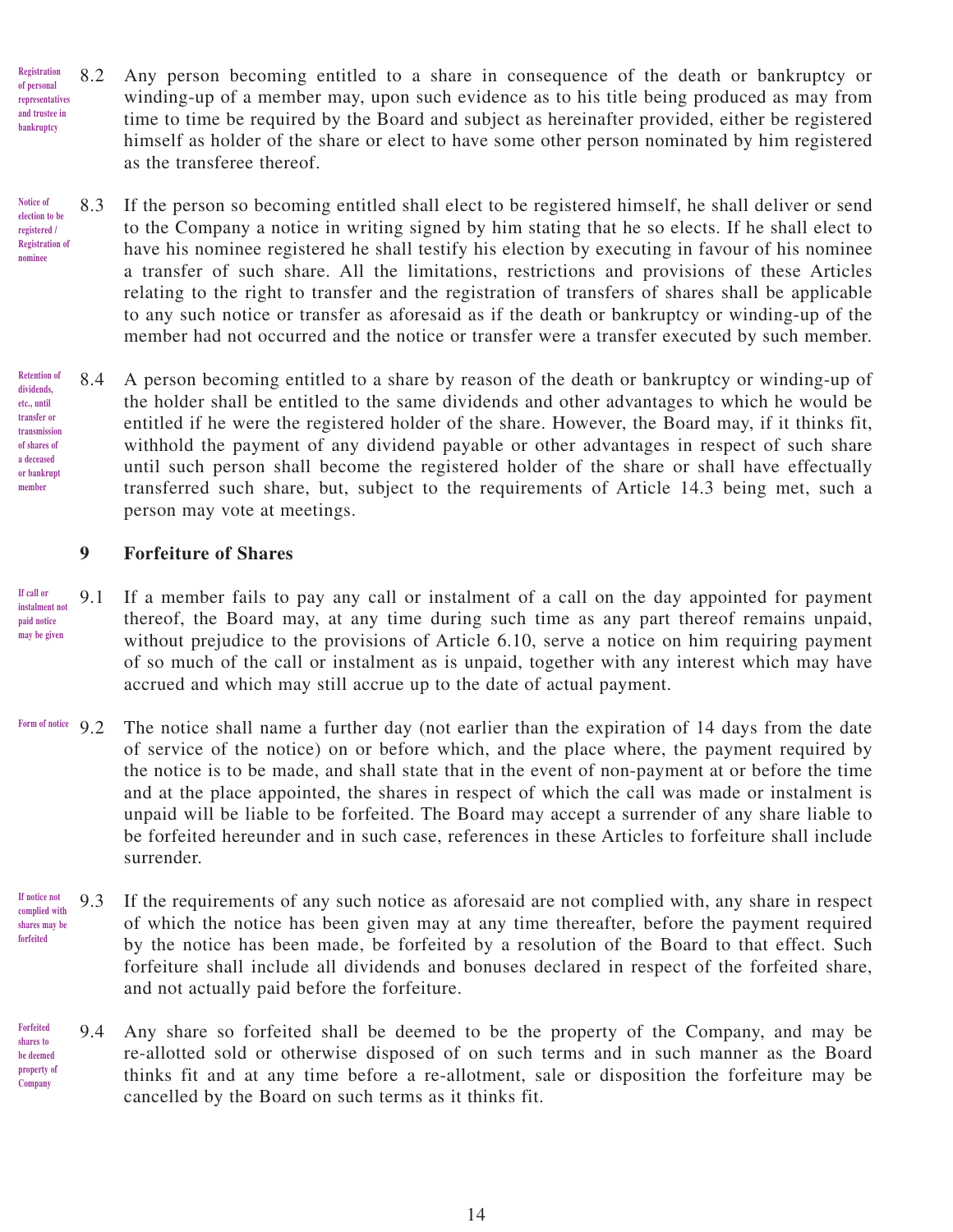- 9.5 A person whose shares have been forfeited shall cease to be a member in respect of the forfeited shares but shall, notwithstanding this, remain liable to pay to the Company all monies which, at the date of forfeiture, were payable by him to the Company in respect of the shares, together with (if the Board shall in its discretion so require) interest thereon from the date of forfeiture until payment at such rate not exceeding 15% per annum as the Board may prescribe, and the Board may enforce the payment thereof if it thinks fit, and without any deduction or allowance for the value of the shares forfeited, at the date of forfeiture. For the purposes of this Article any sum which, by the terms of issue of a share, is payable thereon at a fixed time which is subsequent to the date of forfeiture, whether on account of the nominal value of the share or by way of premium, shall notwithstanding that time has not yet arrived, be deemed to be payable at the date of forfeiture, and the same shall become due and payable immediately upon the forfeiture, but interest thereon shall only be payable in respect of any period between the said fixed time and the date of actual payment. **Arrears to be paid notwithstanding forfeiture**
- 9.6 A statutory declaration in writing that the declarant is a Director or Secretary, and that a share in the Company has been duly forfeited on a date stated in the declaration, shall be conclusive evidence of the facts therein stated as against all persons claiming to be entitled to the share. The Company may receive the consideration, if any, given for the share on any re-allotment, sale or disposition thereof and the Board may authorise any person to execute a letter of re-allotment or transfer the share in favour of the person to whom the share is re-allotted, sold or disposed of and he shall thereupon be registered as the holder of the share, and shall not be bound to see to the application of the subscription or purchase money, if any, nor shall his title to the share be affected by any irregularity or invalidity in the proceedings in reference to the forfeiture, re-allotment, sale or other disposal of the share. **Evidence of forfeiture**
- 9.7 When any share shall have been forfeited, notice of the forfeiture shall be given to the member in whose name it stood immediately prior to the forfeiture, and an entry of the forfeiture, with the date thereof, shall forthwith be made in the register. Notwithstanding the above, no forfeiture shall be in any manner invalidated by any omission or neglect to give such notice as aforesaid. **Notice after forfeiture**
- 9.8 Notwithstanding any such forfeiture as aforesaid, the Board may at any time, before any share so forfeited shall have been re-allotted, sold, or otherwise disposed of, permit the share forfeited to be redeemed upon the terms of payment of all calls and interest due upon and expenses incurred in respect of the share, and upon such further terms (if any) as it thinks fit. **Power to redeem forfeited shares**
- 9.9 The forfeiture of a share shall not prejudice the right of the Company to any call already made or instalment payable thereon. **Forfeiture not to prejudice Company's right to call or**

**instalment**

9.10 The provisions of these Articles as to forfeiture shall apply in the case of non-payment of any sum which, by the terms of issue of a share, becomes payable at a fixed time, whether on account of the nominal value of the share or by way of premium, as if the same had been payable by virtue of a call duly made and notified. **Forfeiture for non-payment of any sum due on shares**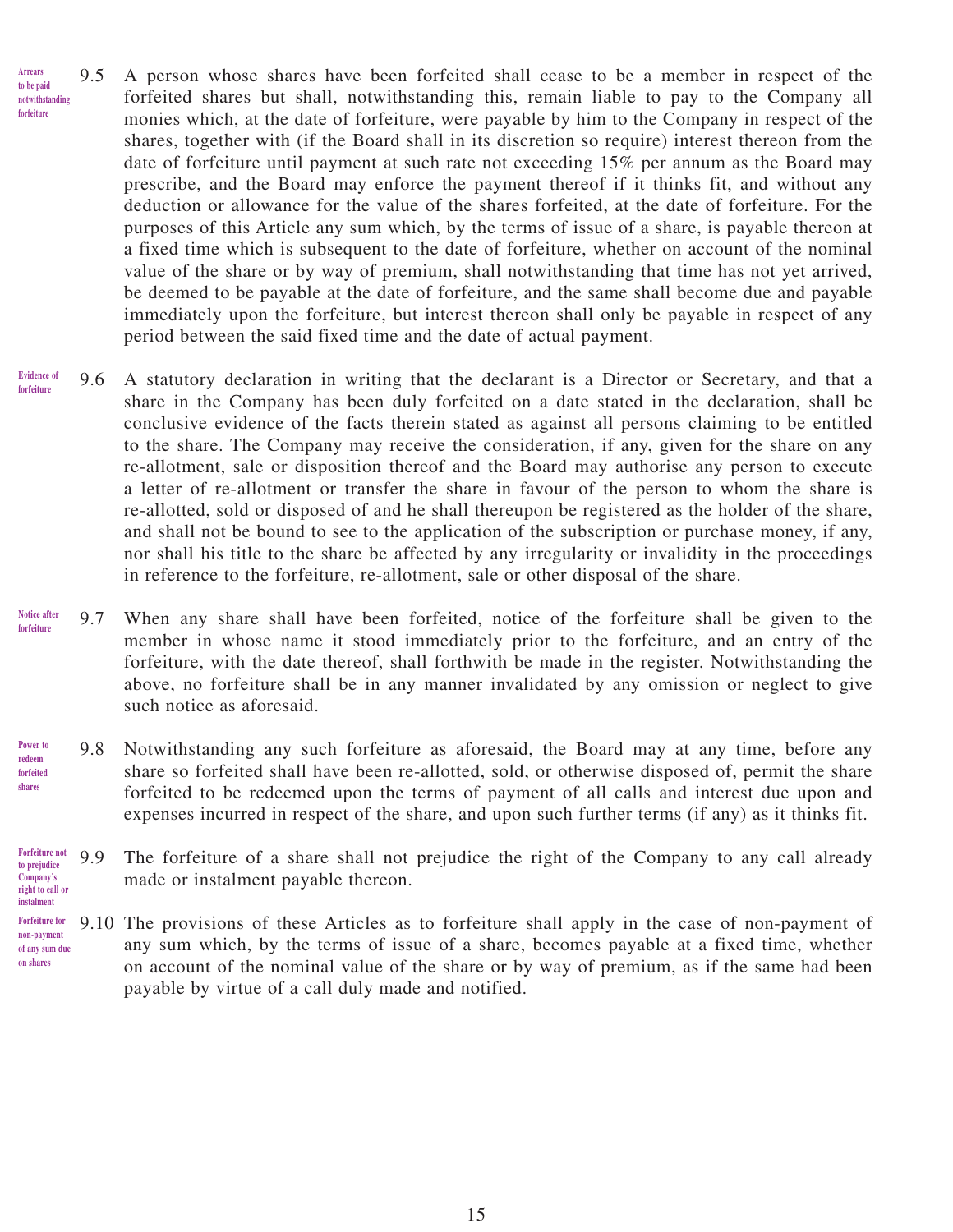### **10 Alteration of Capital**

- 10.1 The Company may from time to time by ordinary resolution:
	- (a) consolidate and divide all or any of its share capital into shares of larger amount than its existing shares. On any consolidation of fully paid shares and division into shares of larger amount, the Board may settle any difficulty which may arise as it thinks expedient and in particular (but without prejudice to the generality of the foregoing) may as between the holders of shares to be consolidated determine which particular shares are to be consolidated into each consolidated share, and if it shall happen that any person shall become entitled to fractions of a consolidated share or shares, such fractions may be sold by some person appointed by the Board for that purpose and the person so appointed may transfer the shares so sold to the purchaser thereof and the validity of such transfer shall not be questioned, and so that the net proceeds of such sale (after deduction of the expenses of such sale) may either be distributed among the persons who would otherwise be entitled to a fraction or fractions of a consolidated share or shares rateably in accordance with their rights and interests or may be paid to the Company for the Company's benefit;
		- (b) cancel any shares which at the date of the passing of the resolution have not been taken or agreed to be taken by any person, and diminish the amount of its share capital by the amount of the shares so cancelled subject to the provisions of the Companies Law; and
		- (c) sub-divide its shares or any of them into shares of smaller amount than is fixed by the Memorandum of Association of the Company, subject nevertheless to the provisions of the Companies Law, and so that the resolution whereby any share is sub-divided may determine that, as between the holders of the shares resulting from such sub-division, one or more of the shares may have any such preferred or other special rights, over, or may have such deferred rights or be subject to any such restrictions as compared with the others as the Company has power to attach to unissued or new shares.
- 10.2 The Company may by special resolution reduce its share capital or any capital redemption reserve in any manner authorised and subject to any conditions prescribed by the Companies Law. **Reduction of capital**

#### **11 Borrowing Powers**

- 11.1 The Board may from time to time at its discretion exercise all the powers of the Company to raise or borrow or to secure the payment of any sum or sums of money for the purposes of the Company and to mortgage or charge its undertaking, property and assets (present and future) and uncalled capital or any part thereof. **Power to borrow**
- 11.2 The Board may raise or secure the payment or repayment of such sum or sums in such manner and upon such terms and conditions in all respects as it thinks fit and, in particular, by the issue of debentures, debenture stock, bonds or other securities of the Company, whether outright or as collateral security for any debts, liability or obligations of the Company or of any third party. **Conditions on which money may be borrowed**

**Consolidation**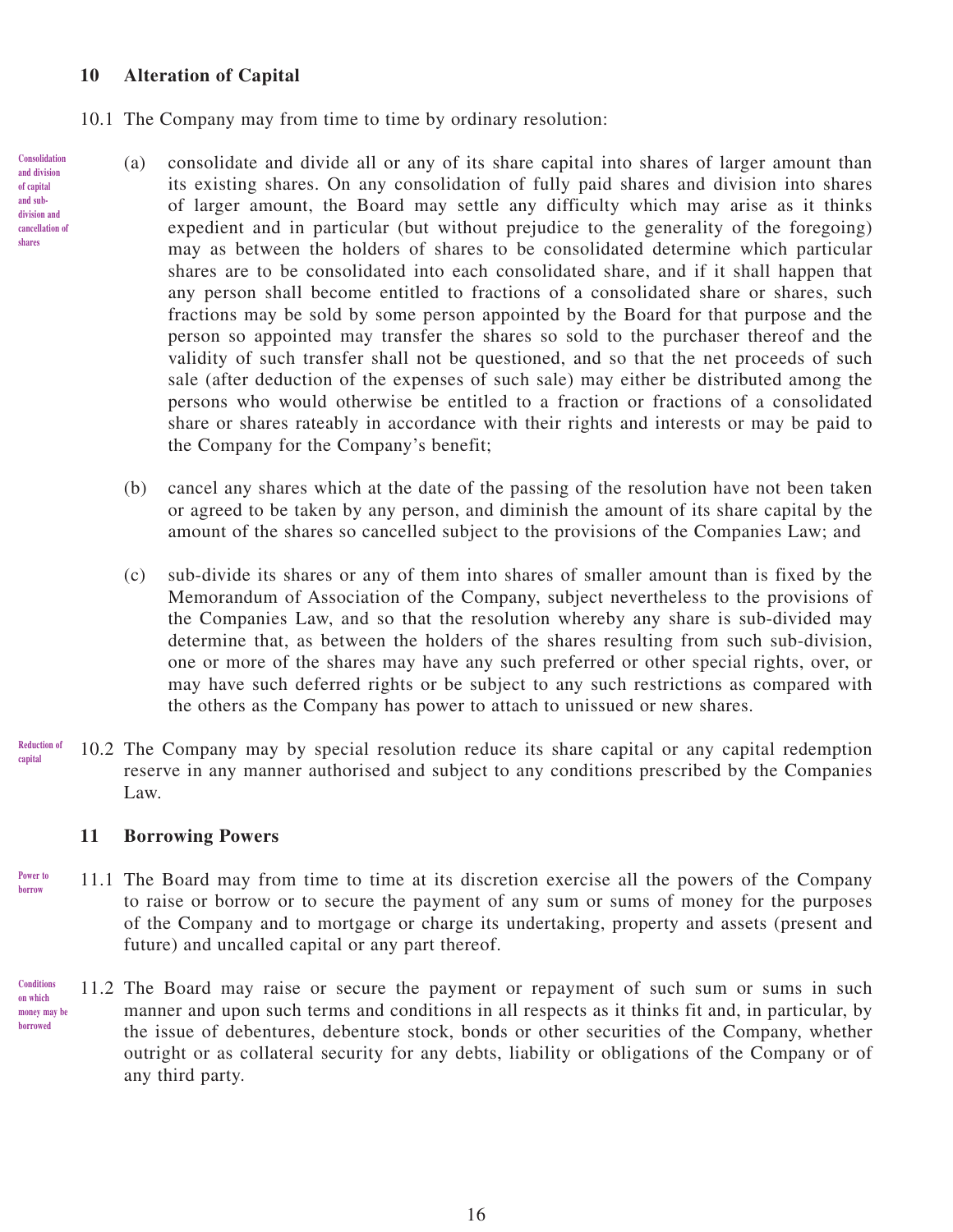- 11.3 Debentures, debenture stock, bonds and other securities may be made assignable free from any equities between the Company and the person to whom the same may be issued. **Assignment**
- 11.4 Any debentures, debenture stock, bonds or other securities may be issued at a discount, premium or otherwise and with any special privileges as to redemption, surrender, drawings, allotment of shares, attending and voting at general meetings of the Company, appointment of Directors and otherwise. **Special privileges**
- 11.5 The Board shall cause a proper register to be kept, in accordance with the provisions of the Companies Law, of all mortgages and charges specifically affecting the property of the Company and shall duly comply with the requirements of the Companies Law in regard to the registration of mortgages and charges therein specified and otherwise. **Register of charges to be kept**
- 11.6 If the Company issues debentures or debenture stock (whether as part of a series or as individual instruments) not transferable by delivery, the Board shall cause a proper register to be kept of the holders of such debentures. **Register of debentures or debenture stock**
- 11.7 Where any uncalled capital of the Company is charged, all persons taking any subsequent charge thereon shall take the same subject to such prior charge, and shall not be entitled, by notice to the members or otherwise, to obtain priority over such prior charge. **Mortgage of uncalled capital**

### **12 General Meetings**

- 12.1 The Company shall hold a general meeting as its annual general meeting in each year other than the year of the Company's adoption of these Articles, within a period of not more than 15 months after the holding of the last preceding annual general meeting or not more than 18 months after the date of adoption of these Articles (or such longer period as the Exchange may authorise). The annual general meeting shall be specified as such in the notices calling it and shall be held at such time and place as the Board shall appoint. **When annual general meeting to be held** App 13 Part B r.3(3) r.4(2)
- 12.2 All general meetings other than annual general meetings shall be called extraordinary general meetings. **Extraordinary general meeting**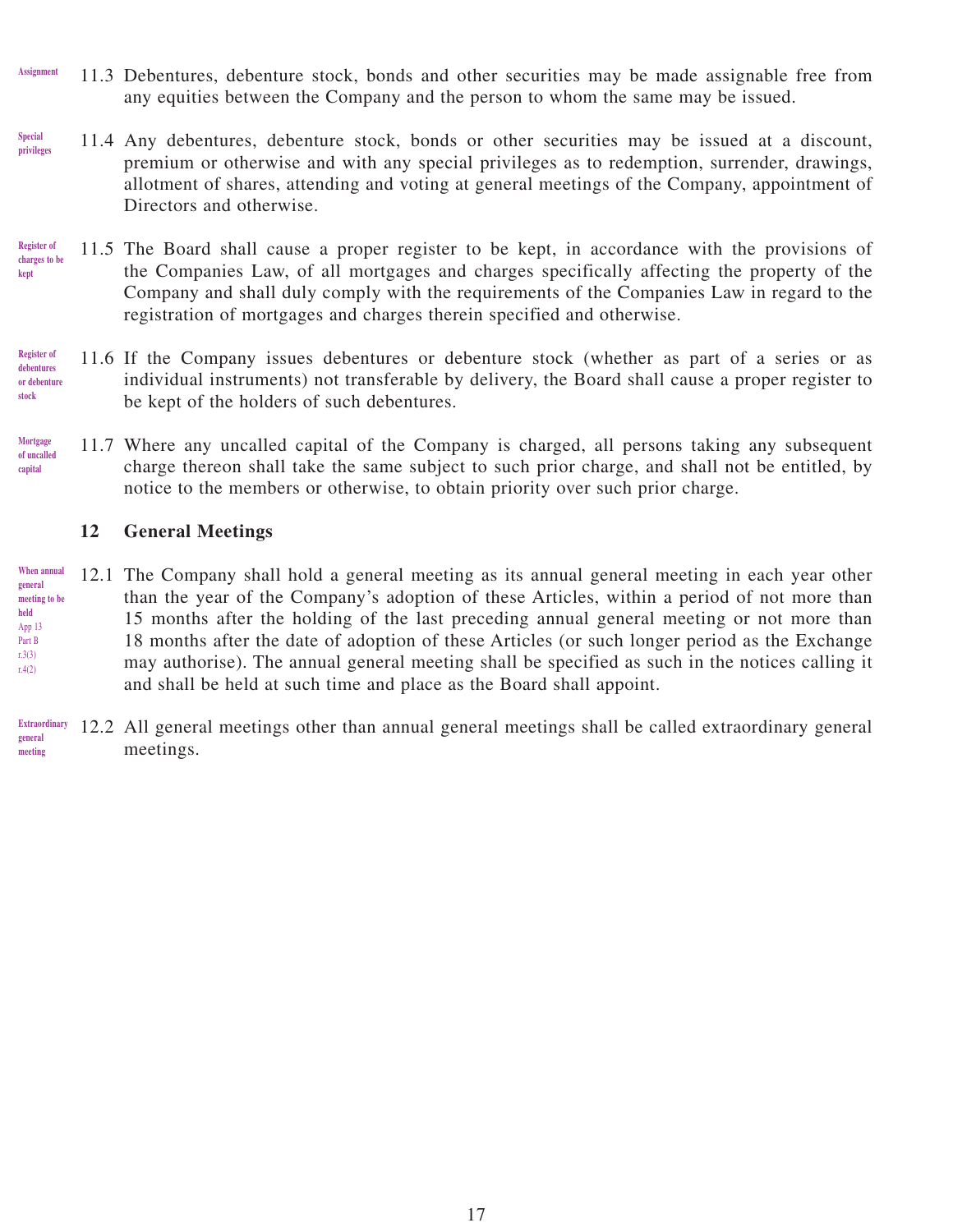- 12.3 The Board may, whenever it thinks fit, convene an extraordinary general meeting. General meetings shall also be convened on the written requisition of any two or more members deposited at the principal office of the Company in Hong Kong or, in the event the Company ceases to have such a principal office, the registered office specifying the objects of the meeting and signed by the requisitionists, provided that such requisitionists held as at the date of deposit of the requisition not less than one-tenth of the paid up capital of the Company which carries the right of voting at general meetings of the Company. General meetings may also be convened on the written requisition of any one member which is a recognised clearing house (or its nominee(s)) deposited at the principal office of the Company in Hong Kong or, in the event the Company ceases to have such a principal office, the registered office specifying the objects of the meeting and signed by the requisitionist, provided that such requisitionist held as at the date of deposit of the requisition not less than one-tenth of the paid up capital of the Company which carries the right of voting at general meetings of the Company. If the Board does not within 21 days from the date of deposit of the requisition proceed duly to convene the meeting to be held within a further 21 days, the requisitionist(s) themselves or any of them representing more than one-half of the total voting rights of all of them, may convene the general meeting in the same manner, as nearly as possible, as that in which meetings may be convened by the Board provided that any meeting so convened shall not be held after the expiration of three months from the date of deposit of the requisition, and all reasonable expenses incurred by the requisitionist(s) as a result of the failure of the Board shall be reimbursed to them by the Company. **Convening of extraordinary general meeting**
- 12.4 An annual general meeting shall be called by not less than 21 days' notice in writing and any extraordinary general meeting shall be called by not less than 14 days' notice in writing. Subject to the requirement under the Listing Rules, the notice shall be exclusive of the day on which it is served or deemed to be served and of the day for which it is given, and shall specify the time, place, and agenda of the meeting, particulars of the resolutions and the general nature of the business to be considered at the meeting. The notice convening an annual general meeting shall specify the meeting as such, and the notice convening a meeting to pass a special resolution shall specify the intention to propose the resolution as a special resolution. Notice of every general meeting shall be given to the Auditors and to all members other than such as, under the provisions hereof or the terms of issue of the shares they hold, are not entitled to receive such notice from the Company. **Notice of meetings** App 13 Part B r.3(1)
	- 12.5 Notwithstanding that a meeting of the Company is called by shorter notice than that referred to in Article 12.4, it shall be deemed to have been duly called if it is so agreed:
		- (a) in the case of a meeting called as an annual general meeting, by all the members entitled to attend and vote thereat or their proxies; and
		- (b) in the case of any other meeting, by a majority in number of the members having a right to attend and vote at the meeting, being a majority together holding not less than 95% in nominal value of the shares giving that right.
	- 12.6 There shall appear with reasonable prominence in every notice of general meetings of the Company a statement that a member entitled to attend and vote is entitled to appoint a proxy to attend and vote instead of him and that a proxy need not be a member.

18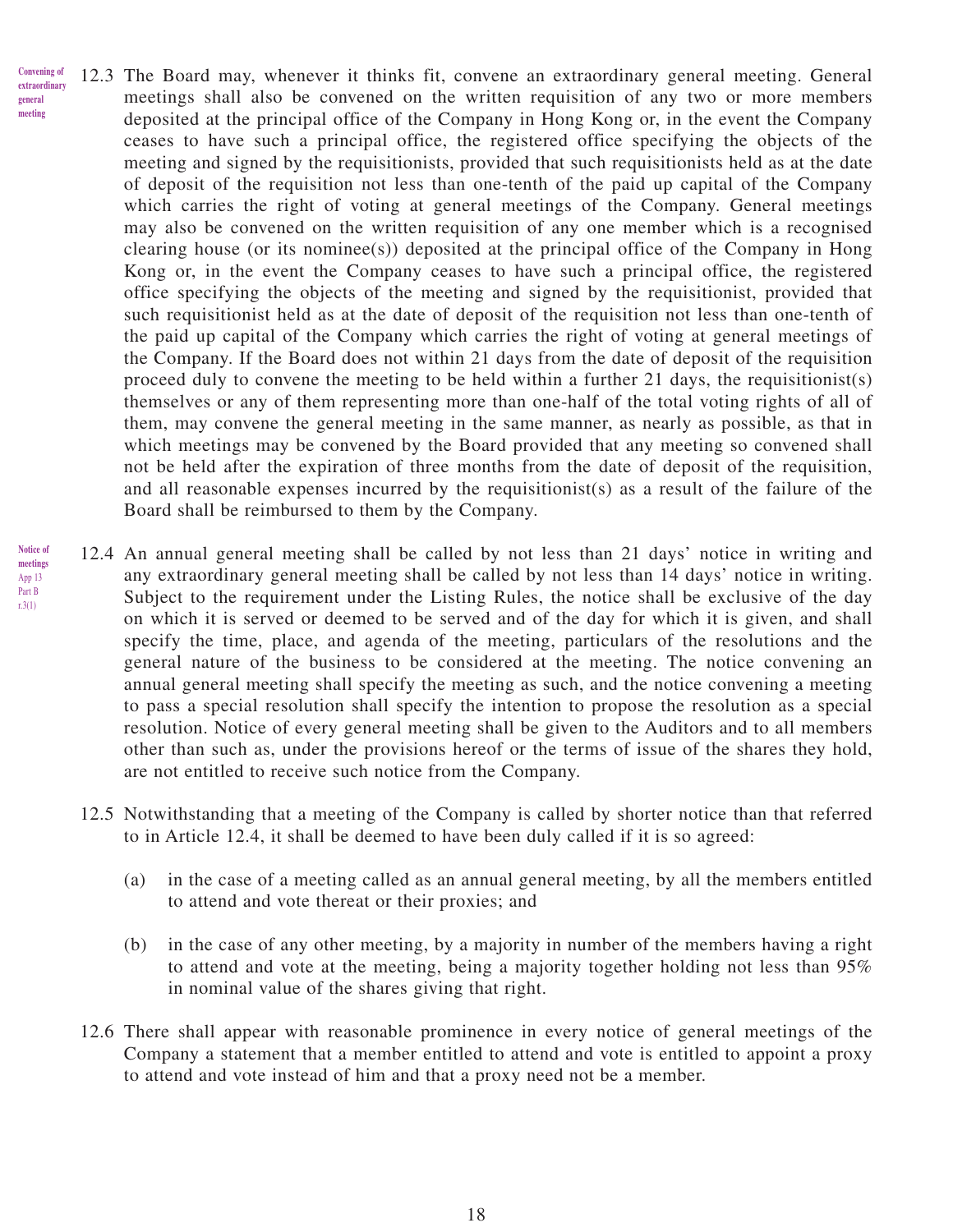- 12.7 Notwithstanding any contrary provisions in these Articles, the Directors shall have the power to provide in every notice calling a general meeting that if a Number 8 or higher typhoon signal or black rainstorm warning is in force at a specific time on the day of the general meeting as specified in such notice, the general meeting will not be held on that day (the "**Scheduled Meeting Day**") but will, without further notice be automatically postponed and by virtue of that same notice, be held instead at a time on an alternative day (as specified in such notice) that falls within seven business days of the Scheduled Meeting Day. It shall not be a ground of objection to the validity of such notice that the notice calls a general meeting contingently on whether a Number 8 or higher typhoon signal or black rainstorm warning is in force at the relevant time as specified in such notice.
- 12.8 The accidental omission to give any such notice to, or the non-receipt of any such notice by, any person entitled to receive notice shall not invalidate any resolution passed or any proceeding at any such meeting. **Omission to give notice**
- 12.9 In cases where instruments of proxy are sent out with notices, the accidental omission to send such instrument of proxy to, or the non-receipt of such instrument of proxy by, any person entitled to receive notice shall not invalidate any resolution passed or any proceeding at any such meeting. **Omission to send instrument of proxy**

### **13 Proceedings at General Meetings**

- 13.1 For all purposes the quorum for a general meeting shall be two members present in person (or in the case of a corporation, by its duly authorised representative) or by proxy provided always that if the Company has only one member of record the quorum shall be that one member present in person or by proxy. No business (except the appointment of a Chairman) shall be transacted at any general meeting unless the requisite quorum shall be present at the commencement of the business. **Quorum**
	- 13.2 The Board may, at its absolute discretion, arrange for members to attend a general meeting by simultaneous attendance and participation at two or more meeting location(s) using electronic means at such location or locations in any part of the world as the Board may, at its absolute discretion, designate. The members present in person or by proxy at the meeting location(s) shall be counted in the quorum for, and entitle to vote at, the subject general meeting, and that meeting shall be duly constituted and its proceedings valid provided that the chairman of the meeting is satisfied that adequate facilities are available throughout the meeting to ensure that members attending at all the meeting locations are able to hear all those persons present and speak at the principal meeting location and at any other meeting location held by electronic means and be heard by all other persons in the same way. The chairman of the meeting shall be present at, and the meeting shall be deemed to take place at, the principal meeting location.
- 13.3 If within 15 minutes from the time appointed for the meeting a quorum is not present, the meeting, if convened upon the requisition of members, shall be dissolved, but in any other case it shall stand adjourned to the same day in the next week and at such time and place as shall be decided by the Board, and if at such adjourned meeting a quorum is not present within 15 minutes from the time appointed for holding the meeting, the member or members present in person (or in the case of a corporation, by its duly authorised representative) or by proxy shall be a quorum and may transact the business for which the meeting was called. **When if quorum not present meeting to be dissolved and when to be adjourned**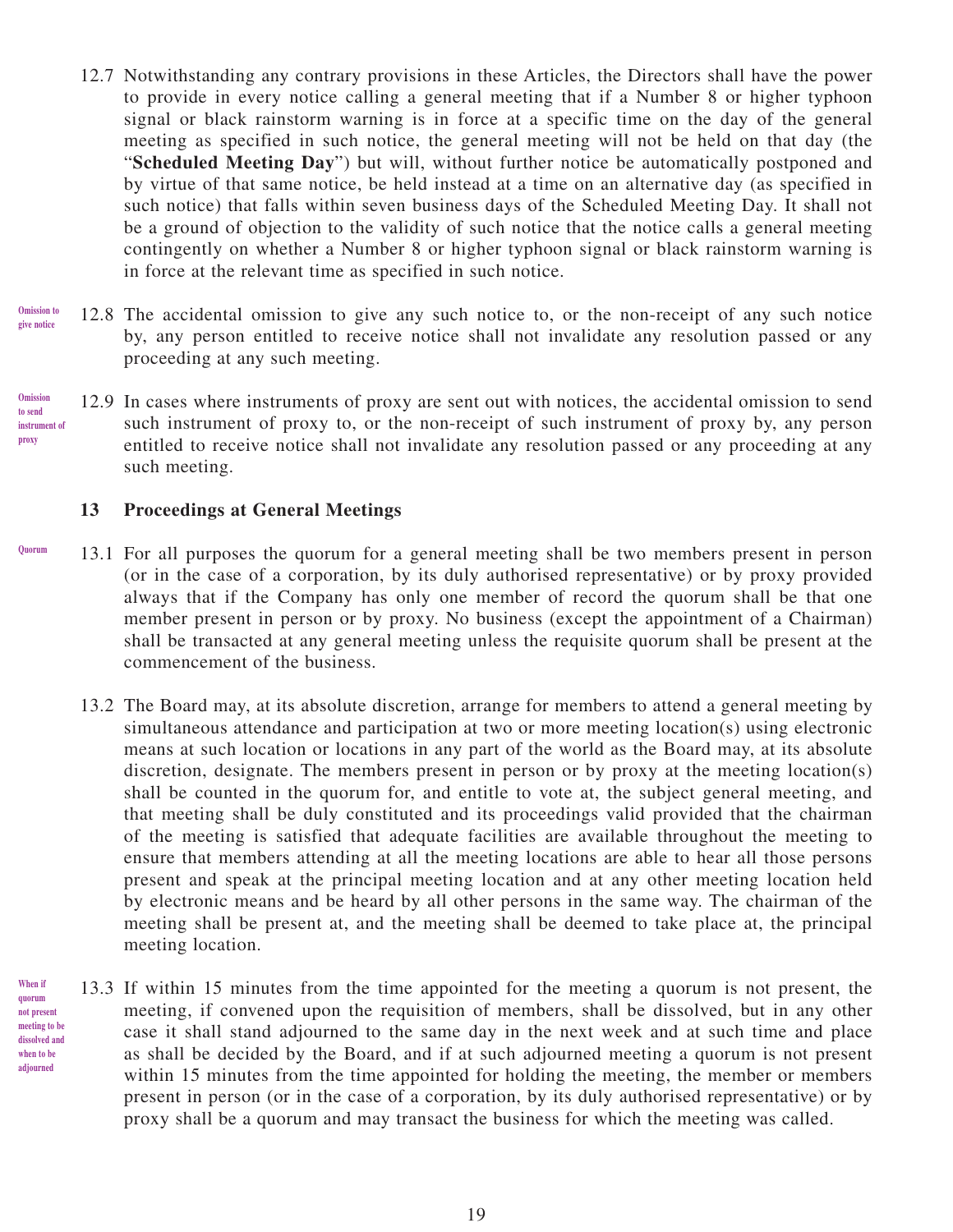- 13.4 The chairman of the board of Directors shall take the chair at every general meeting, or, if there be no such chairman or, if at any general meeting such chairman shall not be present within 15 minutes after the time appointed for holding such meeting or is unwilling to act, the Directors present shall choose another Director as Chairman, and if no Director be present, or if all the Directors present decline to take the chair, or if the Chairman chosen shall retire from the chair, then the members present (whether in person or represented by proxy or duly authorised representative) shall choose one of their own number to be Chairman. **Chairman of general meeting**
- 13.5 The Chairman may, with the consent of any general meeting at which a quorum is present, and shall, if so directed by the meeting, adjourn any meeting from time to time and from place to place as the meeting shall determine. Whenever a meeting is adjourned for 14 days or more, at least seven clear days' notice, specifying the place, the day and the hour of the adjourned meeting shall be given in the same manner as in the case of an original meeting but it shall not be necessary to specify in such notice the nature of the business to be transacted at the adjourned meeting. Save as aforesaid, no member shall be entitled to any notice of an adjournment or of the business to be transacted at any adjourned meeting. No business shall be transacted at any adjourned meeting other than the business which might have been transacted at the meeting from which the adjournment took place. **Power to adjourn general meeting/ business of adjourned meeting**
- 13.6 At any general meeting a resolution put to the vote of the meeting shall be decided on a poll save that the Chairman may, in good faith, allow a resolution which relates purely to a procedural or administrative matter as prescribed under the Listing Rules to be voted on by a show of hands. **Must vote by poll**
- 13.7 A poll shall (subject as provided in Article 8) be taken in such manner (including the use of ballot or voting papers or tickets) and at such time and place, not being more than 30 days from the date of the meeting or adjourned meeting at which the poll was taken as the Chairman directs. No notice need be given of a poll not taken immediately. The result of the poll shall be deemed to be the resolution of the meeting at which the poll was taken. **Poll**
- 13.8 Any poll on the election of a Chairman of a meeting or any question of adjournment shall be taken at the meeting and without adjournment. **In what case poll taken without adjournment**
	- 13.9 Where a resolution is voted on by a show of hands as permitted under the Listing Rules, a declaration by the Chairman that a resolution has been carried, or carried unanimously, or by a particular majority, or lost, and an entry to that effect in the minute book of the Company shall be conclusive evidence of that fact without proof of the number or proportion of the votes recorded in favour of or against such resolution.
- 13.10 In the case of an equality of votes, whether on a poll or on a show of hands, the Chairman of the meeting at which the poll or show of hands is taken shall be entitled to a second or casting vote. **Chairman to have casting vote**
- 13.11 A resolution in writing (in one or more counterparts), including a special resolution, signed by all members for the time being entitled to receive notice of and to attend and vote at general meetings (or being corporations by their duly appointed representatives) shall be as valid and effective as if the same had been passed at a general meeting of the Company duly convened and held. Any such resolution shall be deemed to have been passed at a meeting held on the date on which it was signed by the last member to sign. **Written resolutions**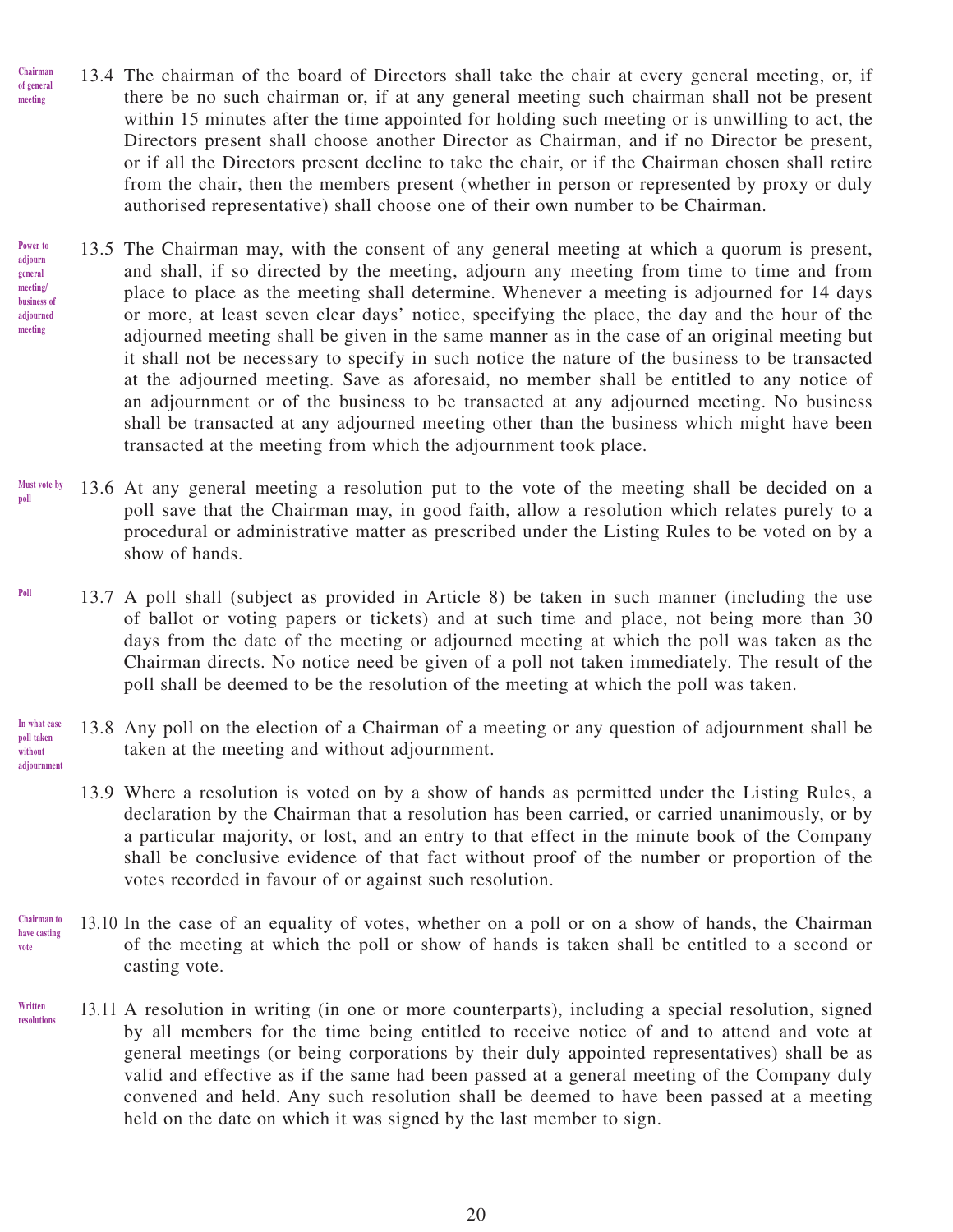#### **14 Votes of Members**

- 14.1 Subject to any special rights, privileges or restrictions as to voting for the time being attached to any class or classes of shares, at any general meeting where a show of hands is allowed, every member present in person (or, in the case of a member being a corporation, by its duly authorised representative) shall have one vote, and on a poll every member present in person (or, in the case of a member being a corporation, by its duly authorised representative) or by proxy shall have one vote for each share registered in his name in the register. On a poll a member entitled to more than one vote is under no obligation to cast all his votes in the same way. For the avoidance of doubt, where more than one proxy is appointed by a recognised clearing house (or its nominee(s)), each such proxy shall have one vote on a show of hands and is under no obligation to cast all his votes in the same way on a poll. **Votes of members**
- 14.2 Where any member is, under the Listing Rules, required to abstain from voting on any particular resolution or restricted to voting only for or only against any particular resolution, any votes cast by or on behalf of such member in contravention of such requirement or restriction shall not be counted. **Counting of votes** App 3 r.14
- 14.3 Any person entitled under Article 8.2 to be registered as a member may vote at any general meeting in respect thereof in the same manner as if he were the registered holder of such shares, provided that at least 48 hours before the time of the holding of the meeting or adjourned meeting (as the case may be) at which he proposed to vote, he shall satisfy the Board of his right to be registered as the holder of such shares or the Board shall have previously admitted his right to vote at such meeting in respect thereof. **Votes in respect of deceased and bankrupt members**
- 14.4 Where there are joint registered holders of any share, any one of such persons may vote at any meeting, either personally or by proxy, in respect of such share as if he were solely entitled thereto; but if more than one of such joint holders be present at any meeting personally or by proxy, that one of the said persons so present being the most or, as the case may be, the more senior shall alone be entitled to vote in respect of the relevant joint holding and, for this purpose, seniority shall be determined by reference to the order in which the names of the joint holders stand on the register in respect of the relevant joint holding. Several executors or administrators of a deceased member in whose name any share stands shall for the purposes of this Article be deemed joint holders thereof. **Votes of joint holders**
- 14.5 A member in respect of whom an order has been made by any competent court or official on the grounds that he is or may be suffering from mental disorder or is otherwise incapable of managing his affairs may vote by any person authorised in such circumstances to do so, and such person may vote by proxy. **Votes of member of unsound mind**
- 14.6 Save as expressly provided in these Articles or as otherwise determined by the Board, no person other than a member duly registered and who shall have paid all sums for the time being due from him payable to the Company in respect of his shares shall be entitled to be present or to vote (save as proxy for another member), or to be reckoned in a quorum, either personally or by proxy at any general meeting. **Qualification for voting**

21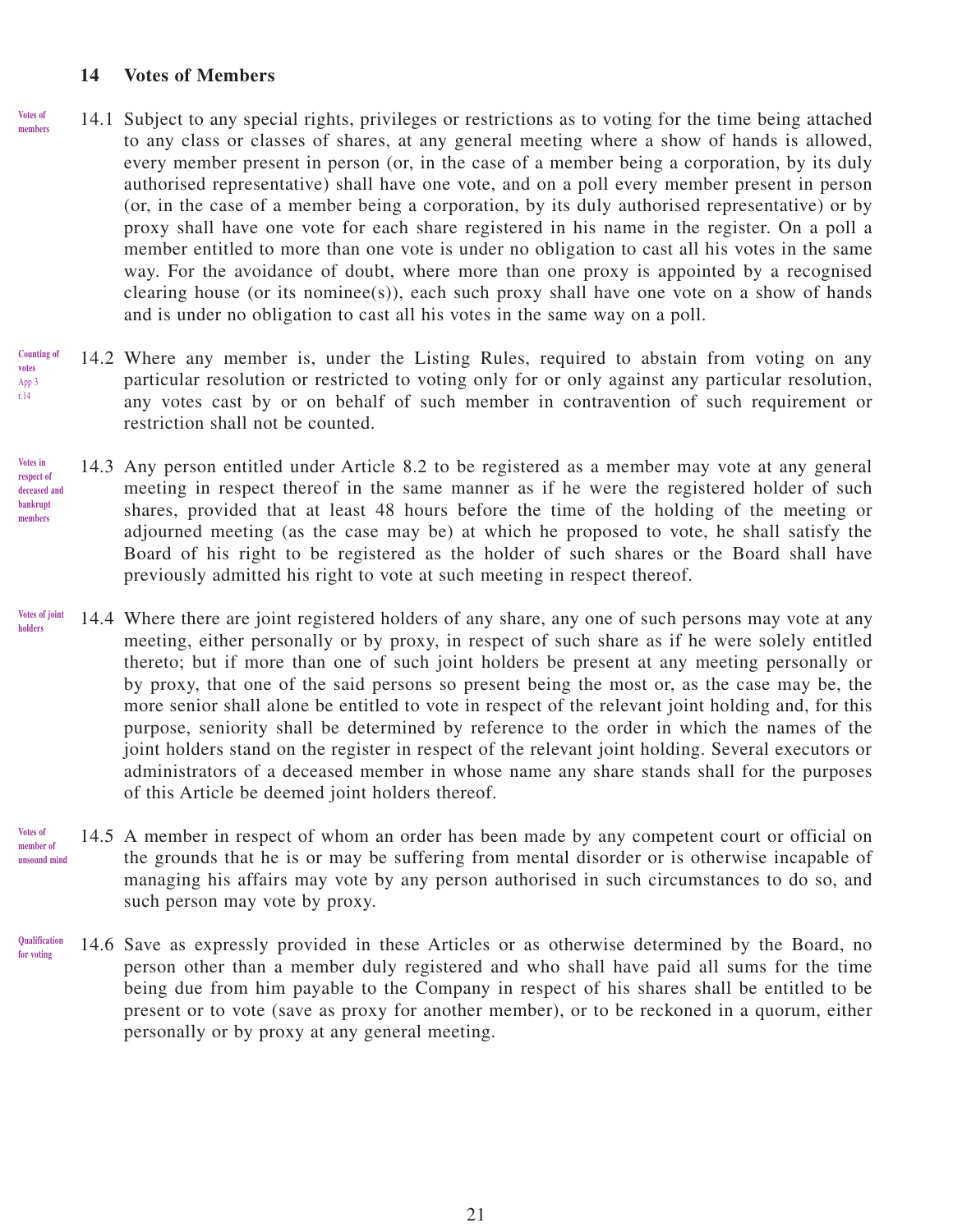- 14.7 No objection shall be raised as to the qualification of any person exercising or purporting to exercise any vote or to the admissibility of any vote except at the meeting or adjourned meeting at which the person exercising or purporting to exercise his vote or the vote objected to is given or tendered, and every vote not disallowed at such meeting shall be valid for all purposes. In the case of any dispute as to the admission or rejection of any vote, the Chairman of the meeting shall determine the same and such determination shall be final and conclusive. **Objections to voting**
- 14.8 Any member entitled to attend and vote at a meeting of the Company shall be entitled to appoint another person (who must be an individual) as his proxy to attend and vote instead of him and a proxy so appointed shall have the same right as the member to speak at the meeting. Votes may be given either personally or by proxy. A proxy need not be a member. A member may appoint any number of proxies to attend in his stead at any one general meeting (or at any one class meeting). **Proxies** App 13 Part B r.2(2)
- 14.9 The instrument appointing a proxy shall be in writing under the hand of the appointor or of his attorney authorised in writing, or if the appointor is a corporation, either under its seal or under the hand of an officer, attorney or other person duly authorised to sign the same. **Instrument** 
	- 14.10 The instrument appointing a proxy and (if required by the Board) the power of attorney or other authority, (if any) under which it is signed, or a notarially certified copy of such power or authority, shall be delivered at the registered office of the Company (or at such other place as may be specified in the notice convening the meeting or in any notice of any adjournment or, in either case, in any document sent therewith) not less than 48 hours before the time appointed for holding the meeting or adjourned meeting at which the person named in the instrument proposes to vote, or, in the case of a poll taken subsequently to the date of a meeting or adjourned meeting, not less than 48 hours before the time appointed for the taking of the poll, and in default the instrument of proxy shall not be treated as valid provided always that the Chairman of the meeting may at his discretion direct that an instrument of proxy shall be deemed to have been duly deposited upon receipt of telex or cable or facsimile confirmation from the appointor that the instrument of proxy duly signed is in the course of transmission to the Company. No instrument appointing a proxy shall be valid after the expiration of 12 months from the date named in it as the date of its execution. Delivery of any instrument appointing a proxy shall not preclude a member from attending and voting in person at the meeting or poll concerned and, in such event, the instrument appointing a proxy shall be deemed to be revoked.
- Form of proxy 14.11 Every instrument of proxy, whether for a specified meeting or otherwise, shall be in common form or such other form that complies with the Listing Rules as the Board may from time to time approve, provided that it shall enable a member, according to his intention, to instruct his proxy to vote in favour of or against (or in default of instructions or in the event of conflicting instructions, to exercise his discretion in respect of) each resolution to be proposed at the meeting to which the form of proxy relates. App 3 r.11(1)
- 14.12 The instrument appointing a proxy to vote at a general meeting shall: (a) be deemed to confer authority to vote on any amendment of a resolution put to the meeting for which it is given as the proxy thinks fit; and (b) unless the contrary is stated therein, be valid as well for any adjournment of the meeting as for the meeting to which it relates, provided that the meeting was originally held within 12 months from such date. **Authority under instrument appointing proxy**

**appointing proxy to be in writing** App 3 r.11(2) **Delivery of authority for** 

**appointment of proxy**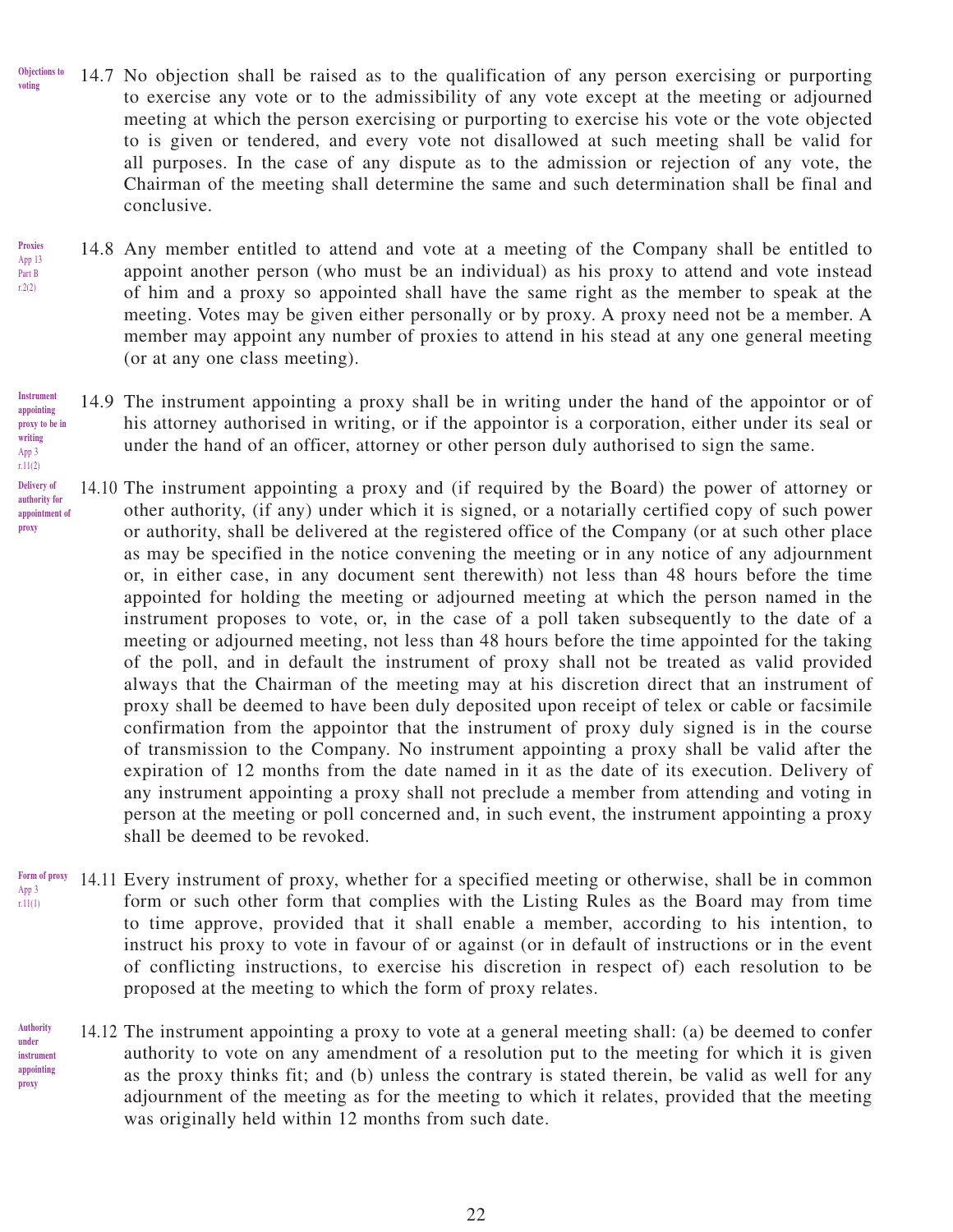- 14.13 A vote given in accordance with the terms of an instrument of proxy or resolution of a member shall be valid notwithstanding the previous death or insanity of the principal or revocation of the proxy or power of attorney or other authority under which the proxy or resolution of a member was executed or revocation of the relevant resolution or the transfer of the share in respect of which the proxy was given, provided that no intimation in writing of such death, insanity, revocation or transfer as aforesaid shall have been received by the Company at its registered office, or at such other place as is referred to in Article 14.10, at least two hours before the commencement of the meeting or adjourned meeting at which the proxy is used. **When vote by proxy or representative valid though authority revoked**
- 14.14 Any corporation which is a member may, by resolution of its directors or other governing body or by power of attorney, authorise such person as it thinks fit to act as its representative at any meeting of the Company or of members of any class of shares and the person so authorised shall be entitled to exercise the same powers on behalf of the corporation which he represents as that corporation could exercise if it were an individual member and where a corporation is so represented, it shall be treated as being present at any meeting in person. **Corporations or clearing houses acting by representatives at meetings** App. 13 Part B  $r2(2)$
- 14.15 If a recognised clearing house (or its nominee(s)) is a member it may authorise such person or persons as it thinks fit to act as its representative(s) at any general meeting of the Company or at any general meeting of any class of members provided that, if more than one person is so authorised, the authorisation shall specify the number and class of shares in respect of which each such person is so authorised. The person so authorised will be deemed to have been duly authorised without the need of producing any documents of title, notarised authorisation and/ or further evidence to substantiate that it is so authorised. A person so authorised pursuant to this provision shall be entitled to exercise the same rights and powers on behalf of the recognised clearing house (or its nominee(s)) which he represents as that recognised clearing house (or its nominee(s)) could exercise as if such person were an individual member holding the number and class of shares specified in such authorisation, including, where a show of hands is allowed, the right to vote individually on a show of hands, notwithstanding any contrary provision contained in these Articles. App 13

### **15 Registered Office**

Part B r.6

**Registered office**

The registered office of the Company shall be at such place in the Cayman Islands as the Board shall from time to time appoint.

#### **16 Board of Directors**

- 16.1 The number of Directors shall not be less than two. **Constitution**
- 16.2 The Board shall have power from time to time and at any time to appoint any person as a Director either to fill a casual vacancy or as an addition to the Board. Any Director so appointed shall hold office only until the next following annual general meeting of the Company and shall then be eligible for re-election at that meeting. **Board may fill vacancies or appoint additional Directors** App 3  $rA(2)$

23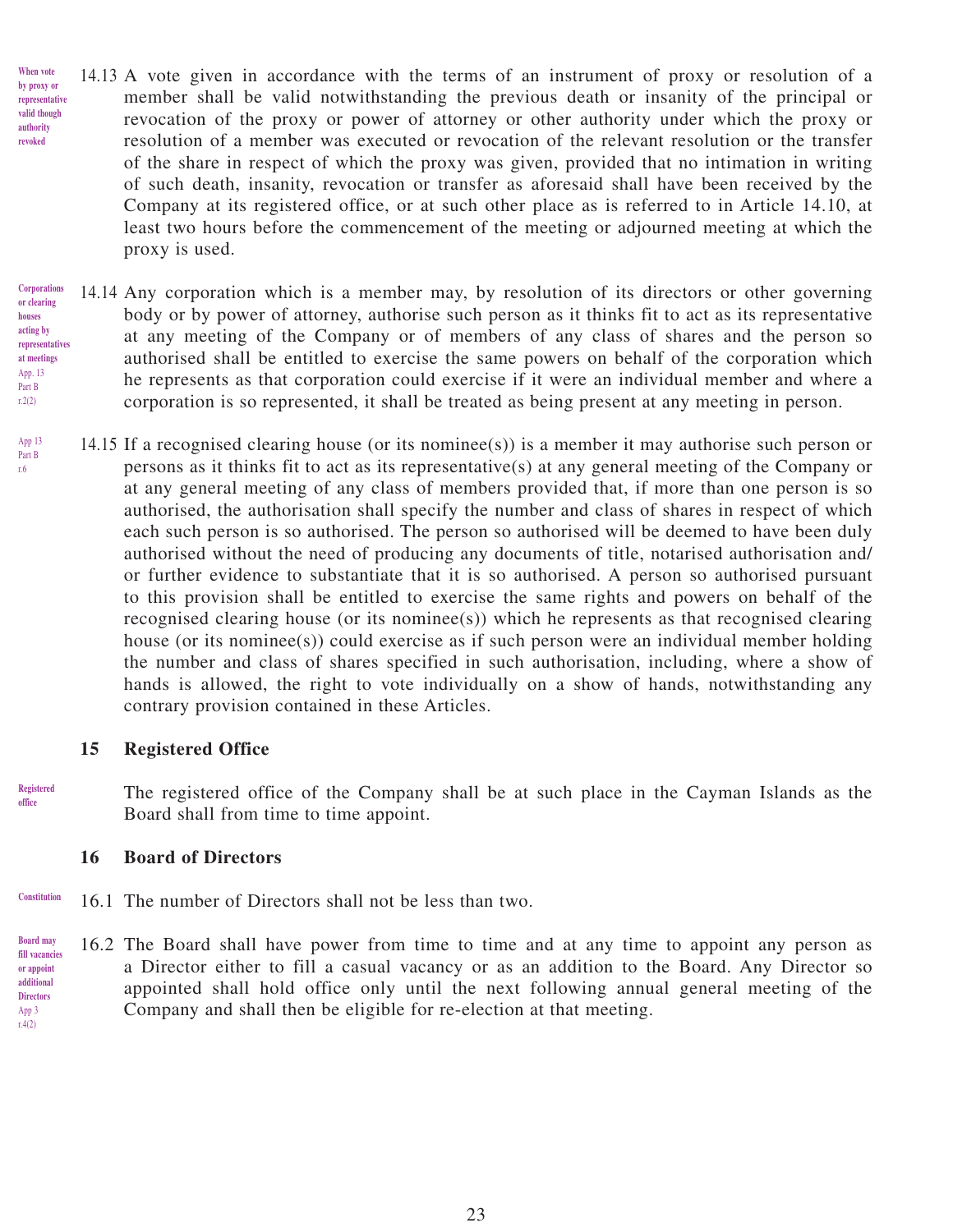- 16.3 The Company may from time to time in general meeting by ordinary resolution increase or reduce the number of Directors but so that the number of Directors shall not be less than two. Subject to the provisions of these Articles and the Companies Law, the Company may by ordinary resolution elect any person to be a Director either to fill a casual vacancy or as an addition to the existing Directors. Any Director so appointed shall hold office only until the next following annual general meeting of the Company and shall then be eligible for re-election. **Power of general meeting to increase or reduce the number of Directors**
- 16.4 No person shall, unless recommended by the Board, be eligible for election to the office of Director at any annual general meeting unless during the period, which shall be at least seven days, commencing no earlier than the day after the despatch of the notice of the meeting appointed for such election and ending no later than seven days prior to the date of such meeting, there has been given to the Secretary notice in writing by a member of the Company (not being the person to be proposed), entitled to attend and vote at the meeting for which such notice is given, of his intention to propose such person for election and also notice in writing signed by the person to be proposed of his willingness to be elected. **Notice to be given when person proposed for election** App 3 r.4(4) r.4(5)
- 16.5 The Company shall keep at its office a register of directors and officers containing their names and addresses and any other particulars required by the Companies Law and shall send to the Registrar of Companies of the Cayman Islands a copy of such register and shall from time to time notify to the Registrar of Companies of the Cayman Islands any change that takes place in relation to such Directors as required by the Companies Law. **Register of Directors and notification of changes to Registrar**
- 16.6 The Company may by ordinary resolution at any time remove any Director (including a Managing Director or other executive Director) before the expiration of his period of office notwithstanding anything in these Articles or in any agreement between the Company and such Director and may by ordinary resolution elect another person in his stead. Any person so elected shall hold office during such time only as the Director in whose place he is elected would have held the same if he had not been removed. Nothing in this Article should be taken as depriving a Director removed under any provision of this Article of compensation or damages payable to him in respect of the termination of his appointment as Director or of any other appointment or office as a result of the termination of his appointment as Director or as derogatory from any power to remove a Director which may exist apart from the provision of this Article. **Power to remove Director by ordinary resolution** App 13 Part B  $r.5(1)$ App 3 r.4(3)
- 16.7 A Director may at any time by notice in writing delivered to the registered office of the Company, the principal office of the Company in Hong Kong or at a meeting of the Board, appoint any person (including another Director) to be his alternate Director in his place during his absence and may in like manner at any time determine such appointment. Such appointment, unless previously approved by the Board, shall have effect only upon and subject to being so approved, provided that the Board may not withhold approval of any such appointment where the proposed appointee is a Director. **Alternate Directors**
	- 16.8 The appointment of an alternate Director shall determine on the happening of any event which, were he a Director, would cause him to vacate such office or if his appointor ceases to be a Director.

24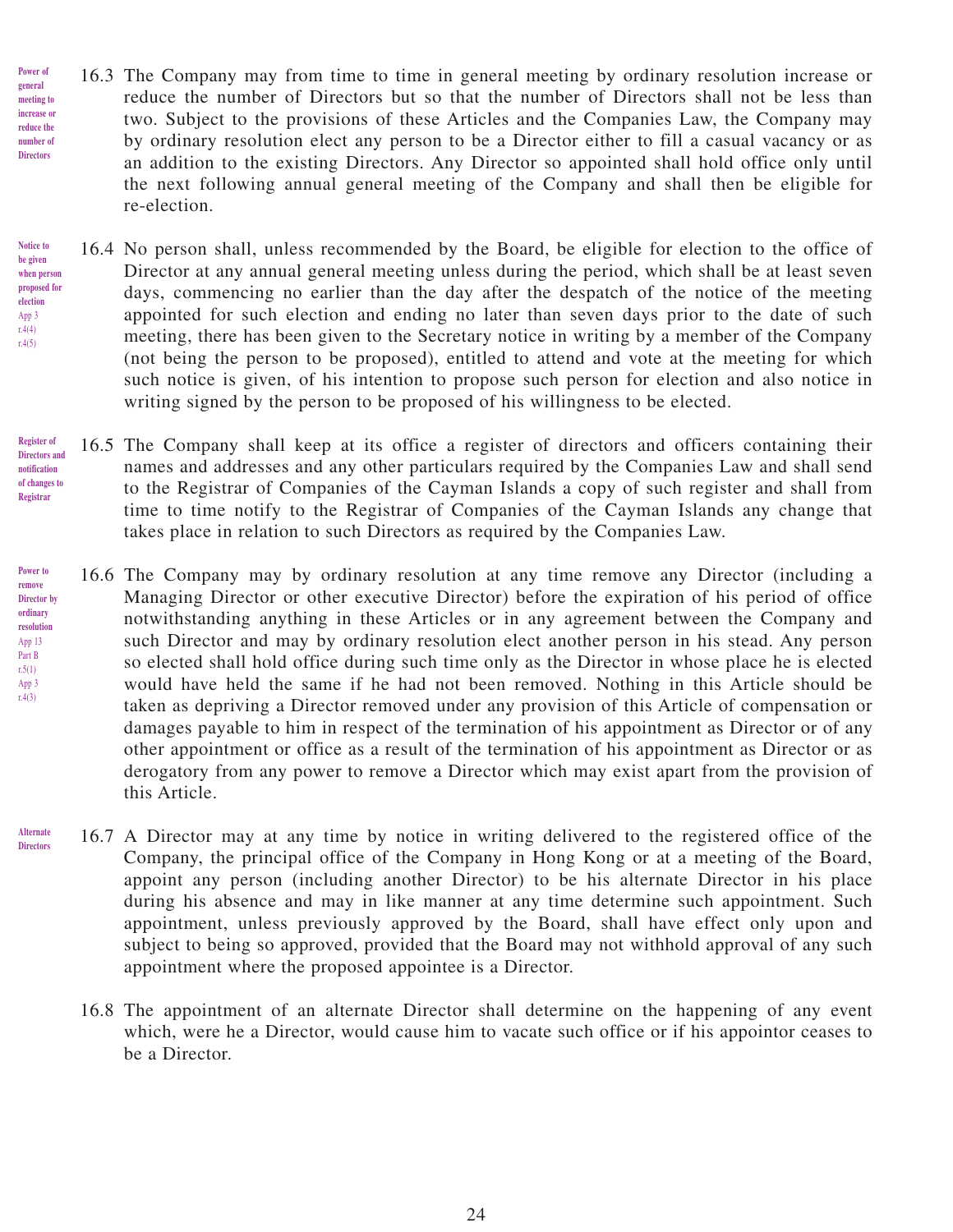- 16.9 An alternate Director shall (except when absent from Hong Kong), be entitled to receive and waive (in lieu of his appointor) notices of meetings of the Directors and shall be entitled to attend and vote as a Director and be counted in the quorum at any such meeting at which the Director appointing him is not personally present and generally at such meeting to perform all the functions of his appointor as a Director and for the purposes of the proceedings at such meeting the provisions of these Articles shall apply as if he (instead of his appointor) were a Director. If he shall be himself a Director or shall attend any such meeting as an alternate for more than one Director his voting rights shall be cumulative and he need not use all his votes or cast all the votes he uses in the same way. If his appointor is for the time being absent from Hong Kong or otherwise not available or unable to act (as to which a certificate by the alternate shall in the absence of actual notice to the contrary to other Directors be conclusive), his signature to any resolution in writing of the Directors shall be as effective as the signature of his appointor. To such extent as the Board may from time to time determine in relation to any committee of the Board, the provisions of this Article shall also apply mutatis mutandis to any meeting of any such committee of which his appointor is a member. An alternate Director shall not, save as aforesaid, have power to act as a Director nor shall he be deemed to be a Director for the purposes of these Articles.
- 16.10 An alternate Director shall be entitled to contract and be interested in and benefit from contracts or arrangements or transactions and to be repaid expenses and to be indemnified to the same extent mutatis mutandis as if he were a Director, but he shall not be entitled to receive from the Company in respect of his appointment as alternate Director any remuneration except only such part (if any) of the remuneration otherwise payable to his appointor as such appointor may by notice in writing to the Company from time to time direct.
- 16.11 In addition to the provisions of Articles 16.7 to 16.10, a Director may be represented at any meeting of the Board (or of any committee of the Board) by a proxy appointed by him, in which event the presence or vote of the proxy shall for all purposes be deemed to be that of the Director. A proxy need not himself be a Director and the provisions of Articles 14.8 to 14.13 shall apply mutatis mutandis to the appointment of proxies by Directors save that an instrument appointing a proxy shall not become invalid after the expiration of twelve months from its date of execution but shall remain valid for such period as the instrument shall provide or, if no such provision is made in the instrument, until revoked in writing and save also that a Director may appoint any number of proxies although only one such proxy may attend in his stead at meetings of the Board (or of any committee of the Board).
- 16.12 A Director need not hold any qualification shares. No Director shall be required to vacate office or be ineligible for re-election or re-appointment as a Director and no person shall be ineligible for appointment as a Director by reason only of his having attained any particular age. **Qualification of Directors**
- 16.13 The Directors shall be entitled to receive by way of remuneration for their services such sum as shall from time to time be determined by the Company in general meeting or by the Board, as the case may be, such sum (unless otherwise directed by the resolution by which it is determined) to be divided amongst the Directors in such proportions and in such manner as they may agree, or failing agreement, equally, except that in such event any Director holding office for less than the whole of the relevant period in respect of which the remuneration is paid shall only rank in such division in proportion to the time during such period for which he has held office. Such remuneration shall be in addition to any other remuneration to which a Director who holds any salaried employment or office in the Company may be entitled by reason of such employment or office. **Directors' remuneration**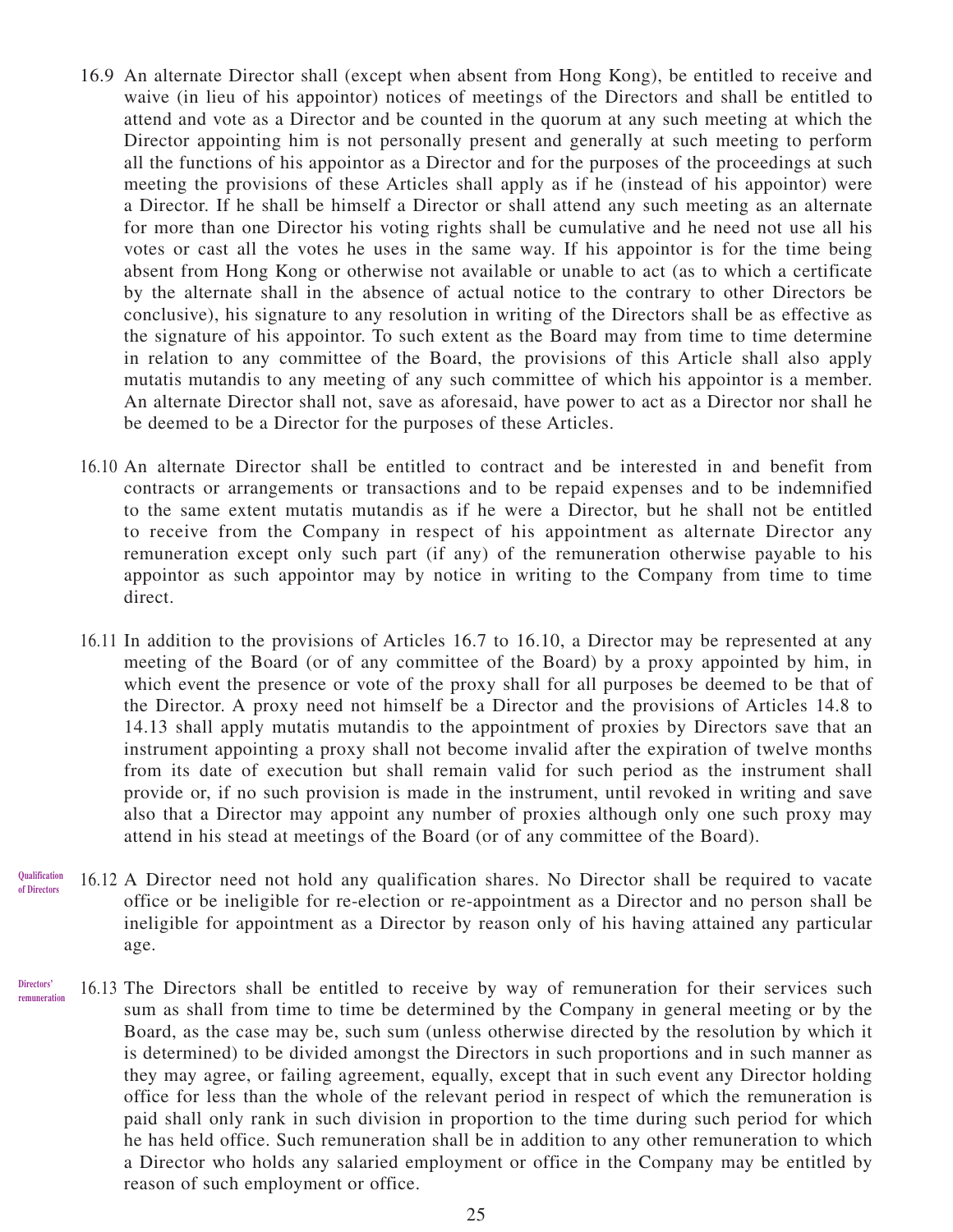- 16.14 Payment to any Director or past Director of any sum by way of compensation for loss of office or as consideration for or in connection with his retirement from office (not being a payment to which the Director is contractually entitled) must first be approved by the Company in general meeting. App 13 Part B r.5(4)
- 16.15 The Directors shall be entitled to be paid all expenses, including travel expenses, reasonably incurred by them in or in connection with the performance of their duties as Directors including their expenses of travelling to and from Board meetings, committee meetings or general meetings or otherwise incurred whilst engaged on the business of the Company or in the discharge of their duties as Directors. **Directors' expenses**
- 16.16 The Board may grant special remuneration to any Director, who shall perform any special or extra services at the request of the Company. Such special remuneration may be made payable to such Director in addition to or in substitution for his ordinary remuneration as a Director, and may be made payable by way of salary, commission or participation in profits or otherwise as may be agreed. **Special remuneration**
- 16.17 The remuneration of an Executive Director (as appointed according to Article 17.1) or a Director appointed to any other office in the management of the Company shall from time to time be fixed by the Board and may be by way of salary, commission, or participation in profits or otherwise or by all or any of those modes and with such other benefits (including share option and/or pension and/or gratuity and/or other benefits on retirement) and allowances as the Board may from time to time decide. Such remuneration shall be in addition to such remuneration as the recipient may be entitled to receive as a Director. **Remuneration of Managing Directors, etc.**

16.18 The office of a Director shall be vacated: **When office of** 

- (a) if he resigns his office by notice in writing to the Company at its registered office or its principal office in Hong Kong;
- (b) if an order is made by any competent court or official on the grounds that he is or may be suffering from mental disorder or is otherwise incapable of managing his affairs and the Board resolves that his office be vacated;
- (c) if, without leave, he is absent from meetings of the Board (unless an alternate Director appointed by him attends in his place) for a continuous period of 12 months, and the Board resolves that his office be vacated;
- (d) if he becomes bankrupt or has a receiving order made against him or suspends payment or compounds with his creditors generally;
- (e) if he ceases to be or is prohibited from being a Director by law or by virtue of any provisions in these Articles;
- (f) if he shall be removed from office by notice in writing served upon him signed by not less than three-fourths in number (or, if that is not a round number, the nearest lower round number) of the Directors (including himself) then in office; or
- (g) if he shall be removed from office by an ordinary resolution under Article 16.6.

26

**Director to be vacated** App 13

Part B r.5(1)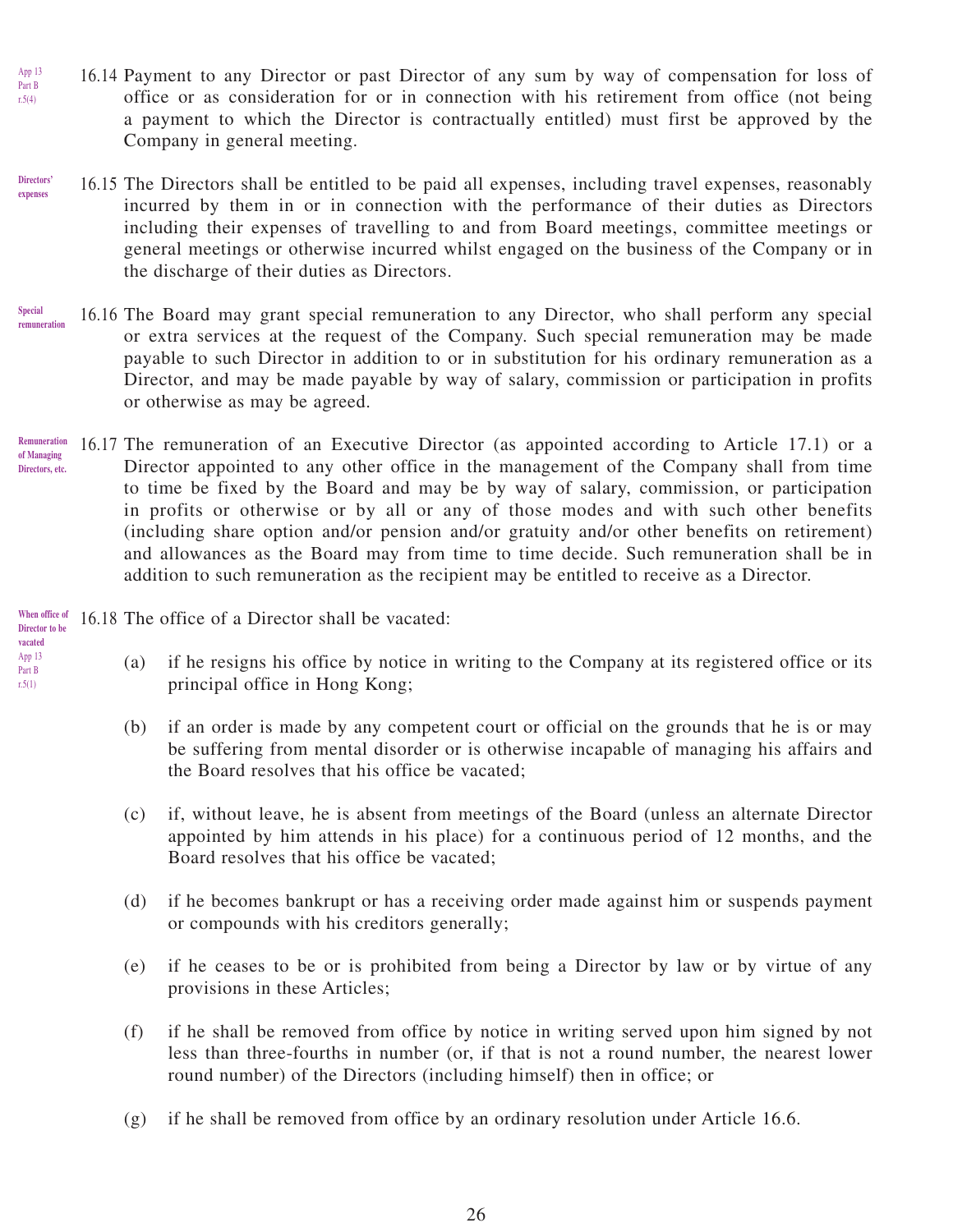**Retirement by rotation**

At every annual general meeting of the Company one-third of the Directors for the time being (or, if their number is not three or a multiple of three, then the number nearest to, but not less than, one-third) shall retire from office by rotation provided that every Director (including those appointed for a specific term) shall be subject to retirement by rotation at least once every three years. Any Director appointed pursuant to Article 16.2 or Article 16.3 shall not be taken into account in determining which Directors are to retire by rotation. A retiring Director shall retain office until the close of the meeting at which he retires and shall be eligible for re-election thereat. The Company at any annual general meeting at which any Directors retire may fill the vacated office by electing a like number of persons to be Directors.

- 16.19 No Director or proposed Director shall be disqualified by his office from contracting with the Company either as vendor, purchaser or otherwise nor shall any such contract or any contract or arrangement entered into by or on behalf of the Company with any person, company or partnership of or in which any Director shall be a member or otherwise interested be capable on that account of being avoided, nor shall any Director so contracting or being any member or so interested be liable to account to the Company for any profit so realised by any such contract or arrangement by reason only of such Director holding that office or the fiduciary relationship thereby established, provided that such Director shall, if his interest in such contract or arrangement is material, declare the nature of his interest at the earliest meeting of the Board at which it is practicable for him to do so, either specifically or by way of a general notice stating that, by reason of the facts specified in the notice, he is to be regarded as interested in any contracts of a specified description which may subsequently be made by the Company. **Directors may contract with Company** App 13 Part B r.5(3)
	- 16.20 Any Director may continue to be or become a director, managing director, joint managing director, deputy managing director, executive director, manager or other officer or member of any other company in which the Company may be interested and (unless otherwise agreed between the Company and the Director) no such Director shall be liable to account to the Company or the members for any remuneration or other benefits received by him as a director, managing director, joint managing director, deputy managing director, executive director, manager or other officer or member of any such other company. The Directors may exercise the voting powers conferred by the shares in any other company held or owned by the Company, or exercisable by them as directors of such other company in such manner in all respects as they think fit (including the exercise thereof in favour of any resolution appointing themselves or any of them directors, managing directors, joint managing directors, deputy managing directors, executive directors, managers or other officers of such company) and any Director may vote in favour of the exercise of such voting rights in manner aforesaid notwithstanding that he may be, or is about to be, appointed a director, managing director, joint managing director, deputy managing director, executive director, manager or other officer of such a company, and that as such he is or may become interested in the exercise of such voting rights in the manner aforesaid.
	- 16.21 A Director may hold any other office or place of profit with the Company (except that of Auditor) in conjunction with his office of Director for such period and upon such terms as the Board may determine, and may be paid such extra remuneration therefor (whether by way of salary, commission, participation in profit or otherwise) as the Board may determine, and such extra remuneration shall be in addition to any remuneration provided for by or pursuant to any other Article.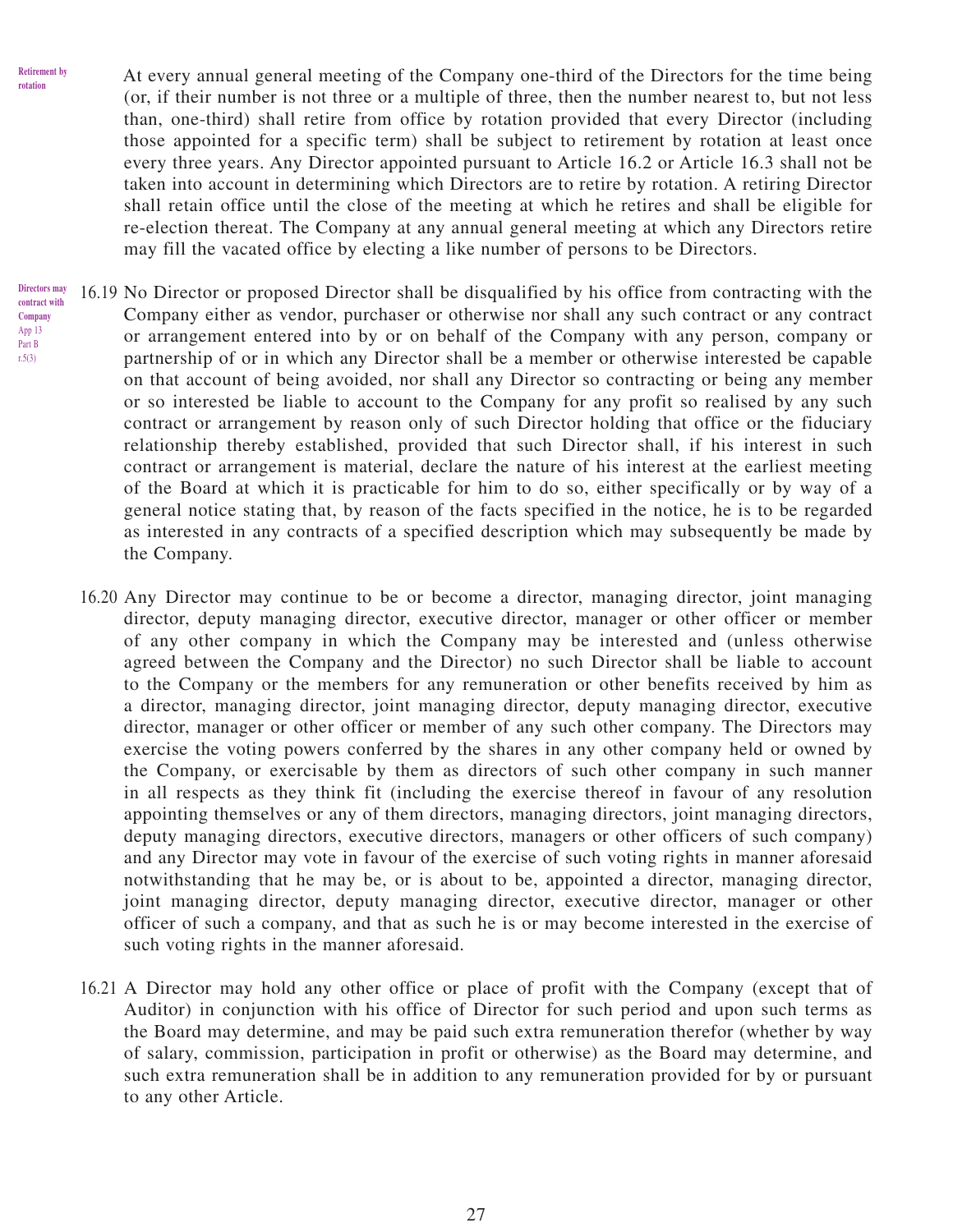- 16.22 A Director shall not be entitled to vote on (nor shall be counted in the quorum in relation to) any resolution of the Board in respect of any contract or arrangement or any other proposal whatsoever in which he or any of his close associates (or, if required by the Listing Rules, his other associates) has any material interest, and if he shall do so his vote shall not be counted (nor is he to be counted in the quorum for the resolution), but this prohibition shall not apply to any of the following matters, namely: **may not vote where he has a material** 
	- (a) the giving of any security or indemnity either:

**Director** 

**interest** App 3 r.4(1)

**Director may vote in respect of certain matters** App 3 Note 1

- (i) to the Director or any of his close associates in respect of money lent or obligations incurred or undertaken by him or any of them at the request of or for the benefit of the Company or any of its subsidiaries; or
- (ii) to a third party in respect of a debt or obligation of the Company or any of its subsidiaries for which the Director or any of his close associates has himself/ themselves assumed responsibility in whole or in part and whether alone or jointly under a guarantee or indemnity or by the giving of security;
- (b) any proposal concerning an offer of shares or debentures or other securities of or by the Company or any other company which the Company may promote or be interested in for subscription or purchase where the Director or any of his close associates is/are or is/are to be interested as a participant in the underwriting or sub-underwriting of the offer;
- (c) any proposal or arrangement concerning the benefit of employees of the Company or any of its subsidiaries including:
	- (i) the adoption, modification or operation of any employees' share scheme or any share incentive scheme or share option scheme under which the Director or any of his close associates may benefit; or
	- (ii) the adoption, modification or operation of a pension or provident fund or retirement, death or disability benefits scheme which relates both to Directors, their close associates and employees of the Company or any of its subsidiaries and does not provide in respect of any Director or any of his close associates as such any privilege or advantage not generally accorded to the class of persons to which such scheme or fund relates; and
- (d) any contract or arrangement in which the Director or any of his close associates is/ are interested in the same manner as other holders of shares or debentures or other securities of the Company by virtue only of his/their interest in shares or debentures or other securities of the Company.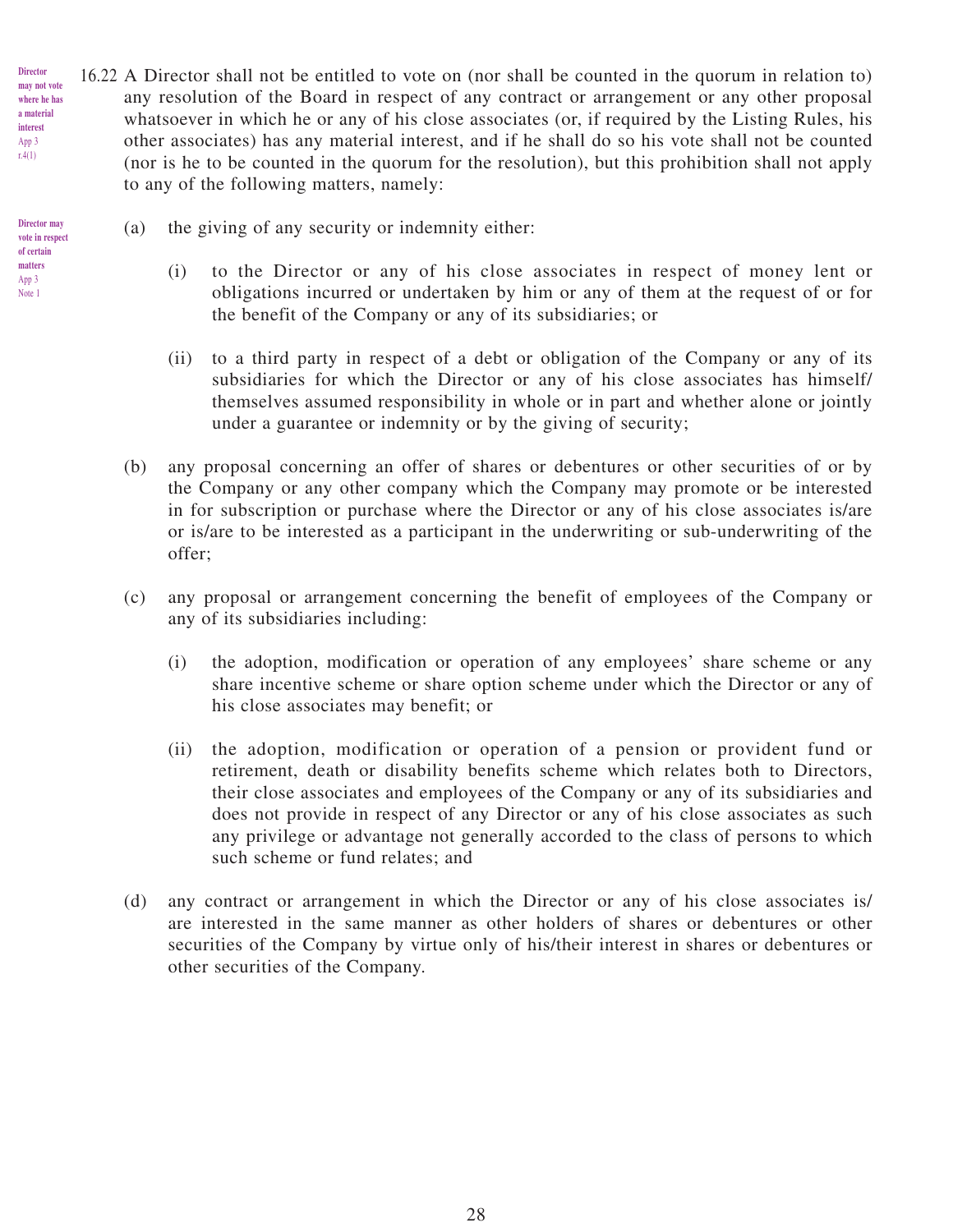- 16.23 Where proposals are under consideration concerning the appointment (including fixing or varying the terms of or terminating the appointment) of two or more Directors to offices or employments with the Company or any company in which the Company is interested, such proposals shall be divided and considered in relation to each Director separately and in such case each of the Directors concerned (if not prohibited from voting under Article 16.22) shall be entitled to vote (and be counted in the quorum) in respect of each resolution except that concerning his own appointment. **may vote on proposals not concerning appointment**
- 16.24 If any question shall arise at any meeting of the Board as to the materiality of a Director's interest or the significance of a contract, arrangement or transaction or proposed contract, arrangement or transaction or as to the entitlement of any Director to vote or form part of a quorum and such question is not resolved by his voluntarily agreeing to abstain from voting or not to be counted in the quorum, such question shall be referred to the Chairman of the meeting (or, where such question relates to the interest of the Chairman, to the other Directors at the meeting) and his ruling (or, as appropriate, the ruling of the other Directors) in relation to any other Director (or, as appropriate, the Chairman) shall be final and conclusive except in a case where the nature or extent of the interests of the Director concerned (or, as appropriate, the Chairman) as known to such Director (or, as appropriate, the Chairman) has not been fairly disclosed to the Board. **Who to decide whether a Director may vote**

### **17 Managing Directors**

**Director** 

**own** 

- 17.1 The Board may from time to time appoint any one or more of its body to the office of Managing Director, Joint Managing Director, Deputy Managing Director, or other Executive Director and/or such other employment or executive office in the management of the business of the Company as it may decide for such period and upon such terms as it thinks fit and upon such terms as to remuneration as it may decide in accordance with Article 16.17. **Power to appoint Managing Directors, etc.**
- 17.2 Every Director appointed to an office under Article 17.1 shall, without prejudice to any claim for damages that such Director may have against the Company or the Company may have against such Director for any breach of any contract of service between him and the Company, be liable to be dismissed or removed therefrom by the Board. **Removal of Managing Director, etc.**
- 17.3 A Director appointed to an office under Article 17.1 shall be subject to the same provisions as to removal as the other Directors, and he shall, without prejudice to any claim for damages that such Director may have against the Company or the Company may have against such Director for any breach of any contract of service between him and the Company, ipso facto and immediately cease to hold such office if he shall cease to hold the office of Director for any cause. **Cessation of appointment**
- Powers may be 17.4 The Board may from time to time entrust to and confer upon a Managing Director, Joint Managing Director, Deputy Managing Director or Executive Director all or any of the powers of the Board that it may think fit. But the exercise of all powers by such Director shall be subject to such regulations and restrictions as the Board may from time to time make and impose, and the said powers may at any time be withdrawn, revoked or varied but no person dealing in good faith and without notice of such withdrawal, revocation or variation shall be affected thereby. **delegated**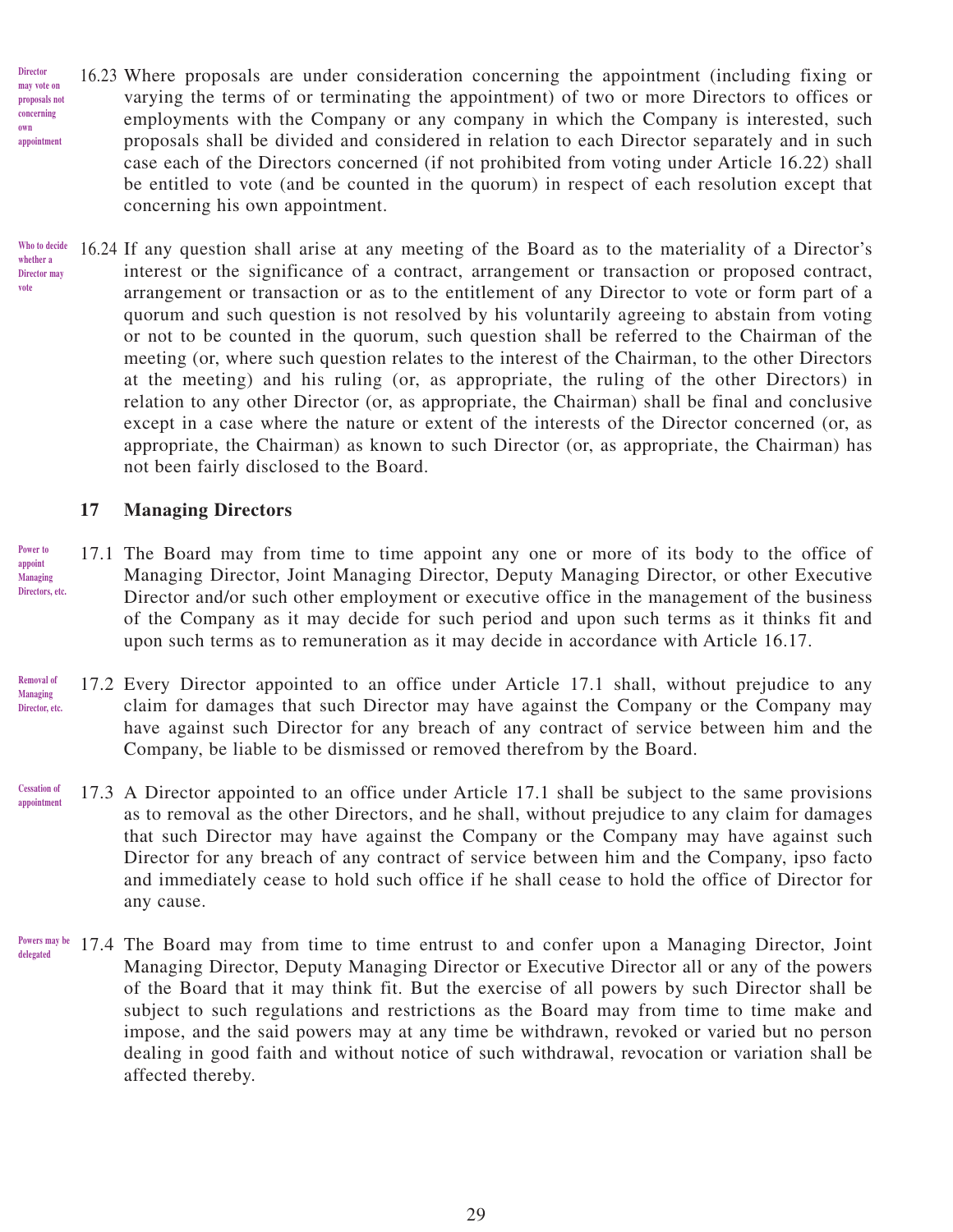#### **18 Management**

- 18.1 Subject to any exercise by the Board of the powers conferred by Articles 19.1 to 19.3, the management of the business of the Company shall be vested in the Board which, in addition to the powers and authorities by these Articles expressly conferred upon it, may exercise all such powers and do all such acts and things as may be exercised or done or approved by the Company and are not hereby or by the Companies Law expressly directed or required to be exercised or done by the Company in general meeting, but subject nevertheless to the provisions of the Companies Law and these Articles and to any regulation from time to time made by the Company in general meeting not being inconsistent with such provisions or these Articles, provided that no regulation so made shall invalidate any prior act of the Board which would have been valid if such regulation had not been made. **General powers of Company vested in Board**
	- 18.2 Without prejudice to the general powers conferred by these Articles, it is hereby expressly declared that the Board shall have the following powers:
		- (a) to give to any person the right or option of requiring at a future date that an allotment shall be made to him of any share at par or at such premium as may be agreed; and
		- (b) to give to any Directors, officers or employees of the Company an interest in any particular business or transaction or participation in the profits thereof or in the general profits of the Company either in addition to or in substitution for a salary or other remuneration.
- 18.3 Except as would be permitted by the Companies Ordinance if the Company were a company incorporated in Hong Kong, and except as permitted under the Companies Law, the Company shall not directly or indirectly: App 13 Part B r.5 (2)
	- (a) make a loan to a Director or his close associates or a director of any holding company of the Company or a body corporate controlled by such a director or Director;
	- (b) enter into any guarantee or provide any security in connection with a loan made by any person to a Director or such a director or a body corporate controlled by such a director or Director; or
	- (c) if any one or more of the Directors hold (jointly or severally or directly or indirectly) a controlling interest in another company, make a loan to that other company or enter into any guarantee or provide any security in connection with a loan made by any person to that other company.

#### **19 Managers**

19.1 The Board may from time to time appoint a general manager, manager or managers of the Company and may fix his or their remuneration either by way of salary or commission or by conferring the right to participation in the profits of the Company or by a combination of two or more of these modes and pay the working expenses of any of the staff of the general manager, manager or managers who may be employed by him or them in connection with the conduct of the business of the Company. **Appointment and remuneration of managers**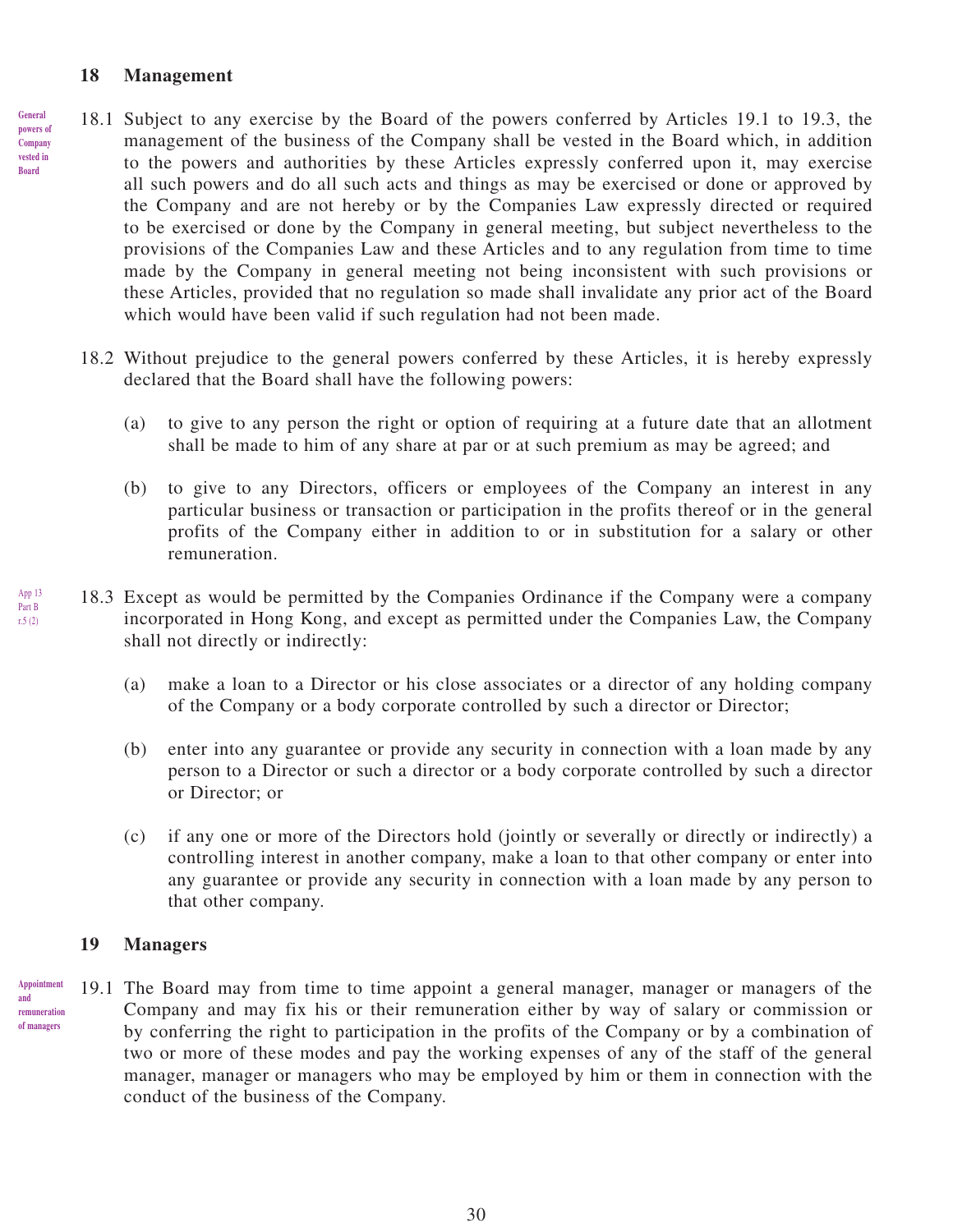- 19.2 The appointment of such general manager, manager or managers may be for such period as the Board may decide and the Board may confer upon him or them all or any of the powers of the Board as it may think fit. **Tenure of office and powers**
- 19.3 The Board may enter into such agreement or agreements with any such general manager, manager or managers upon such terms and conditions in all respects as the Board may in its absolute discretion think fit, including a power for such general manager, manager or managers to appoint an assistant manager or managers or other employees whatsoever under them for the purpose of carrying on the business of the Company. **Terms and conditions of appointment**

#### **20 Proceedings of Directors**

- 20.1 The Board may meet together for the despatch of business, adjourn and otherwise regulate its meetings and proceedings as it thinks fit in any part of the world and may determine the quorum necessary for the transaction of business. Unless otherwise determined two Directors shall be a quorum. For the purposes of this Article an alternate Director shall be counted in a quorum in place of the Director who appointed him and an alternate Director who is an alternate for more than one Director shall for quorum purposes be counted separately in respect of himself (if he is a Director) and in respect of each Director for whom he is an alternate (but so that nothing in this provision shall be construed as authorising a meeting to be constituted when only one person is physically present). A meeting of the Board or any committee of the Board may be held by means of a telephone or tele-conferencing or any other telecommunications facility provided that all participants are thereby able to communicate contemporaneously by voice with all other participants and participation in a meeting pursuant to this provision shall constitute presence in person at such meeting. **Meetings of Directors/ Quorum etc.**
- 20.2 A Director may, and on request of a Director the Secretary shall, at any time summon a meeting of the Board. Failing any determination by the Board, not less than 48 hours' notice thereof shall be given to each Director either in writing or by telephone or by facsimile, telex or telegram at the address or telephone, facsimile or telex number from time to time notified to the Company by such Director or in such other manner as the Board may from time to time determine. **Convening of board meeting**
- 20.3 Subject to Articles 16.19 to 16.24, questions arising at any meeting of the Board shall be decided by a majority of votes, and in case of an equality of votes the Chairman shall have a second or casting vote. **How questions to be decided**
- 20.4 The Board may elect a Chairman of its meetings and determine the period for which he is to hold office; but if no such Chairman is elected, or if at any meeting the Chairman is not present within 15 minutes after the time appointed for holding the same, the Directors present may choose one of their number to be Chairman of the meeting. **Chairman**
- 20.5 A meeting of the Board for the time being at which a quorum is present shall be competent to exercise all or any of the authorities, powers and discretions by or under these Articles for the time being vested in or exercisable by the Board generally. **Power of meeting**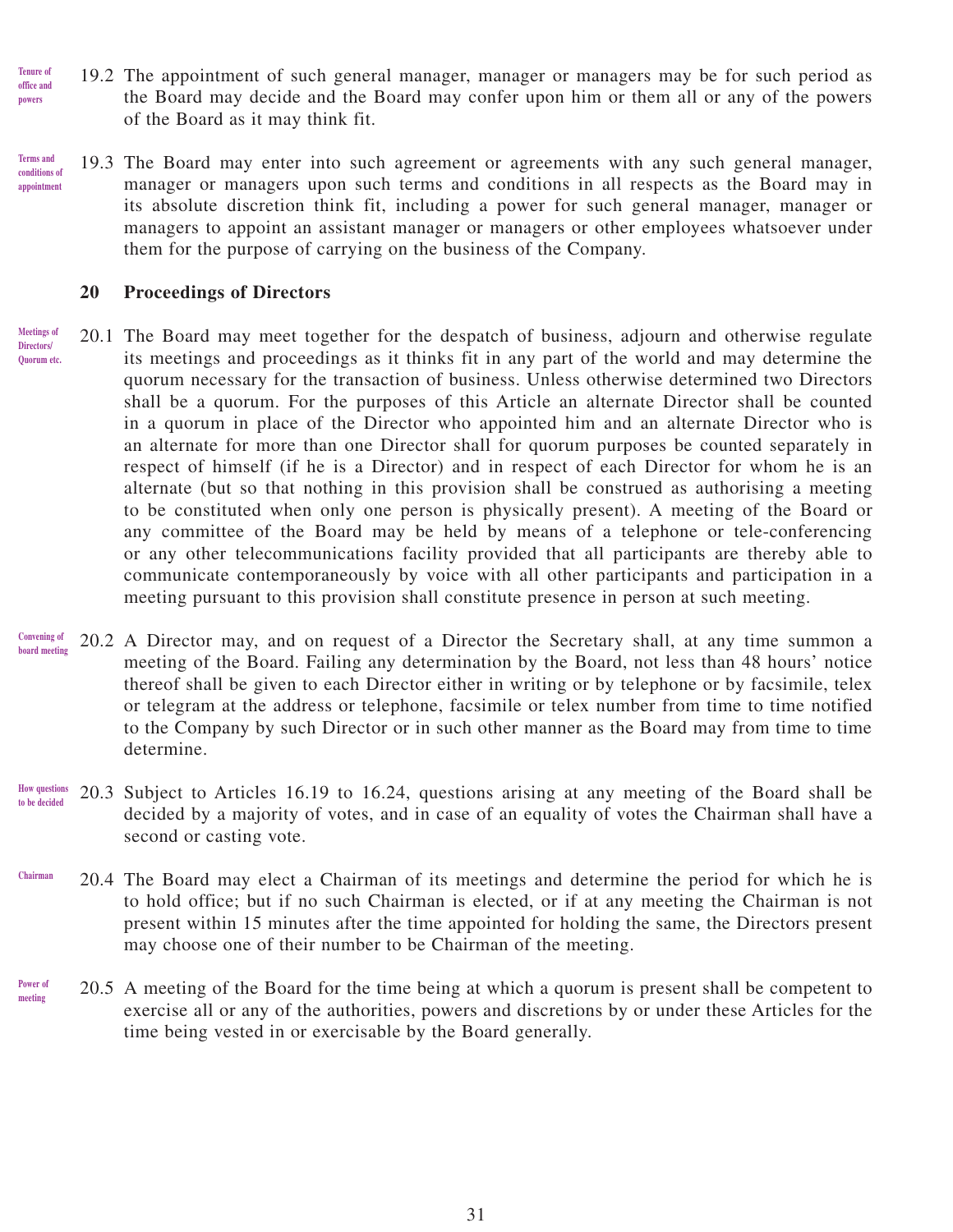20.6 The Board may delegate any of its powers to committees consisting of such member or members of the Board (including alternate Directors in the absence of their appointers) as the Board thinks fit, and it may from time to time revoke such delegation or revoke the appointment of and discharge any committees either wholly or in part, and either as to persons or purposes, but every committee so formed shall in the exercise of the powers so delegated conform to any regulations that may from time to time be imposed upon it by the Board. **Power to appoint committee and to delegate**

#### 20.7 All acts done by any such committee in conformity with such regulations and in fulfilment of the purposes for which it is appointed, but not otherwise, shall have the like force and effect as if done by the Board, and the Board shall have power, with the consent of the Company in general meeting, to remunerate the members of any such committee, and charge such remuneration to the current expenses of the Company. **Acts of committee to be of same effect as act of Directors**

- 20.8 The meetings and proceedings of any such committee consisting of two or more members of the Board shall be governed by the provisions herein contained for regulating the meetings and proceedings of the Board so far as the same are applicable thereto and are not replaced by any regulations imposed by the Board pursuant to Article 20.6. **Proceedings of committee**
- **Minutes of proceedings of** 
	- 20.9 The Board shall cause minutes to be made of:
- **meetings and Directors**

**defects**

- (a) all appointments of officers made by the Board;
- (b) the names of the Directors present at each meeting of the Board and of committees appointed pursuant to Article 20.6;
- (c) all declarations made or notices given by any Director of his interest in any contract or proposed contract or of his holding of any office or property whereby any conflict of duty or interest may arise; and
- (d) all resolutions and proceedings at all meetings of the Company and of the Board and of such committees.
- 20.10 Any such minutes shall be conclusive evidence of any such proceedings if they purport to be signed by the chairman of the meeting or by the chairman of the succeeding meeting.
- 20.11 All acts bona fide done by any meeting of the Board or by a committee of Directors or by any person acting as Director shall, notwithstanding that it shall be afterwards discovered that there was some defect in the appointment of such Director or persons acting as aforesaid or that they or any of them were disqualified, be as valid as if every such person had been duly appointed and was qualified to be a Director or member of such committee as the case may be. **When acts of Directors or committee to be valid notwithstanding**
- 20.12 The continuing Directors may act notwithstanding any vacancy in their body, but, if and so long as their number is reduced below the number fixed by or pursuant to these Articles as the necessary quorum of Directors, the continuing Director or Directors may act for the purpose of increasing the number of Directors to that number or of summoning a general meeting of the Company but for no other purpose. **Directors' powers when vacancies exist**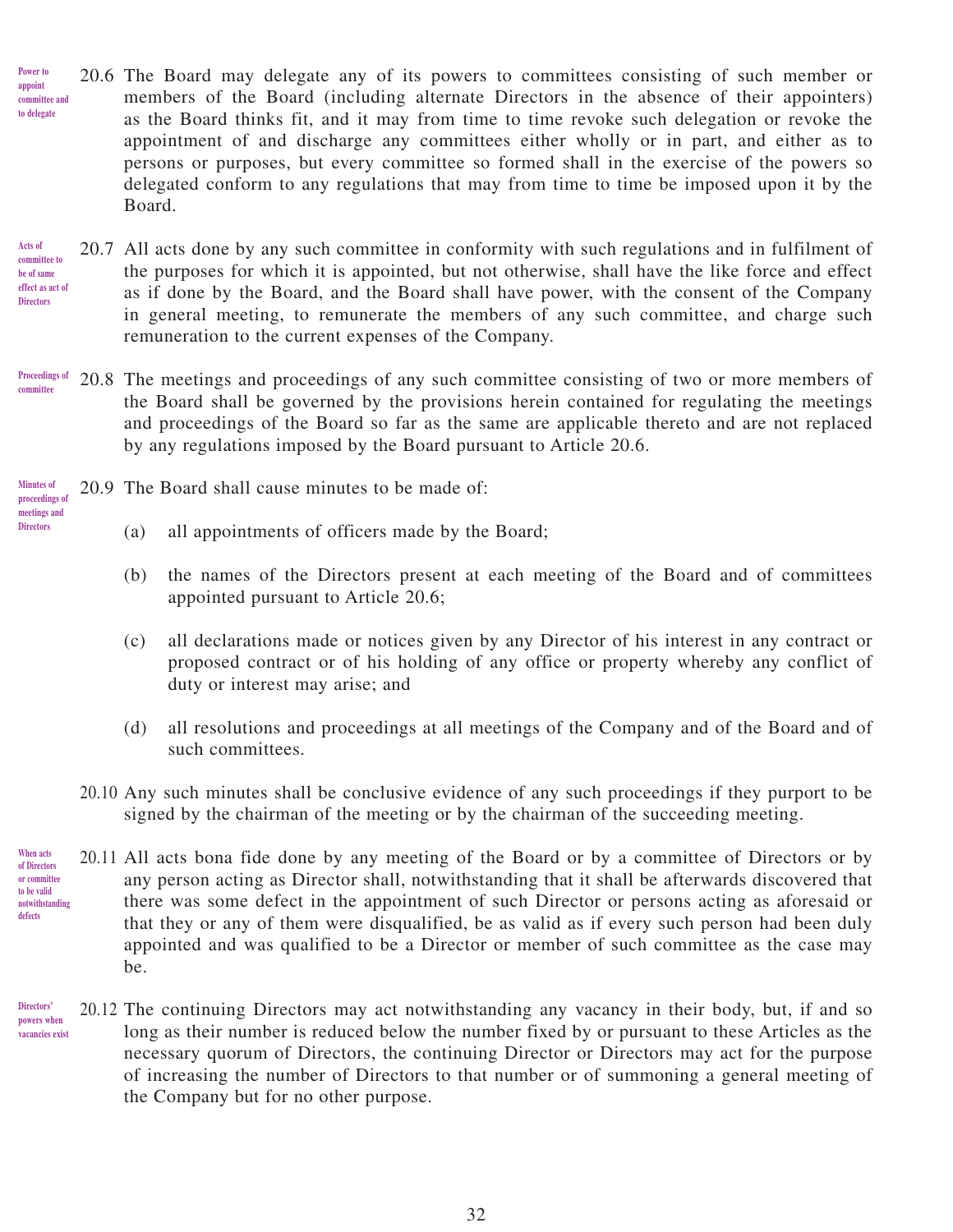20.13 Unless required otherwise by the Listing Rules, a resolution in writing signed by each and every one of the Directors (or their respective alternates pursuant to Article 16.9) shall be as valid and effectual as if it had been passed at a meeting of the Board duly convened and held and may consist of several documents in like form each signed by one or more of the Directors or alternate Directors. Notwithstanding the foregoing, a resolution which relates to any matter or business in which a substantial shareholder of the Company (as defined in the Listing Rules from time to time), or a Director, has an interest conflicting with that of the Company which the Board determines, prior to the passing of such resolution, to be material, shall not be passed by a resolution in writing and shall only be passed at a meeting of the Directors held in accordance with these Articles. **Directors' resolutions**

### **21 Secretary**

- 21.1 The Secretary shall be appointed by the Board for such term, at such remuneration and upon such conditions as it may think fit, and any Secretary so appointed may be removed by the Board. Anything by the Companies Law or these Articles required or authorised to be done by or to the Secretary, if the office is vacant or there is for any other reason no Secretary capable of acting, may be done by or to any assistant or deputy Secretary appointed by the Board, or if there is no assistant or deputy Secretary capable of acting, by or to any officer of the Company authorised generally or specifically in that behalf by the Board. **Appointment of Secretary**
- 21.2 A provision of the Companies Law or of these Articles requiring or authorising a thing to be done by or to a Director and the Secretary shall not be satisfied by its being done by or to the same person acting both as Director and as or in place of the Secretary. **Same person not to act in two capacities at once**

### **22 General Management and Use of the Seal**

22.1 The Board shall provide for the safe custody of the seal which shall only be used by the authority of the Board or of a committee of the Board authorised by the Board in that behalf, and every instrument to which such seal shall be affixed shall be signed by a Director and shall be countersigned by the Secretary or by a second Director or by some other person appointed by the Board for the purpose. The securities seal which shall be a facsimile of the common seal with the word "Securities" engraved thereon shall be used exclusively for sealing securities issued by the Company and for sealing documents creating or evidencing securities so issued. The Board may either generally or in any particular case resolve that the securities seal or any signatures or any of them may be affixed to certificates for shares, warrants, debentures or any other form of security by facsimile or other mechanical means specified in such authority or that any such certificates sealed with the securities seal need not be signed by any person. Every instrument to which the seal is affixed as aforesaid shall, as regards all persons dealing in good faith with the Company, be deemed to have been affixed to that instrument with the authority of the Directors previously given. **Custody and use of seal**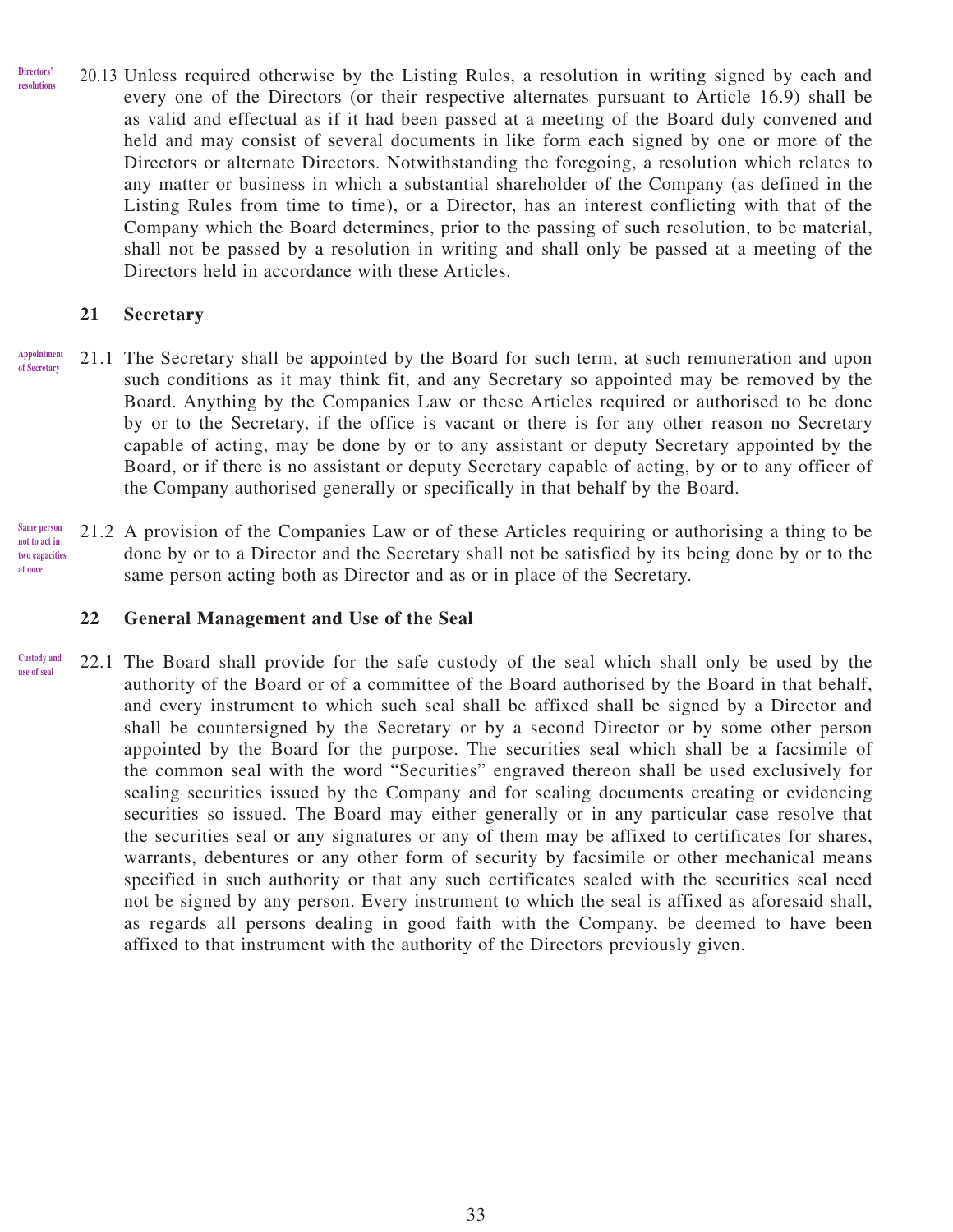- 22.2 The Company may have a duplicate seal for use outside of the Cayman Islands as and where the Board shall determine, and the Company may by writing under the seal appoint any agents or agent, committees or committee abroad to be the agents of the Company for the purpose of affixing and using such duplicate seal and they may impose such restrictions on the use thereof as may be thought fit. Wherever in these Articles reference is made to the seal, the reference shall, when and so far as may be applicable, be deemed to include any such duplicate seal as aforesaid. **Duplicate seal**
- 22.3 All cheques, promissory notes, drafts, bills of exchange and other negotiable instruments, and all receipts for monies paid to the Company shall be signed, drawn, accepted, indorsed or otherwise executed, as the case may be, in such manner as the Board shall from time to time by resolution determine. The Company's banking accounts shall be kept with such banker or bankers as the Board shall from time to time determine. **Cheques and banking arrangements**
- 22.4 The Board may from time to time and at any time, by power of attorney under the seal, appoint any company, firm or person or any fluctuating body of persons, whether nominated directly or indirectly by the Board, to be the attorney or attorneys of the Company for such purposes and with such powers, authorities and discretions (not exceeding those vested in or exercisable by the Board under these Articles) and for such period and subject to such conditions as it may think fit, and any such power of attorney may contain such provisions for the protection and convenience of persons dealing with any such attorney as the Board may think fit, and may also authorise any such attorney to sub-delegate all or any of the powers, authorities and discretions vested in him. **Power to appoint attorney**
- 22.5 The Company may, by writing under its seal, empower any person, either generally or in respect of any specified matter, as its attorney to execute deeds and instruments on its behalf in any part of the world and to enter into contracts and sign the same on its behalf and every deed signed by such attorney on behalf of the Company and under his seal shall bind the Company and have the same effect as if it were under the seal of the Company. **Execution of deeds by attorney**
- 22.6 The Board may establish any committees, regional or local boards or agencies for managing any of the affairs of the Company, either in the Cayman Islands, Hong Kong, the People's Republic of China or elsewhere, and may appoint any persons to be members of such committees, regional or local boards or agencies and may fix their remuneration, and may delegate to any committee, regional or local board or agent any of the powers, authorities and discretions vested in the Board (other than its powers to make calls and forfeit shares), with power to sub-delegate, and may authorise the members of any local board or any of them to fill any vacancies therein and to act notwithstanding vacancies, and any such appointment or delegation may be upon such terms and subject to such conditions as the Board may think fit, and the Board may remove any person so appointed and may annul or vary any such delegation, but no person dealing in good faith and without notice of any such annulment or variation shall be affected thereby. **Regional or local boards**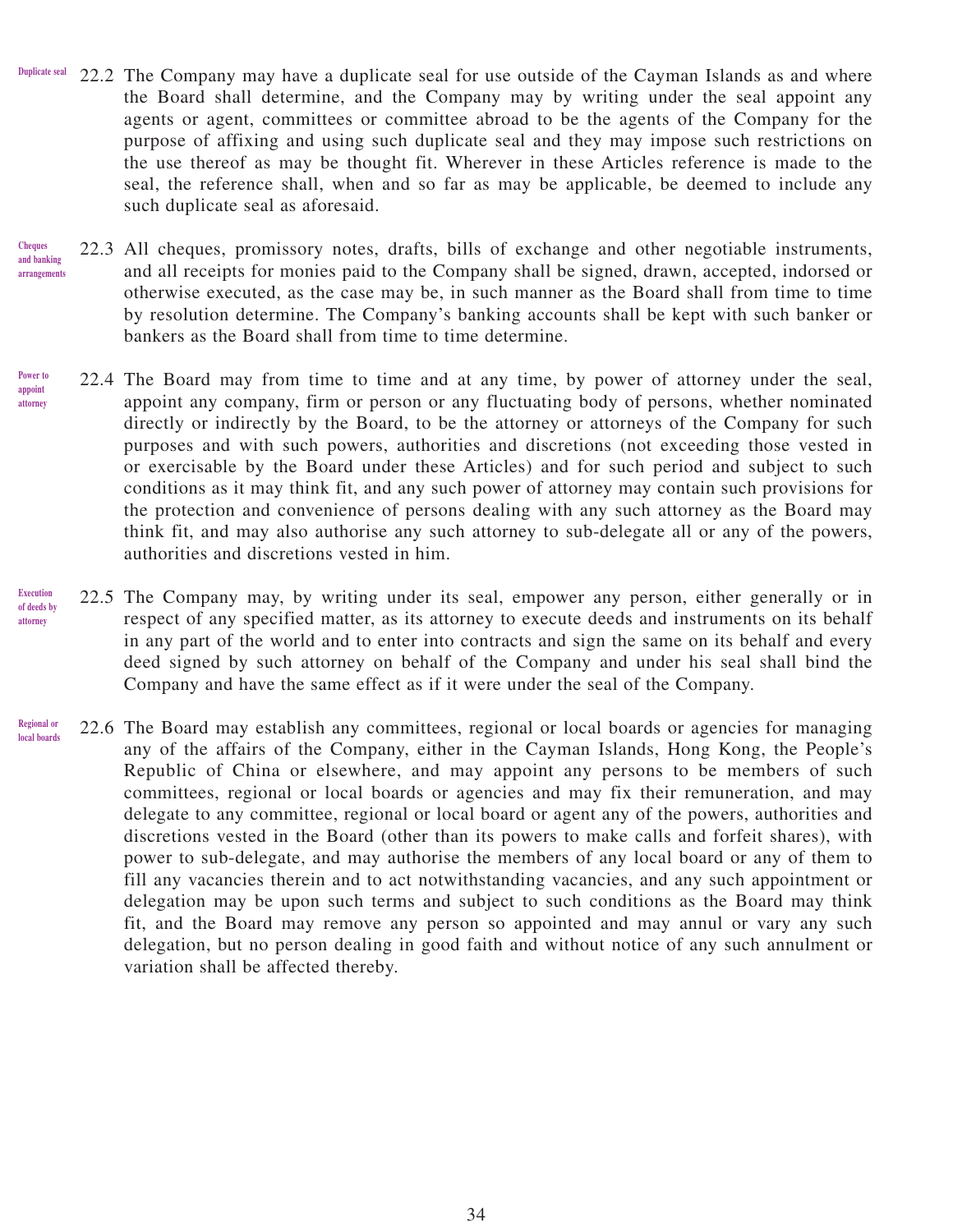22.7 The Board may establish and maintain or procure the establishment and maintenance of any contributory or non-contributory pension or provident or superannuation funds or (with the sanction of an ordinary resolution) employee or executive share option schemes for the benefit of, or give or procure the giving of donations, gratuities, pensions, allowances or emoluments to any persons who are or were at any time in the employment or service of the Company, or of any company which is a subsidiary of the Company, or is allied or associated with the Company or with any such subsidiary company, or who are or were at any time directors or officers of the Company or of any such other company as aforesaid, and holding or who have held any salaried employment or office in the Company or such other company, and the wives, widows, families and dependents of any such persons. The Board may also establish and subsidise or subscribe to any institutions, associations, clubs or funds calculated to be for the benefit of or to advance the interests and well-being of the Company or of any such other company as aforesaid, and may make payments for or towards the insurance of any such persons as aforesaid, and subscribe or guarantee money for charitable or benevolent objects or for any exhibition or for any public, general or useful object. The Board may do any of the matters aforesaid, either alone or in conjunction with any such other company as aforesaid. Any Director holding any such employment or office shall be entitled to participate in and retain for his own benefit any such donation, gratuity, pension, allowance or emolument. **Power to establish pension funds and employee share option schemes**

### **23 Capitalisation of Reserves**

- 23.1 The Company in general meeting may upon the recommendation of the Board by ordinary resolution resolve that it is desirable to capitalise all or any part of the amount for the time being standing to the credit of any of the Company's reserve accounts or funds or to the credit of the profit and loss account or otherwise available for distribution (and not required for the payment or provision of dividend on any shares with a preferential right to dividend) and accordingly that such sums be set free for distribution amongst the members who would have been entitled thereto if distributed by way of dividend and in the same proportion on condition that the same be not paid in cash but be applied either in or towards paying up any amounts for the time being unpaid on any shares held by such members respectively or paying up in full unissued shares, debentures or other securities of the Company to be allotted and distributed credited as fully paid up to and amongst such members in proportion aforesaid or partly in one way and partly in the other, and the Board shall give effect to such resolution, provided that a share premium account and a capital redemption reserve and any reserve or fund representing unrealised profits may, for the purposes of this Article, only be applied in paying up unissued shares to be issued to members as fully paid up shares or paying up calls or instalments due or payable on partly paid securities of the Company subject always to the provisions of the Companies Law. **Power to capitalise**
- 23.2 Wherever such a resolution as referred to in Article 23.1 shall have been passed the Board shall make all appropriations and applications of the undivided profits resolved to be capitalised thereby, and all allotments and issues of fully paid up shares, debentures or other securities, if any, and generally shall do all acts and things required to give effect thereto, with full power to the Board: **Effect of resolution to capitalise**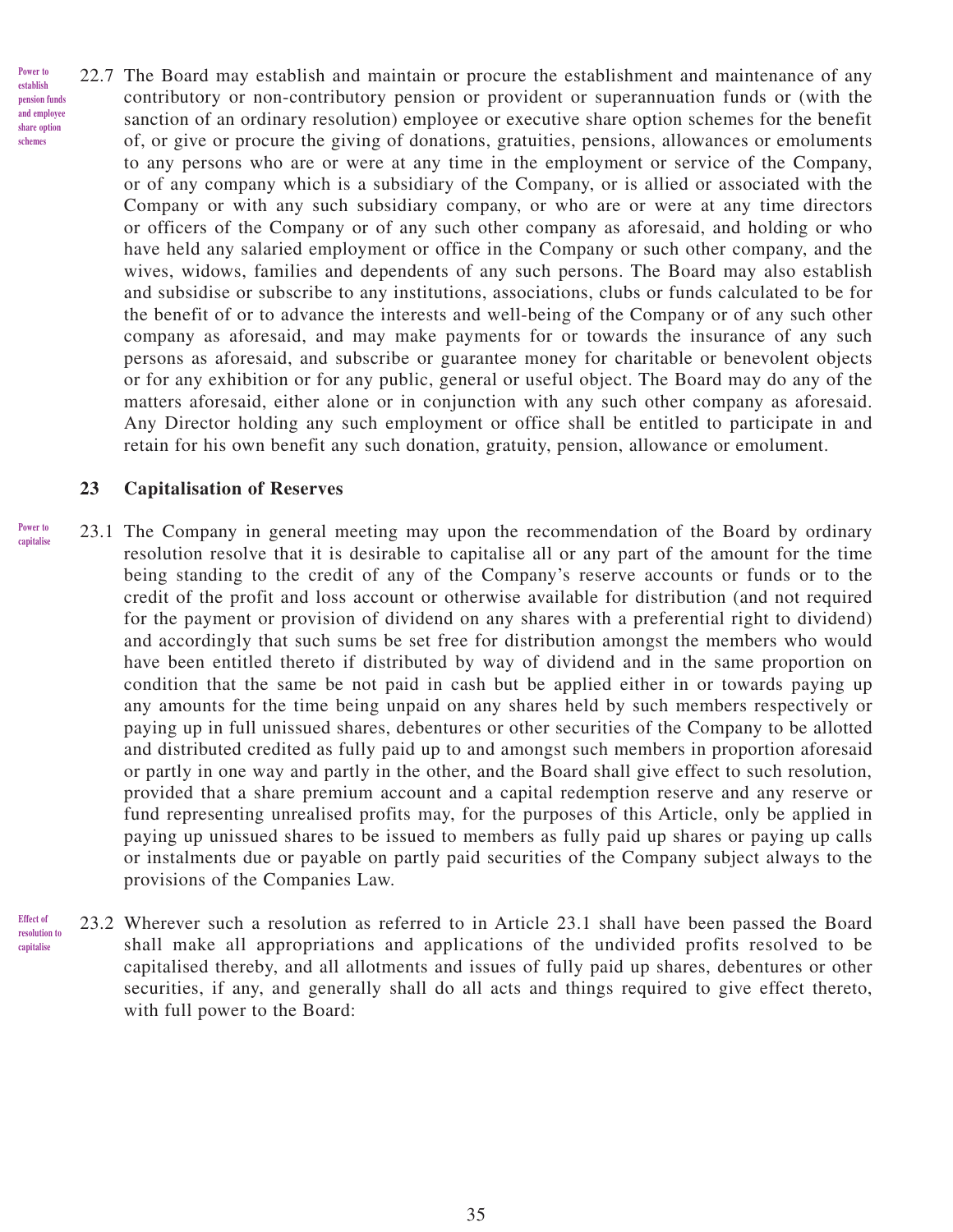- (a) to make such provision by the issue of fractional certificates or by payment in cash or otherwise (including provisions whereby, in whole or in part, fractional entitlements are aggregated and sold and the net proceeds distributed to those entitled, or are disregarded or rounded up or down or whereby the benefit of fractional entitlements accrues to the Company rather than to the members concerned) as they think fit in cases where shares, debentures or other securities become distributable in fractions;
- (b) to exclude the right of participation or entitlement of any member with a registered address outside any territory where in the absence of a registration statement or other special or onerous formalities the circulation of an offer of such right or entitlement would or might be unlawful or where the Board consider the costs, expense or possible delays in ascertaining the existence or extent of the legal and other requirements applicable to such offer or the acceptance of such offer out of proportion to the benefits of the Company; and
- (c) to authorise any person to enter on behalf of all members entitled thereto into an agreement with the Company providing for the allotment to them respectively, credited as fully paid up, of any further shares, debentures or other securities to which they may be entitled upon such capitalisation, or, as the case may require, for the payment up by the Company on their behalf, by the application thereto of their respective proportions of the profits resolved to be capitalised, of the amounts or any part of the amounts remaining unpaid on their existing shares, and any agreement made under such authority shall be effective and binding on all such members.
- 23.3 The Board may, in relation to any capitalisation sanctioned under Article 23.2 in its absolute discretion specify that, and in such circumstances and if directed so to do by a member or members entitled to an allotment and distribution credited as fully paid up of unissued shares or debentures in the Company pursuant to such capitalisation, the unissued shares, debentures or other securities to which that member is entitled shall be allotted and distributed credited as fully paid up to such person or persons as that member may nominate by notice in writing to the Company, such notice to be received not later than the day for which the general meeting of the Company to sanction the capitalisation is convened.
- 23.4 Notwithstanding any provisions in these Articles, the Board may resolve to capitalise any sum for the time being standing to the credit of the share premium account (or any other reserve account of the Company), or to the credit of the retained earnings or profit and loss account or funds legally available for distribution by applying such sum in paying up unissued shares to be allotted to (i) service providers and employees (including directors) of the Company or its affiliate (meaning any individual, corporation, partnership, association, joint-stock company, trust, unincorporated association or other entity (other than the Company) that directly, or indirectly through one or more intermediaries, controls, is controlled by or is under common control with, the Company upon exercise or vesting of any options or awards granted under any share incentive scheme or employee benefit scheme or other arrangement which relates to such persons that has been adopted or approved by the members at a general meeting, or (ii) any trustee of any trust to whom shares are to be allotted and issued by the Company in connection with the operation of any share incentive scheme or employee benefit scheme or other arrangement which relates to such persons that has been adopted or approved by the members at a general meeting.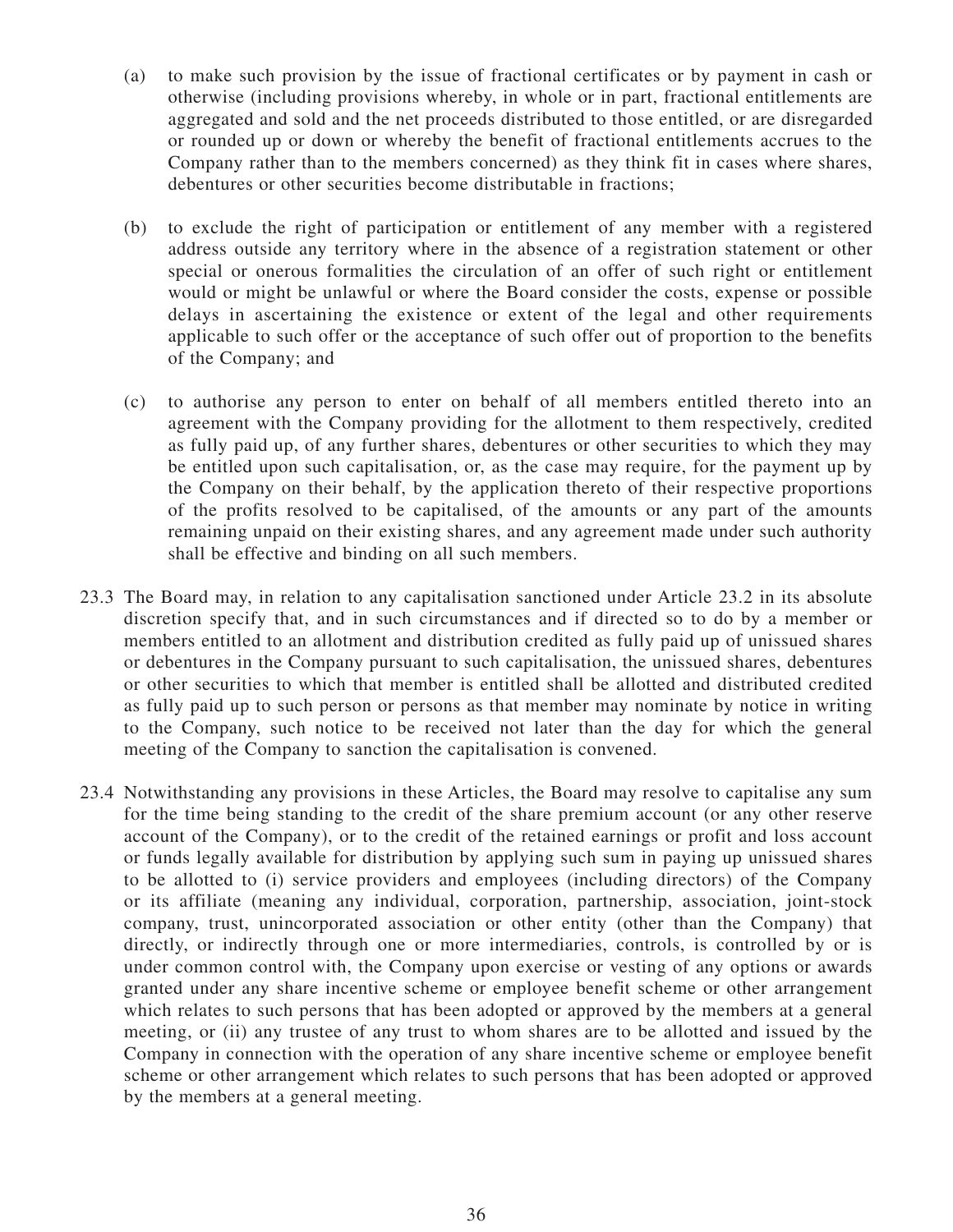### **24 Dividends and Reserves**

- 24.1 Subject to the Companies Law and these Articles, the Company in general meeting may declare dividends in any currency but no dividends shall exceed the amount recommended by the Board. **Power to declare dividends**
	- 24.2 The dividends, interest and bonuses and any other benefits and advantages in the nature of income receivable in respect of the Company's investments, and any commissions, trusteeship, agency, transfer and other fees and current receipts of the Company shall, subject to the payment thereout of the expenses of management, interest upon borrowed money and other expenses which in the opinion of the Board are of a revenue nature, constitute the profits of the Company available for distribution.
- 24.3 The Board may from time to time pay to the members such interim dividends as appear to the Board to be justified by the profits of the Company and, in particular (but without prejudice to the generality of the foregoing), if at any time the share capital of the Company is divided into different classes, the Board may pay such interim dividends in respect of those shares in the capital of the Company which confer on the holders thereof deferred or non-preferential rights as well as in respect of those shares which confer on the holders thereof preferential rights with regard to dividend and provided that the Board acts bona fide, the Board shall not incur any responsibility to the holders of shares conferring any preferential rights. **Board's power to pay interim dividends**
	- 24.4 The Board may also pay half-yearly or at other intervals to be selected by it any dividend which may be payable at a fixed rate if the Board is of the opinion that the profits available for distribution justify the payment.
- 24.5 The Board may in addition from time to time declare and pay special dividends on shares of any class of such amounts and on such dates as they think fit, and the provisions of Article 24.3 as regards the powers and the exemption from liability of the Board as relate to declaration and payment of interim dividends shall apply, mutatis mutandis, to the declaration and payment of any such special dividends. **Powers of Directors to declare and pay special dividends**
- 24.6 No dividend shall be declared or payable except out of the profits and reserves of the Company lawfully available for distribution including share premium. No dividend shall carry interest against the Company. **Dividends not to be paid out of capital**
- 24.7 Whenever the Board or the Company in general meeting has resolved that a dividend be paid or declared on the share capital of the Company, the Board may further resolve: **Scrip dividends**

#### EITHER

**As to cash election**

- (a) that such dividend be satisfied wholly or in part in the form of an allotment of shares credited as fully paid up, provided that the members entitled thereto will be entitled to elect to receive such dividend (or part thereof) in cash in lieu of such allotment. In such case, the following provisions shall apply:
	- (i) the basis of any such allotment shall be determined by the Board;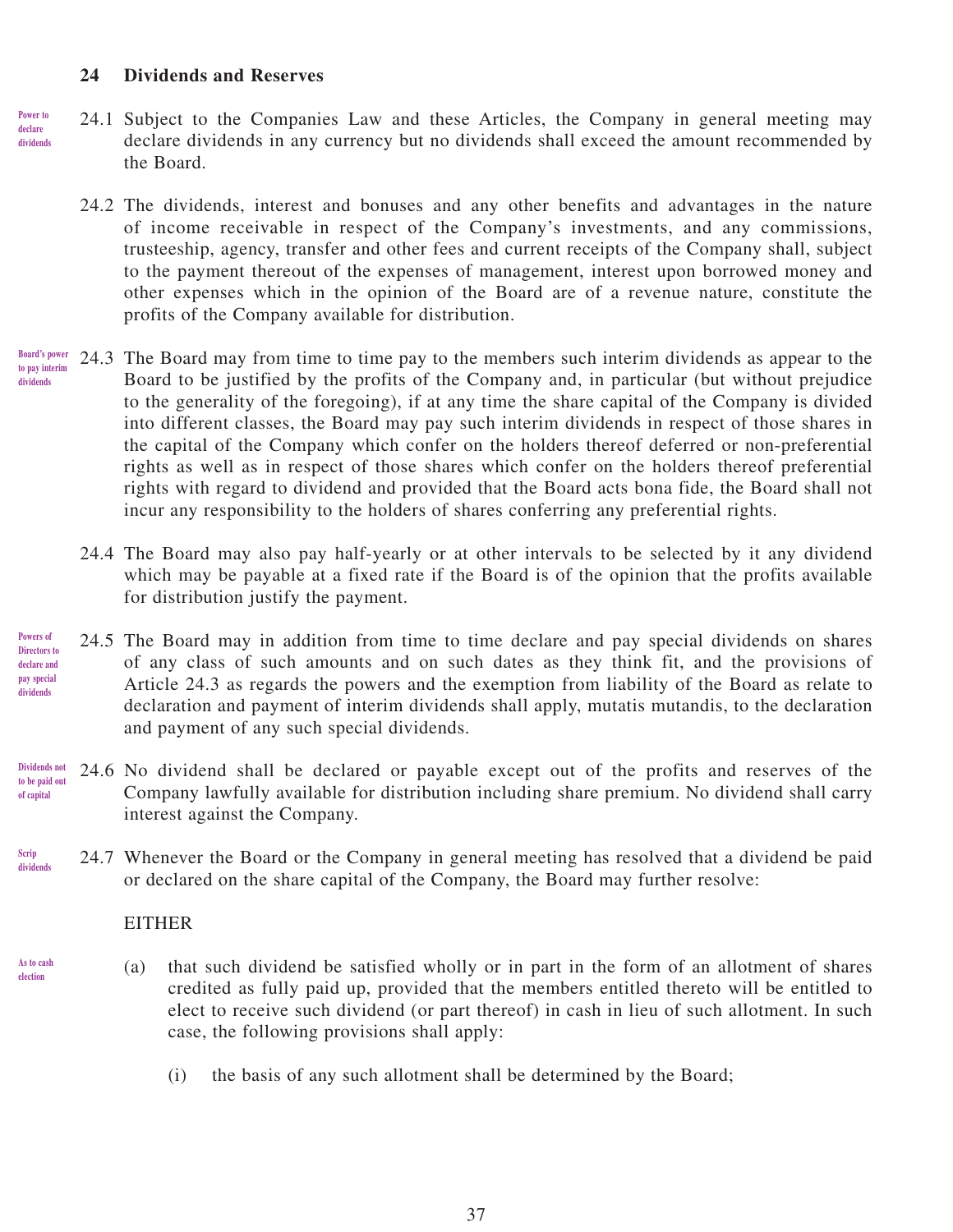- (ii) the Board, after determining the basis of allotment, shall give not less than two weeks' notice in writing to the members of the right of election accorded to them and shall send with such notice forms of election and specify the procedure to be followed and the place at which and the latest date and time by which duly completed forms of election must be lodged in order to be effective;
- (iii) the right of election may be exercised in respect of the whole or part of that portion of the dividend in respect of which the right of election has been accorded;
- (iv) the dividend (or that part of the dividend to be satisfied by the allotment of shares as aforesaid) shall not be payable in cash on shares in respect whereof the cash election has not been duly exercised (the "**non-elected shares**") and in satisfaction thereof shares shall be allotted credited as fully paid to the holders of the non-elected shares on the basis of allotment determined as aforesaid and for such purpose the Board shall capitalise and apply out of any part of the undivided profits of the Company or any part of any of the Company's reserve accounts (including any special account, share premium account and capital redemption reserve (if there be any such reserve)) or profit or loss account or amounts otherwise available for distribution as the Board may determine, a sum equal to the aggregate nominal amount of the shares to be allotted on such basis and apply the same in paying up in full the appropriate number of shares for allotment and distribution to and amongst the holders of the non-elected shares on such basis;

OR

**As to scrip election**

- (b) that members entitled to such dividend shall be entitled to elect to receive an allotment of shares credited as fully paid up in lieu of the whole or such part of the dividend as the Board may think fit. In such case, the following provisions shall apply:
	- (i) the basis of any such allotment shall be determined by the Board;
	- (ii) the Board, after determining the basis of allotment, shall give not less than two weeks' notice in writing to members of the right of election accorded to them and shall send with such notice forms of election and specify the procedure to be followed and the place at which and the latest date and time by which duly completed forms of election must be lodged in order to be effective;
	- (iii) the right of election may be exercised in respect of the whole or part of that portion of the dividend in respect of which the right of election has been accorded;
	- (iv) the dividend (or that part of the dividend in respect of which a right of election has been accorded) shall not be payable on shares in respect whereof the share election has been duly exercised (the "**elected shares**") and in lieu thereof shares shall be allotted credited as fully paid to the holders of the elected shares on the basis of allotment determined as aforesaid and for such purpose the Board shall capitalise and apply out of any part of the undivided profits of the Company's reserve accounts (including any special account, share premium account and capital redemption reserve (if there be any such reserve)) or profit and loss account or amounts otherwise available for distribution as the Board may determine, a sum equal to the aggregate nominal amount of the shares to be allotted on such basis and apply the same in paying up in full the appropriate number of shares for allotment and distribution to and amongst the holders of the elected shares on such basis.

38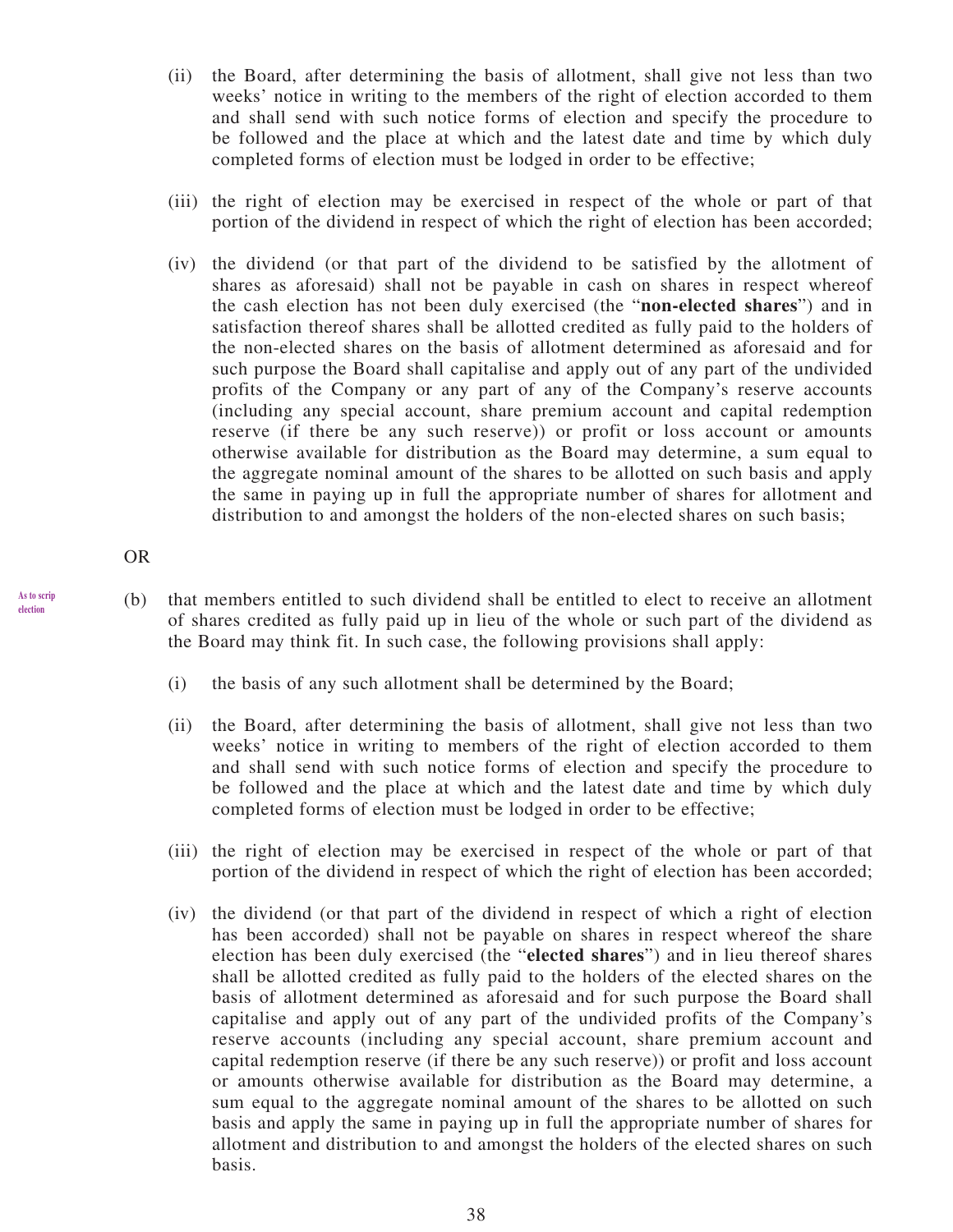- 24.8 The shares allotted pursuant to the provisions of Article 24.7 shall be of the same class as the class of, and shall rank pari passu in all respects with, the shares then held by the respective allottees save only as regards participation:
	- (a) in the relevant dividend (or share or cash election in lieu thereof as aforesaid); or
	- (b) in any other distributions, bonuses or rights paid, made, declared or announced prior to or contemporaneously with the payment or declaration of the relevant dividend, unless contemporaneously with the announcement by the Board of its proposal to apply the provisions of Article  $24.7(a)$  or  $24.7(b)$  in relation to the relevant dividend or contemporaneously with its announcement of the distribution, bonus or rights in question, the Board shall specify that the shares to be allotted pursuant to the provisions of Article 24.7 shall rank for participation in such distributions, bonuses or rights.
- 24.9 The Board may do all acts and things considered necessary or expedient to give effect to any capitalisation pursuant to the provisions of Article 24.8 with full power to the Board to make such provisions as it thinks fit in the case of shares becoming distributable in fractions (including provisions whereby, in whole or in part, fractional entitlements are aggregated and sold and the net proceeds distributed to those entitled, or are disregarded or rounded up or down or whereby the benefit of fractional entitlements accrues to the Company rather than to the members concerned). The Board may authorise any person to enter into on behalf of all members interested, an agreement with the Company providing for such capitalisation and matters incidental thereto and any agreement made pursuant to such authority shall be effective and binding on all concerned.
- 24.10 The Company may upon the recommendation of the Board by ordinary resolution resolve in respect of any one particular dividend of the Company that notwithstanding the provisions of Article 24.7 a dividend may be satisfied wholly in the form of an allotment of shares credited as fully paid without offering any right to members to elect to receive such dividend in cash in lieu of such allotment.
- 24.11 The Board may on any occasion determine that rights of election and the allotment of shares under Article 24.7 shall not be made available or made to any members with registered addresses in any territory where in the absence of a registration statement or other special formalities the circulation of an offer of such rights of election or the allotment of shares would or might be unlawful, or where the Board considers the costs, expenses or possible delays in ascertaining the existence or extent of the legal and other requirements applicable to such offer or the acceptance of such offer out of proportion to the benefit of the Company, and in any such case the provisions aforesaid shall be read and construed subject to such determination.
- Share premium 24.12 The Board shall establish an account to be called the share premium account and shall carry to the credit of such account from time to time a sum equal to the amount or value of the premium paid on the issue of any share in the Company. The Company may apply the share premium account in any manner permitted by the Companies Law. The Company shall at all times comply with the provisions of the Companies Law in relation to the share premium account. **and reserves**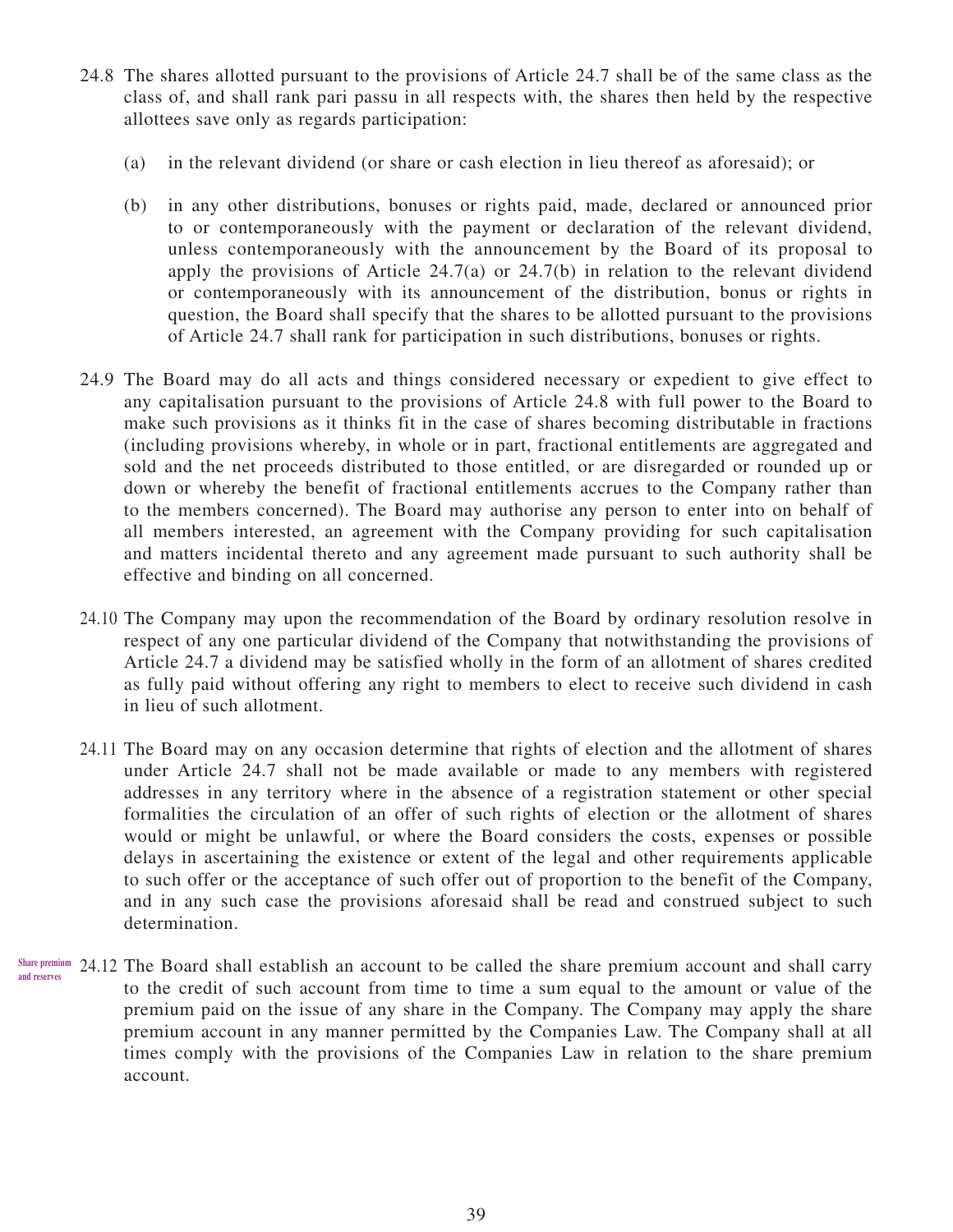- 24.13 The Board may, before recommending any dividend, set aside out of the profits of the Company such sums as it thinks fit as a reserve or reserves which shall, at the discretion of the Board, be applicable for meeting claims on or liabilities of the Company or contingencies or for paying off any loan capital or for equalising dividends or for any other purpose to which the profits of the Company may be properly applied, and pending such application may, at the like discretion, either be employed in the business of the Company or be invested in such investments (including shares, warrants and other securities of the Company) as the Board may from time to time think fit, and so that it shall not be necessary to keep any reserves separate or distinct from any other investments of the Company. The Board may also without placing the same to reserve carry forward any profits which it may think prudent not to distribute by way of dividend.
- 24.14 Unless and to the extent that the rights attached to any shares or the terms of issue thereof otherwise provide, all dividends shall (as regards any shares not fully paid throughout the period in respect of which the dividend is paid) be apportioned and paid pro rata according to the amounts paid up on the shares during any portion or portions of the period in respect of which the dividend is paid. For the purpose of this Article no amount paid up on a share in advance of calls shall be treated as paid up on the share. **Dividends to be paid in proportion to paid up capital**
- 24.15 The Board may retain any dividends or other monies payable on or in respect of a share upon which the Company has a lien, and may apply the same in or towards satisfaction of the debts, liabilities or engagements in respect of which the lien exists. **Retention of dividends, etc.**
	- 24.16 The Board may retain any dividends or other monies payable upon shares in respect of which any person is, under the provisions as to the transmission of shares hereinbefore contained, entitled to become a member, or in respect of which any person is under those provisions entitled to transfer, until such person shall become a member in respect of such shares or shall transfer the same.
- 24.17 The Board may deduct from any dividend or other monies payable to any member all sums of money (if any) presently payable by him to the Company on account of calls, instalments or otherwise. **Deduction of debts**
- 24.18 Any general meeting sanctioning a dividend may make a call on the members of such amount as the meeting resolves, but so that the call on each member shall not exceed the dividend payable to him, and so that the call be made payable at the same time as the dividend, and the dividend may, if so arranged between the Company and the member, be set off against the call. **Dividend and call together**

40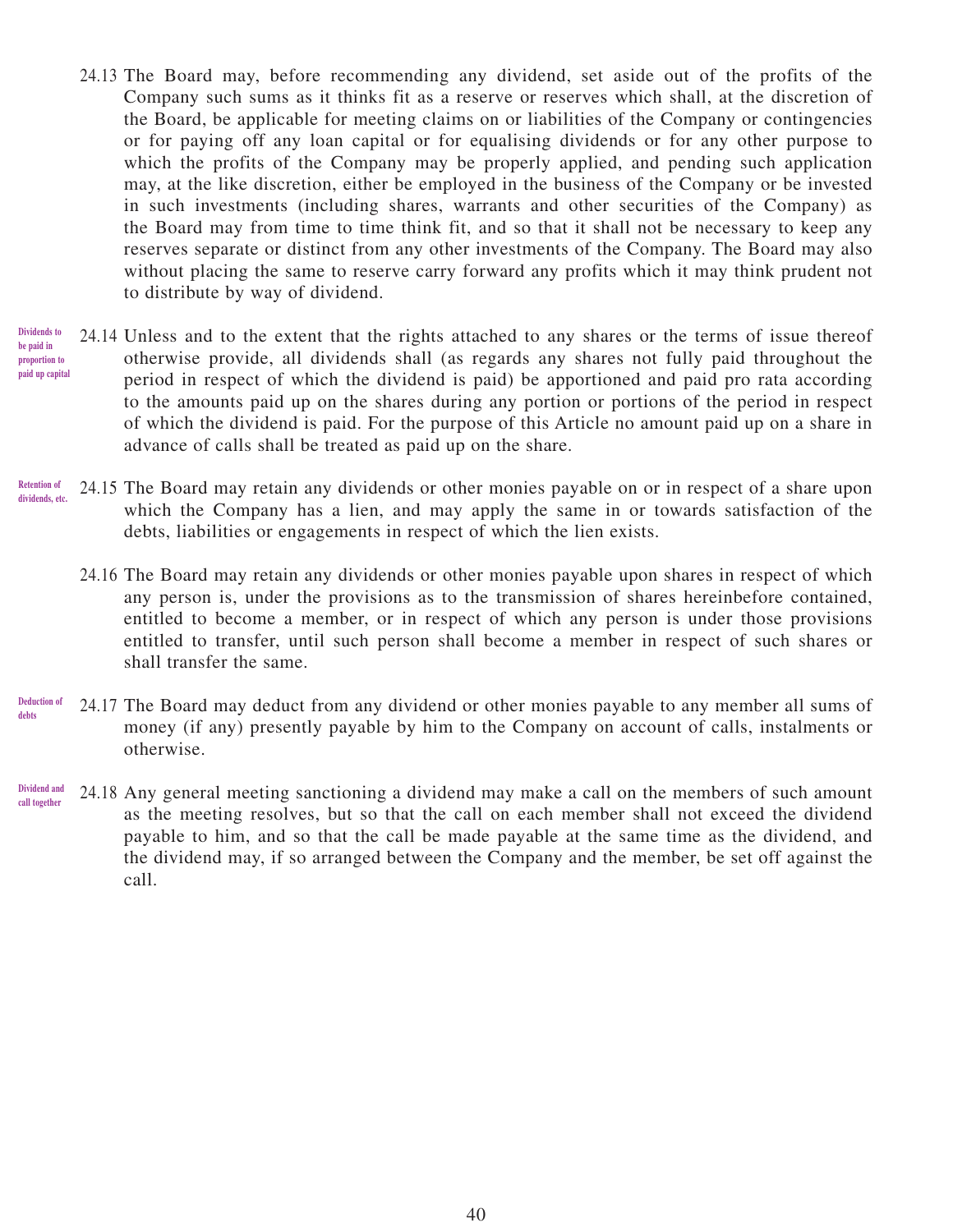- 24.19 The Board, with the sanction of the members in general meeting, may direct that any dividend be satisfied wholly or in part by the distribution of specific assets of any kind and in particular of paid up shares, debentures or warrants to subscribe securities of any other company, or in any one or more of such ways, and where any difficulty arises in regard to the distribution the Board may settle the same as it thinks expedient, and in particular may disregard fractional entitlements, round the same up or down or provide that the same shall accrue to the benefit of the Company, and may fix the value for distribution of such specific assets, or any part thereof, and may determine that cash payments shall be made to any members upon the footing of the value so fixed in order to adjust the rights of all parties, and may vest any such specific assets in trustees as may seem expedient to the Board and may appoint any person to sign any requisite instruments of transfer and other documents on behalf of the persons entitled to the dividend and such appointment shall be effective. Where required, a contract shall be filed in accordance with the provisions of the Companies Law and the Board may appoint any person to sign such contract on behalf of the persons entitled to the dividend and such appointment shall be effective. **Dividend in specie**
- 24.20 A transfer of shares shall not pass therewith the right to any dividend or bonus declared thereon before the registration of the transfer. **Effect of transfer**
	- 24.21 Any resolution declaring or resolving upon the payment of a dividend or other distribution on shares of any class, whether a resolution of the Company in general meeting or a resolution of the Board, may, subject to the provisions of the Listing Rules, specify that the same shall be payable or made to the persons registered as the holders of such shares at the close of business on a particular date, notwithstanding that it may be a date prior to that on which the resolution is passed, and thereupon the dividend or other distribution shall be payable or made to them in accordance with their respective holdings so registered, but without prejudice to the rights inter se in respect of such dividend of transferors and transferees of any such shares.
- 24.22 If two or more persons are registered as joint holders of any shares, any one of such persons may give effectual receipts for any dividends, interim and special dividends or bonuses and other monies payable or rights or property distributable in respect of such shares. **Receipt for dividends by joint holders of share**
- 24.23 Unless otherwise directed by the Board, any dividend, interest or other sum payable in cash to a holder of shares may be paid by cheque or warrant sent through the post to the registered address of the member entitled, or, in case of joint holders, to the registered address of the person whose name stands first in the register in respect of the joint holding or to such person and to such address as the holder or joint holders may in writing direct. Every cheque or warrant so sent shall be made payable to the order of the holder or, in the case of joint holders, to the order of the holder whose name stands first on the register in respect of such shares and shall be sent at his or their risk, and the payment of any such cheque or warrant by the bank on which it is drawn shall operate as a good discharge to the Company in respect of the dividend and/or bonus represented thereby, notwithstanding that it may subsequently appear that the same has been stolen or that any endorsement thereon has been forged. **Payment by post**
- 24.24 The Company may cease sending such cheques for dividend entitlements or dividend warrants by post if such cheques or warrants have been left uncashed on two consecutive occasions. However, the Company may exercise its power to cease sending cheques for dividend entitlements or dividend warrants after the first occasion on which such a cheque or warrant is returned undelivered. App 3 r.13(1)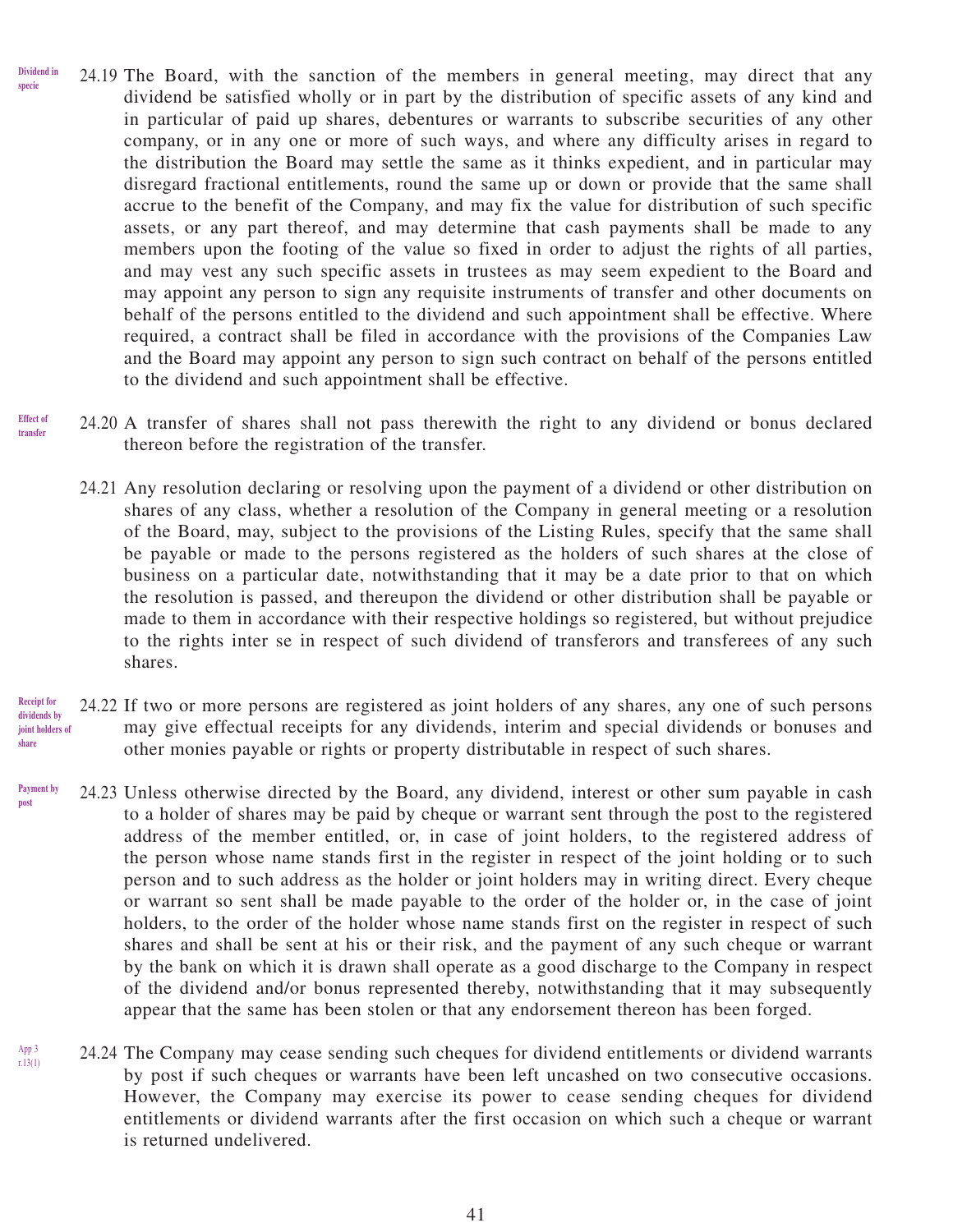24.25 All dividends or bonuses unclaimed for one year after having been declared may be invested or otherwise made use of by the Board for the exclusive benefit of the Company until claimed and the Company shall not be constituted a trustee in respect thereof or be required to account for any money earned thereon. All dividends or bonuses unclaimed for six years after having been declared may be forfeited by the Board and shall revert to the Company and after such forfeiture no member or other person shall have any right to or claim in respect of such dividends or bonuses. **Unclaimed dividend** App 3 r.3(2)

### **25 Untraceable Members**

25.1 The Company shall be entitled to sell any shares of a member or the shares to which a person is entitled by virtue of transmission on death or bankruptcy or operation of law if and provided that: **Sale of shares of untraceable members**

- (a) all cheques or warrants, not being less than three in number, for any sums payable in cash to the holder of such shares have remained uncashed for a period of 12 years;
- (b) the Company has not during that time or before the expiry of the three month period referred to in Article 25.1(d) below received any indication of the whereabouts or existence of the member or person entitled to such shares by death, bankruptcy or operation of law;
- (c) during the 12-year period, at least three dividends in respect of the shares in question have become payable and no dividend during that period has been claimed by the member; and
- (d) upon expiry of the 12-year period, the Company has caused an advertisement to be published in the newspapers, or, subject to the Listing Rules, by electronic communication in the manner in which notices may be served by the Company by electronic means as herein provided, giving notice of its intention to sell such shares, and a period of three months has elapsed since such advertisement and the Exchange has been notified of such intention.

The net proceeds of any such sale shall belong to the Company and upon receipt by the Company of such net proceeds it shall become indebted to the former member for an amount equal to such net proceeds.

25.2 To give effect to any sale contemplated by Article 25.1 the Company may appoint any person to execute as transferor an instrument of transfer of the said shares and such other documents as are necessary to effect the transfer, and such documents shall be as effective as if it had been executed by the registered holder of or person entitled by transmission to such shares and the title of the transferee shall not be affected by any irregularity or invalidity in the proceedings relating thereto. The net proceeds of sale shall belong to the Company which shall be obliged to account to the former member or other person previously entitled as aforesaid for an amount equal to such proceeds and shall enter the name of such former member or other person in the books of the Company as a creditor for such amount. No trust shall be created in respect of the debt, no interest shall be payable in respect of the same and the Company shall not be required to account for any money earned on the net proceeds, which may be employed in the business of the Company or invested in such investments (other than shares or other securities in or of the Company or its holding company if any) or as the Board may from time to time think fit.

App 3 r.13(2)(b)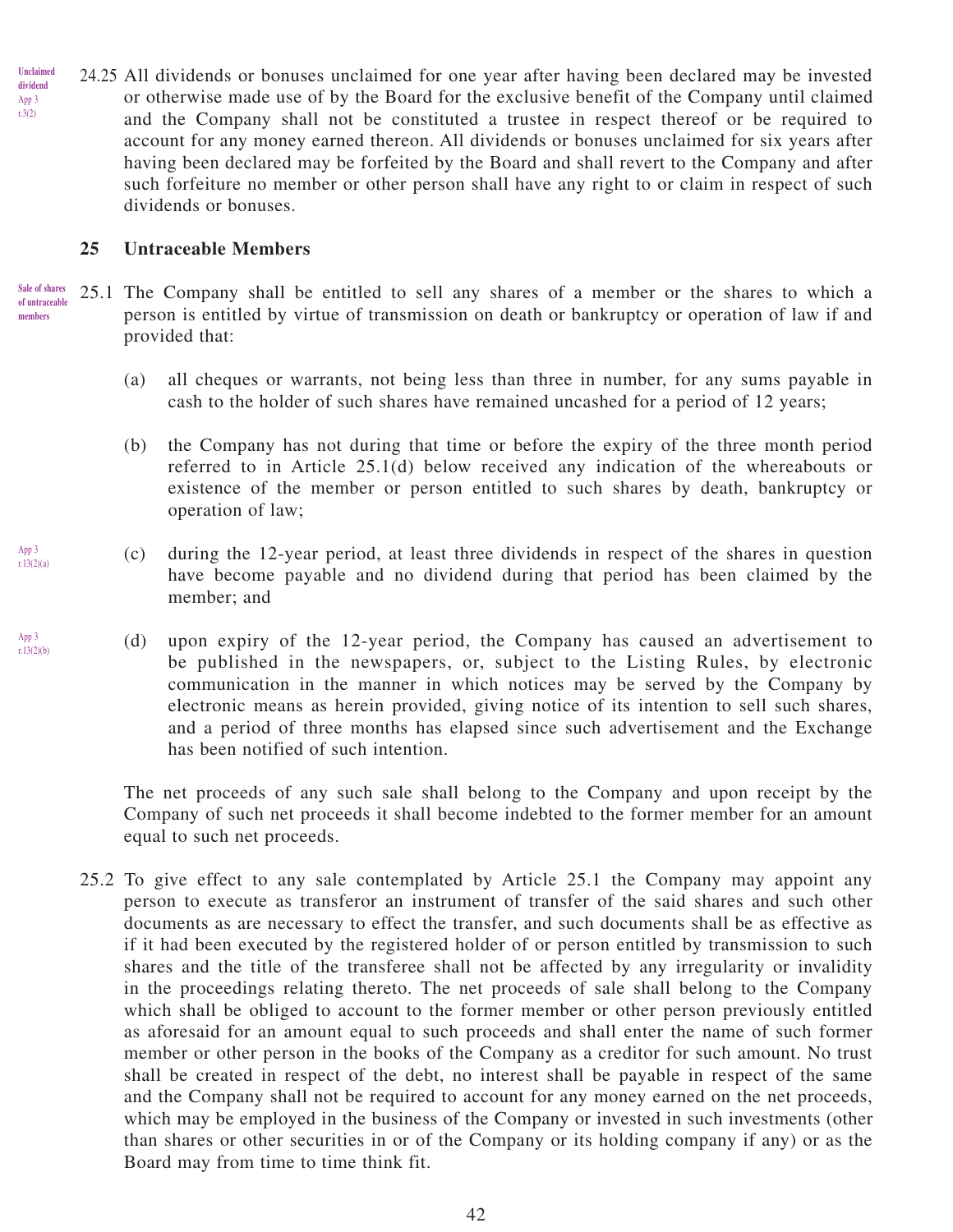#### **26 Document Destruction**

**Destruction of registrable documents, etc.** The Company shall be entitled to destroy all instruments of transfer, probate, letters of administration, stop notices, powers of attorney, certificates of marriage or death and other documents relating to or affecting title to securities in or of the Company ("**Registrable Documents**") which have been registered at any time after the expiration of six years from the date of registration thereof and all dividend mandates and notifications of change of address at any time after the expiration of two years from the date of recording thereof and all share certificates which have been cancelled at any time after the expiration of one year from the date of the cancellation thereof and it shall conclusively be presumed in favour of the Company that every entry in the register if purporting to have been made on the basis of an instrument of transfer or Registrable Document so destroyed was duly and properly made and every instrument of transfer or Registrable Document so destroyed was a valid and effective instrument or document duly and properly registered and every share certificate so destroyed was a valid and effective certificate duly and properly cancelled and every other document hereinbefore mentioned so destroyed was a valid and effective document in accordance with the recorded particulars thereof in the books or records of the Company, provided always that:

- (a) the provisions aforesaid shall apply only to the destruction of a document in good faith and without express notice of the Company of any claim (regardless of the parties thereto) to which the document might be relevant;
- (b) nothing herein contained shall be construed as imposing upon the Company any liability in respect of the destruction of any such document earlier than as aforesaid or in any other circumstances which would not attach to the Company in the absence of this Article; and
- (c) references herein to the destruction of any document include references to the disposal thereof in any manner.

Notwithstanding any provision contained in these Articles, the Directors may, if permitted by applicable law, authorise the destruction of any documents referred to in this Article or any other documents in relation to share registration which have been microfilmed or electronically stored by the Company or by the share registrar on its behalf provided always that this Article shall apply only to the destruction of a document in good faith and without express notice to the Company that the preservation of such document might be relevant to a claim.

#### **27 Annual Returns and Filings**

The Board shall make the requisite annual returns and any other requisite filings in accordance with the Companies Law. **Annual returns and filings**

#### **28 Accounts**

28.1 The Board shall cause to be kept such books of account as are necessary to give a true and fair view of the state of the Company's affairs and to show and explain its transactions and otherwise in accordance with the Companies Law. **Accounts to be kept** App 13 Part B r.4(1)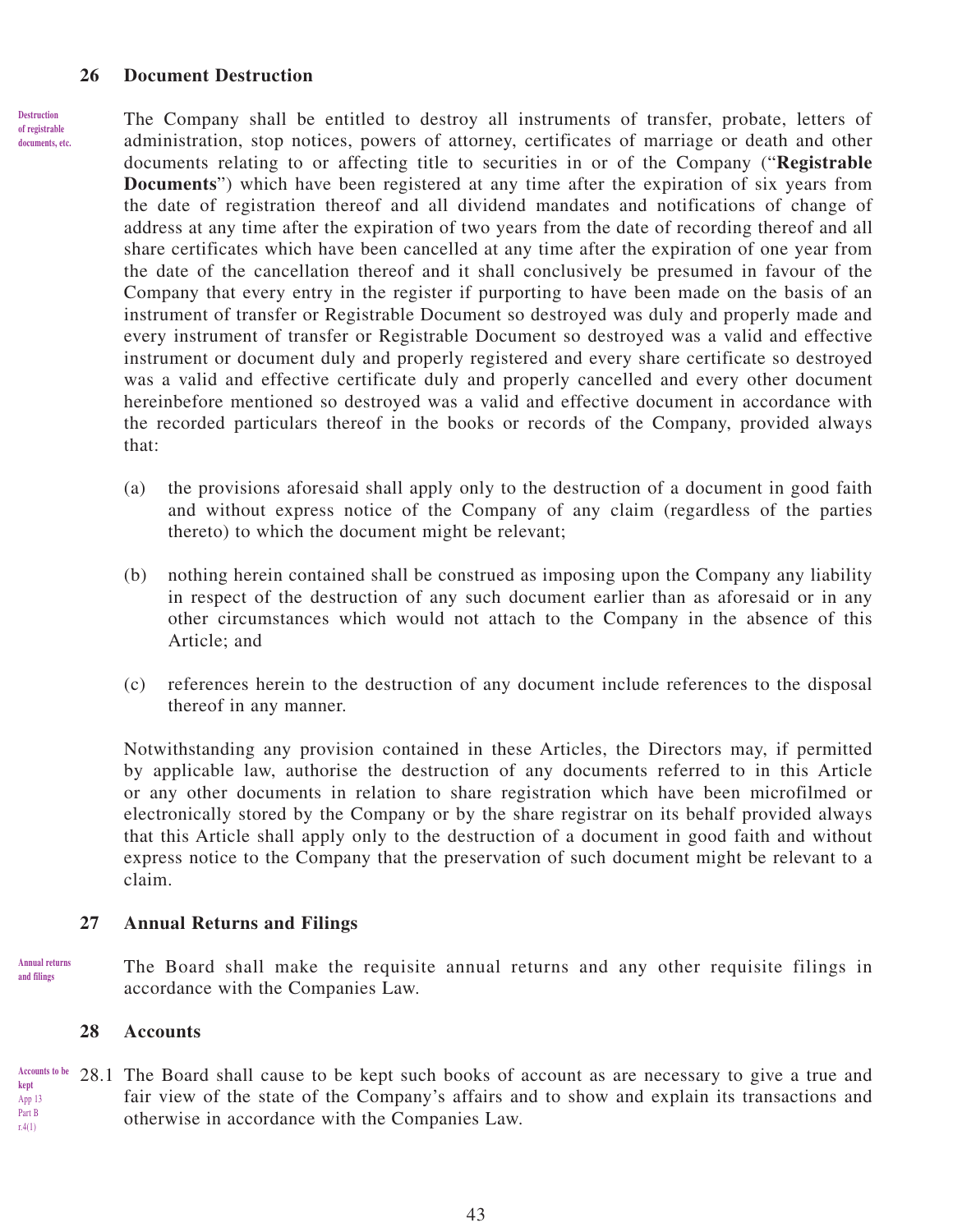- 28.2 The books of account shall be kept at the Company's principal place of business in Hong Kong or, subject to the provisions of the Companies Law, at such other place or places as the Board thinks fit and shall always be open to the inspection of the Directors. **Where accounts are to be kept**
- 28.3 The Board shall from time to time determine whether, to what extent, at what times and places and under what conditions or regulations, the accounts and books of the Company, or any of them, shall be open to the inspection of the members (other than officers of the Company) and no member shall have any right of inspecting any accounts or books or documents of the Company except as conferred by the Companies Law or any other relevant law or regulation or as authorised by the Board or by the Company in general meeting. **Inspection by members**
- 28.4 The Board shall cause to be prepared and to be laid before the members at every annual general meeting a profit and loss account for the period, in the case of the first account, since the incorporation of the Company and, in any other case, since the preceding account, together with a balance sheet as at the date to which the profit and loss account is made up and a Directors' report with respect to the profit or loss of the Company for the period covered by the profit and loss account and the state of the Company's affairs as at the end of such period, an Auditors' report on such accounts prepared pursuant to Article 29.1 and such other reports and accounts as may be required by law. **Annual profit and loss account and balance sheet** App 13 Part B r.4(2)
- 28.5 Copies of those documents to be laid before the members at an annual general meeting shall not less than 21 days before the date of the meeting be sent in the manner in which notices may be served by the Company as provided herein to every member and every holder of debentures of the Company, provided that the Company shall not be required to send copies of those documents to any person of whose address the Company is not aware or to more than one of the joint holders of any shares or debentures. **Annual report of Directors and balance sheet to be sent to members etc.** App 13 Part B r.3(3) App 3 r.5
	- 28.6 To the extent permitted by and subject to due compliance with these Articles, the Companies Law and all applicable rules and regulations, including, without limitation, the rules of the Exchange, and to obtaining all necessary consents, if any, required thereunder, the requirements of Article 28.5 shall be deemed satisfied in relation to any member or any holder of debentures of the Company by sending to such person instead of such copies, not less than 21 days before the date of the annual general meeting, in any manner not prohibited by these Articles and the Companies Law, a summary financial statement derived from the Company's annual accounts, together with the Directors' report and the Auditors' report on such accounts, which shall be in the form and containing the information required by these Articles, the Companies Law and all applicable laws and regulations, provided that any person who is otherwise entitled to the annual accounts of the Company, together with the Director's report and the Auditor's report thereon may, if he so requires, by notice in writing served on the Company, demand that the Company sends to him, in addition to the summary financial statement, a complete printed copy of the Company's annual accounts, together with the Directors' report and the Auditor's report thereon.

#### **29 Audit**

**Auditors** App 13 Part B r.4(2)

29.1 The Auditors shall audit the profit and loss account and balance sheet of the Company in each year and shall prepare a report thereon to be annexed thereto. Such report shall be laid before the Company at its annual general meeting in each year and shall be open to inspection by any member. The Auditors shall at the next annual general meeting following their appointment and at any other time during their term of office, upon request of the Board or any general meeting of the members, make a report on the accounts of the Company in general meeting during their tenure of office.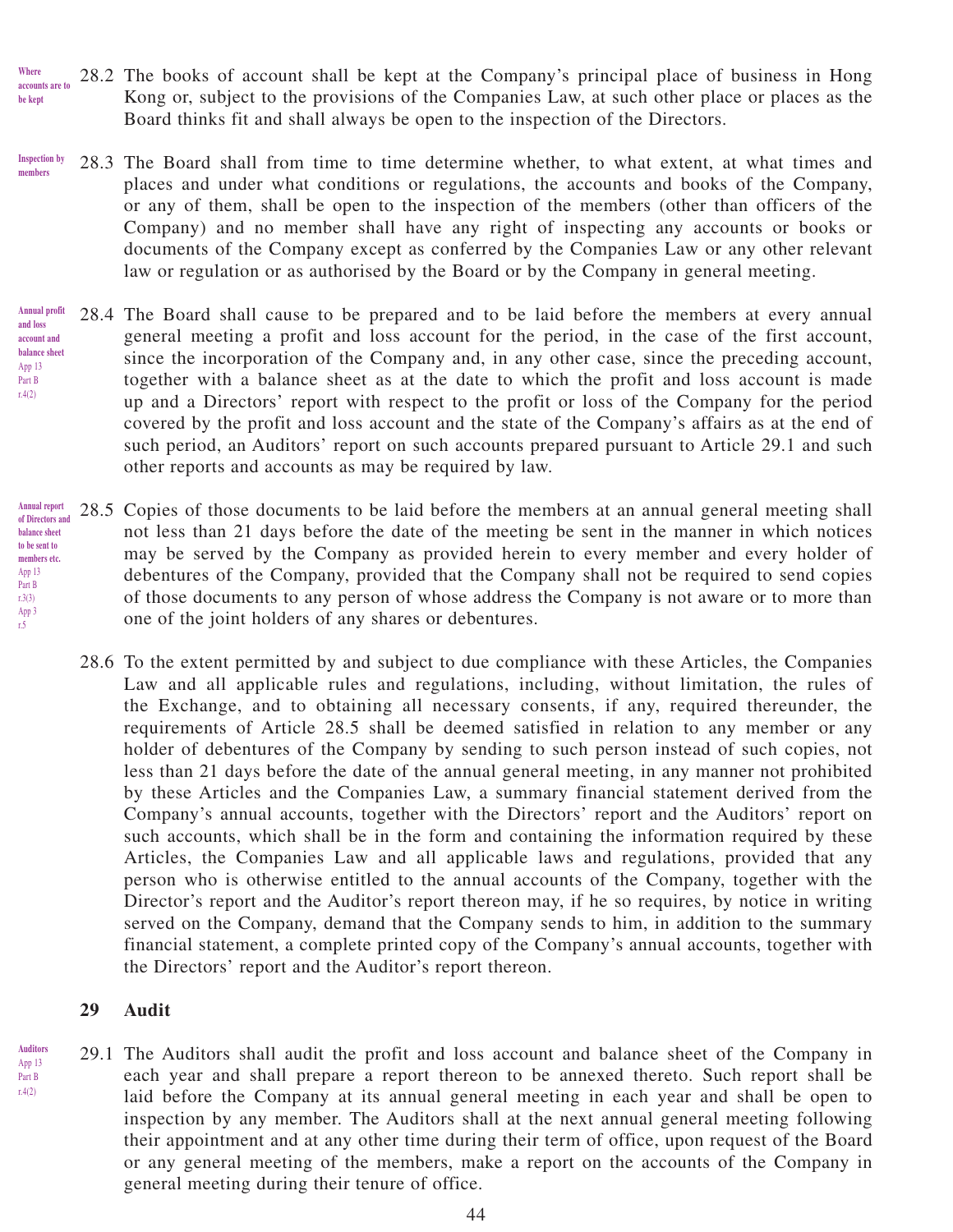- 29.2 The Company shall at every annual general meeting appoint an auditor or auditors of the Company who shall hold office until the next annual general meeting. The removal of an Auditor before the expiration of his period of office shall require the approval of an ordinary resolution of the members in general meeting. The remuneration of the Auditors shall be fixed by the Company at the annual general meeting at which they are appointed provided that in respect of any particular year the Company in general meeting may delegate the fixing of such remuneration to the Board. No person may be appointed as the, or an, Auditor, unless he is independent of the Company. The Board may before the first annual general meeting appoint an auditor or auditors of the Company who shall hold office until the first annual general meeting unless previously removed by an ordinary resolution of the members in general meeting in which case the members at that meeting may appoint Auditors. The Board may fill any casual vacancy in the office of Auditor but while any such vacancy continues the surviving or continuing Auditor or Auditors, if any, may act. The remuneration of any Auditor appointed by the Board under this Article may be fixed by the Board. **Appointment and remuneration of Auditors**
- 29.3 Every statement of accounts audited by the Auditors and presented by the Board at an annual general meeting shall after approval at such meeting be conclusive except as regards any error discovered therein within three months of the approval thereof. Whenever any such error is discovered within that period, it shall forthwith be corrected, and the statement of account amended in respect of the error shall be conclusive. **When accounts to be deemed settled**

#### **30 Notices**

- 30.1 Except as otherwise provided in these Articles, any notice or document may be served by the Company and any notices may be served by the Board on any member either personally or by sending it through the post in a prepaid letter addressed to such member at his registered address as appearing in the register or, to the extent permitted by the Listing Rules and all applicable laws and regulations, by electronic means by transmitting it to any electronic number or address or website supplied by the member to the Company or by placing it on the Company's Website provided that the Company has obtained either (a) the member's prior express positive confirmation in writing or (b) the member's deemed consent, in the manner specified in the Listing Rules to receive or otherwise have made available to him notices and documents to be given or issued to him by the Company by such electronic means, or (in the case of notice) by advertisement published in the manner prescribed under the Listing Rules. In the case of joint holders of a share, all notices shall be given to that holder for the time being whose name stands first in the register and notice so given shall be sufficient notice to all the joint holders. **Service of notices** App 3 r.7(1)
	- 30.2 Notice of every general meeting shall be given in any manner hereinbefore authorised to:
		- (a) every person shown as a member in the register of members as of the record date for such meeting except that in the case of joint holders the notice shall be sufficient if given to the joint holder first named in the register of members;
		- (b) every person upon whom the ownership of a share devolves by reason of his being a legal personal representative or a trustee in bankruptcy of a member of record where the member of record but for his death or bankruptcy would be entitled to receive notice of the meeting;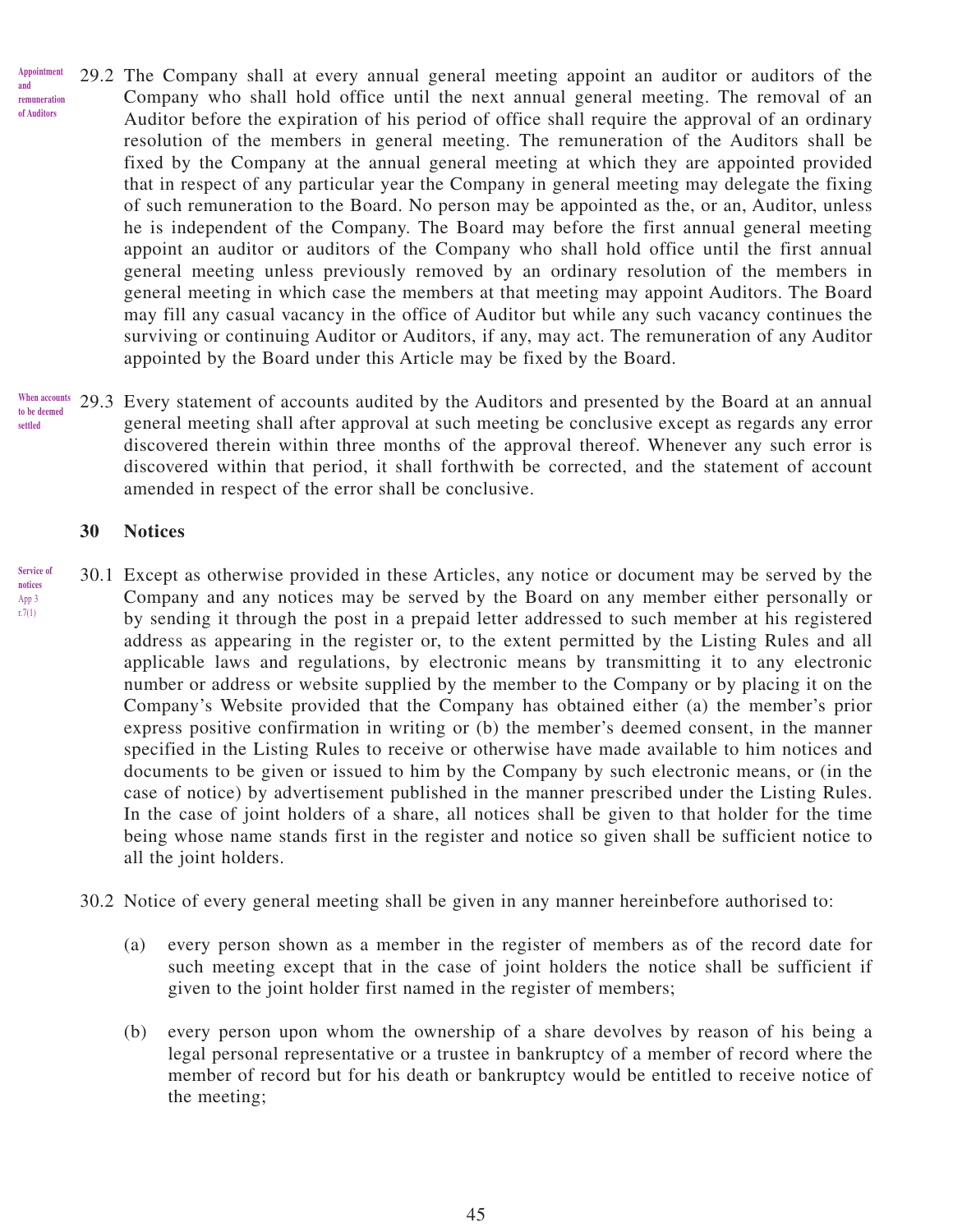- (c) the Auditors;
- (d) each Director and alternate Director;
- (e) the Exchange; and
- (f) such other person to whom such notice is required to be given in accordance with the Listing Rules.
- 30.3 No other person shall be entitled to receive notices of general meetings.
- 30.4 A member shall be entitled to have notice served on him at any address within Hong Kong. Any member who has not given an express positive confirmation in writing to the Company in the manner specified in the Listing Rules to receive or otherwise have made available to him notices and documents to be given or issued to him by the Company by electronic means and whose registered address is outside Hong Kong may notify the Company in writing of an address in Hong Kong which for the purpose of service of notice shall be deemed to be his registered address. A member who has no registered address in Hong Kong shall be deemed to have received any notice which shall have been displayed at the transfer office and shall have remained there for a period of 24 hours and such notice shall be deemed to have been received by such member on the day following that on which it shall have been first so displayed, provided that, without prejudice to the other provisions of these Articles, nothing in this Article shall be construed as prohibiting the Company from sending, or entitling the Company not to send, notices or other documents of the Company to any member whose registered address is outside Hong Kong. **Members out of Hong Kong** App.3 r.7(2) App 3 r.7(3)
- 30.5 Any notice or document sent by post shall be deemed to have been served on the day following that on which it is put into a post office situated within Hong Kong and in proving such service it shall be sufficient to prove that the envelope or wrapper containing the notice or document was properly prepaid, addressed and put into such post office and a certificate in writing signed by the Secretary or other person appointed by the Board that the envelope or wrapper containing the notice or document was so addressed and put into such post office shall be conclusive evidence thereof. **When notice deemed to be served**
	- 30.6 Any notice or other document delivered or left at a registered address otherwise than by post shall be deemed to have been served or delivered on the day it was so delivered or left.
	- 30.7 Any notice served by advertisement shall be deemed to have been served on the day of issue of the official publication and/or newspaper(s) in which the advertisement is published (or on the last day of issue if the publication and/or newspaper(s) are published on different dates).
	- 30.8 Any notice given by electronic means as provided herein shall be deemed to have been served and delivered on the day following that on which it is successfully transmitted or at such later time as may be prescribed by the Listing Rules or any applicable laws or regulations.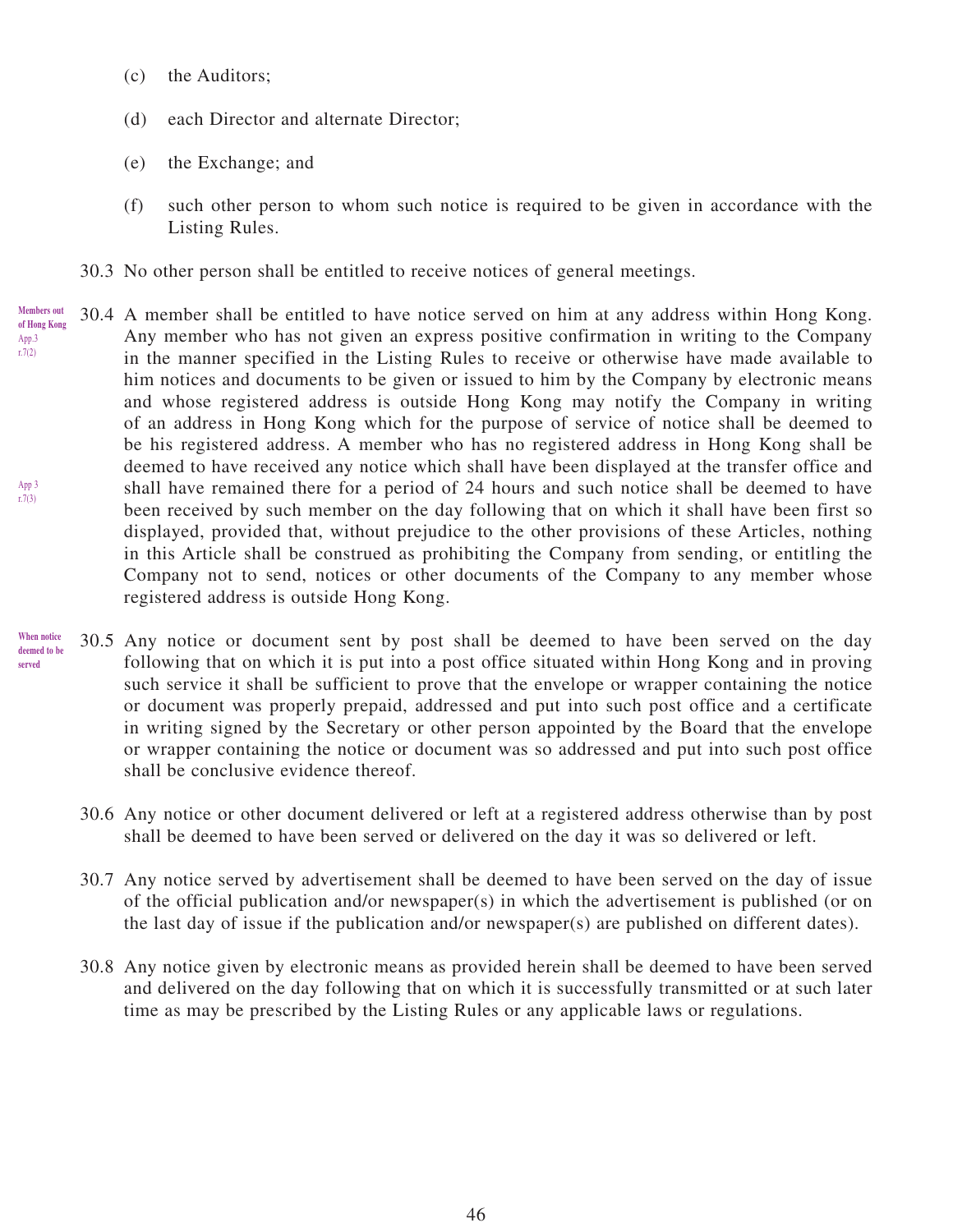- 30.9 A notice may be given by the Company to the person or persons entitled to a share in consequence of the death, mental disorder or bankruptcy of a member by sending it through the post in a prepaid letter addressed to him or them by name, or by the title of representative of the deceased, or trustee of the bankrupt, or by any like description, at the address, if any, within Hong Kong supplied for the purpose by the person claiming to be so entitled, or (until such an address has been so supplied) by giving the notice in any manner in which the same might have been given if the death, mental disorder or bankruptcy had not occurred. **Service of notice to persons entitled on death, mental disorder or bankruptcy of a member**
- 30.10 Any person who by operation of law, transfer or other means whatsoever shall become entitled to any share shall be bound by every notice in respect of such share which prior to his name and address being entered on the register shall have been duly given to the person from whom he derives his title to such share. **Transferee bound by prior notices**
- 30.11 Any notice or document delivered or sent to any member in pursuance of these Articles, shall notwithstanding that such member be then deceased and whether or not the Company has notice of his death be deemed to have been duly served in respect of any registered shares whether held solely or jointly with other persons by such member until some other person be registered in his stead as the holder or joint holder thereof, and such service shall for all purposes of these Articles be deemed a sufficient service of such notice or document on his personal representatives and all persons (if any) jointly interested with him in any such shares. **Notice valid though member deceased**
- 30.12 The signature to any notice to be given by the Company may be written or printed by means of facsimile or, where relevant, by Electronic Signature. **How notice to be signed**

#### **31 Information**

- 31.1 No member shall be entitled to require discovery of or any information in respect of any detail of the Company's trading or any matter which is or may be in the nature of a trade secret or secret process which may relate to the conduct of the business of the Company and which in the opinion of the Board would not be in the interests of the members or the Company to communicate to the public. **Member not entitled to information**
- 31.2 The Board shall be entitled to release or disclose any information in its possession, custody or control regarding the Company or its affairs to any of its members including, without limitation, information contained in the register of members and transfer books of the Company. **Directors entitled to disclose information**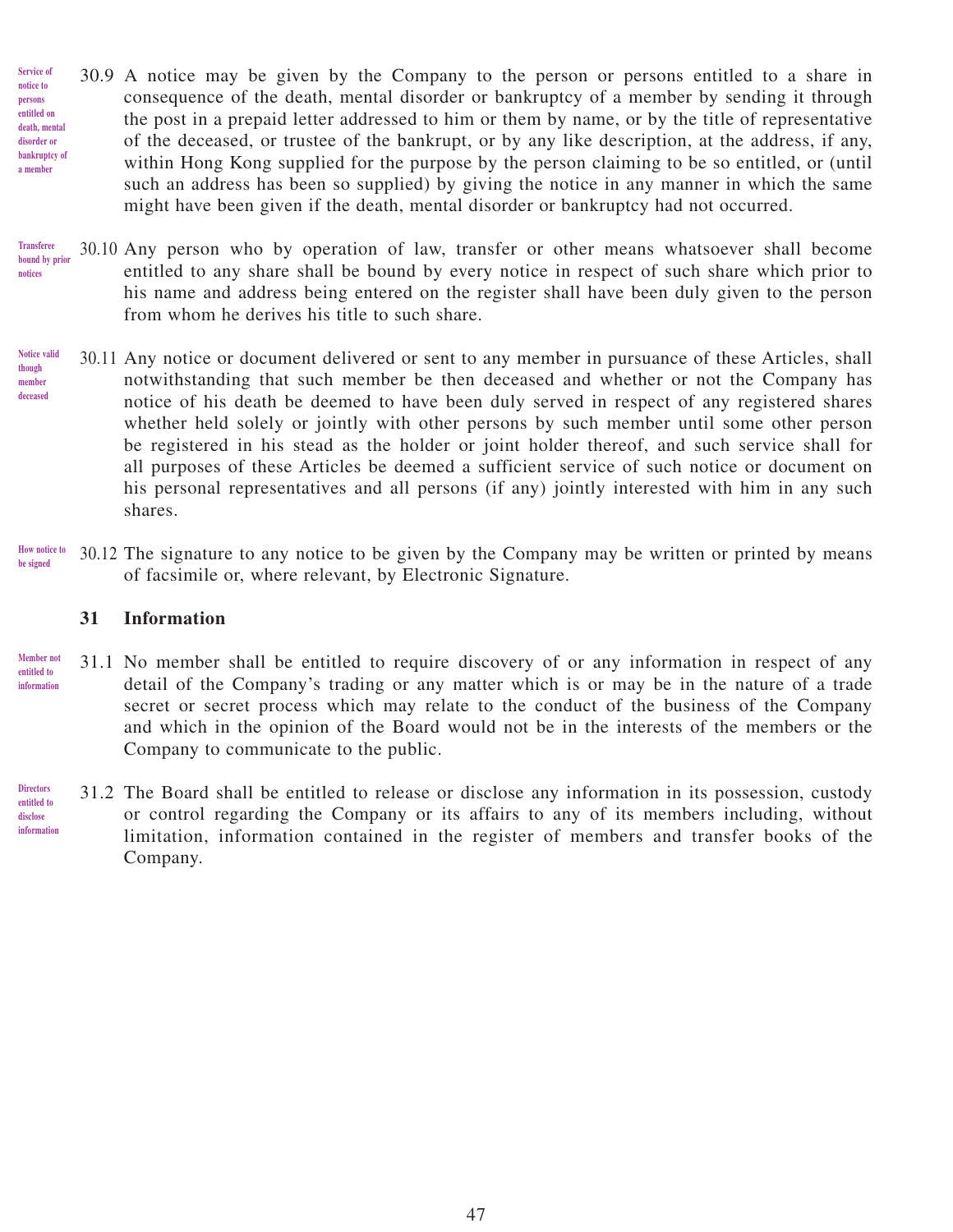#### **32 Winding Up**

- 32.1 If the Company shall be wound up (whether the liquidation is voluntary, under supervision or by the court) the liquidator may, with the authority of a special resolution of the Company and any other sanction required by the Companies Law divide among the members in specie or kind the whole or any part of the assets of the Company (whether the assets shall consist of property of one kind or shall consist of properties of different kinds) and may for such purpose set such value as he deems fair upon any property to be divided and may determine how such division shall be carried out as between the members or different classes of members. The liquidator may, with the like authority or sanction vest the whole or any part of such assets in trustees upon such trusts for the benefit of the members as the liquidator, with the like authority or sanction and subject to the Companies Law, shall think fit, and the liquidation of the Company may be closed and the Company dissolved, but so that no member shall be compelled to accept any assets, shares or other securities in respect of which there is a liability. **Power to distribute assets** *in specie* **following liquidation**
- 32.2 If the Company shall be wound up, and the assets available for distribution amongst the members as such shall be insufficient to repay the whole of the paid-up capital, such assets shall be distributed so that, as nearly as may be, the losses shall be borne by the members in proportion to the capital paid up, or which ought to have been paid up, at the commencement of the winding up on the shares held by them respectively. If in a winding up the assets available for distribution amongst the members shall be more than sufficient to repay the whole of the capital paid up at the commencement of the winding up, the excess shall be distributed amongst the members in proportion to the capital paid up at the commencement of the winding up on the shares held by them respectively. This Article is to be without prejudice to the rights of the holders of shares issued upon special terms and conditions. **Distribution of assets in liquidation**
- 32.3 In the event of a winding-up of the Company in Hong Kong, every member who is not for the time being in Hong Kong shall be bound, within 14 days after the passing of an effective resolution to wind up the Company voluntarily, or the making of an order for the winding-up of the Company, to serve notice in writing on the Company appointing some person resident in Hong Kong and stating that person's full name, address and occupation upon whom all summonses, notices, process, orders and judgments in relation to or under the winding-up of the Company may be served, and in default of such nomination the liquidator of the Company shall be at liberty on behalf of such member to appoint some such person, and service upon any such appointee, whether appointed by the member or the liquidator, shall be deemed to be good personal service on such member for all purposes, and, where the liquidator makes any such appointment, he shall with all convenient speed give notice thereof to such member by advertisement as he shall deem appropriate or by a registered letter sent through the post and addressed to such member at his address as appearing in the register, and such notice shall be deemed to be service on the day following that on which the advertisement first appears or the letter is posted. **Service of process**

#### **33 Indemnities**

33.1 Every Director, Auditor or other officer of the Company shall be entitled to be indemnified out of the assets of the Company against all losses or liabilities incurred or sustained by him as a Director, Auditor or other officer of the Company in defending any proceedings, whether civil or criminal, in which judgment is given in his favour, or in which he is acquitted. **Indemnities of Directors and Officers**